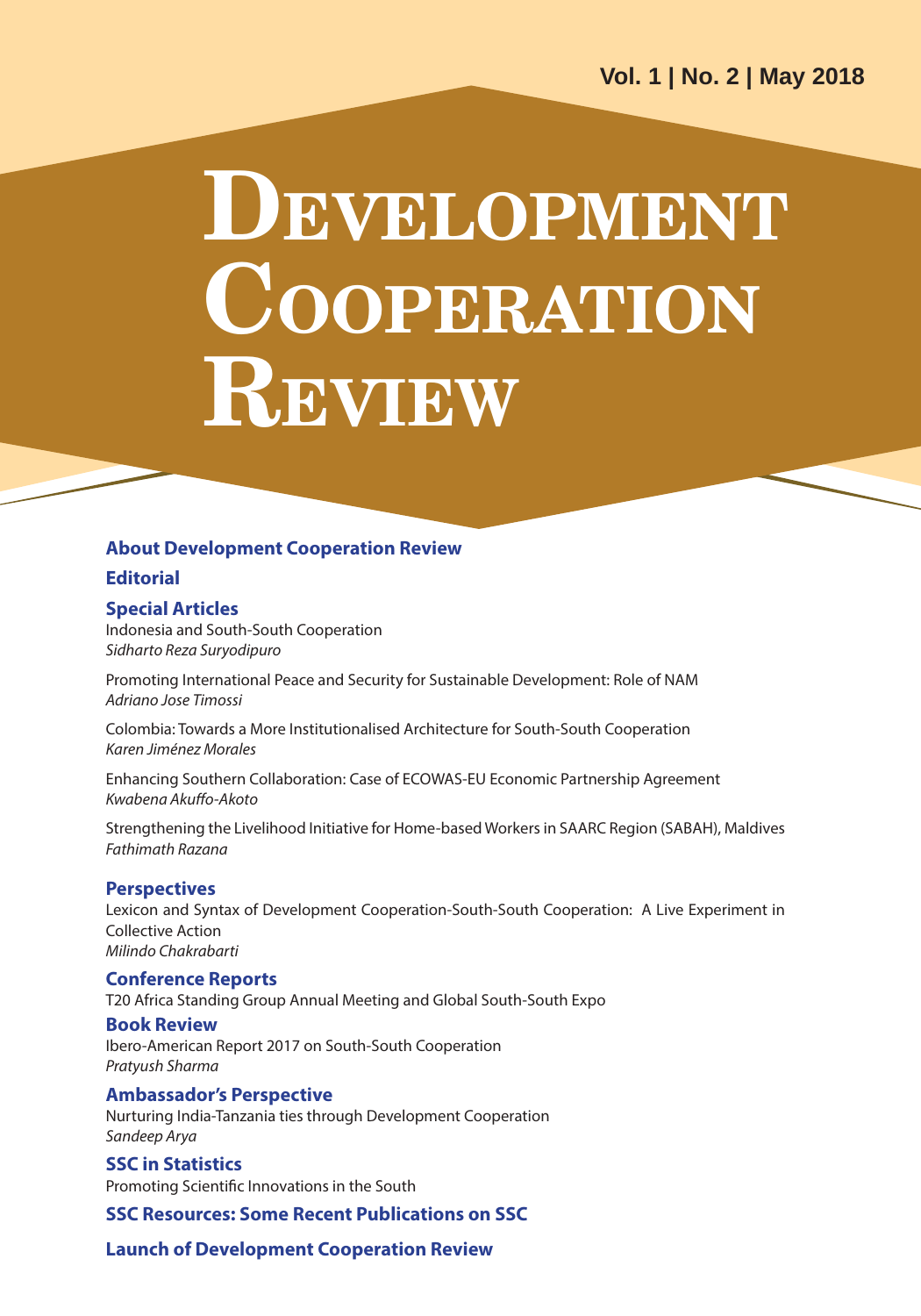### **Editorial Board**

| Editors                                       |                                                                                               |  |  |
|-----------------------------------------------|-----------------------------------------------------------------------------------------------|--|--|
| Sachin Chaturvedi                             | Director General, Research and Information System for Developing<br>Countries (RIS)           |  |  |
| Amar Sinha                                    | Distinguished Fellow, RIS                                                                     |  |  |
| <b>Managing Editor</b><br>Milindo Chakrabarti | Visiting Fellow, RIS                                                                          |  |  |
| Associate Editor                              |                                                                                               |  |  |
| <b>Pranay Sinha</b>                           | Visiting Fellow, RIS                                                                          |  |  |
| <b>Assistant Editor</b><br>Pratyush Sharma    | Researcher, RIS                                                                               |  |  |
|                                               |                                                                                               |  |  |
|                                               | <b>Editorial Advisory Board</b>                                                               |  |  |
| <b>Mohan Kumar</b>                            | Acting Chairman, RIS                                                                          |  |  |
| <b>Jorge Chediek</b>                          | Director of United Nations Office for South-South Cooperation                                 |  |  |
| Li Xiaoyun                                    | Chair, China International Development Research Network                                       |  |  |
| Dinkar Asthana                                | Joint Secretary in DPA-II, Ministry of External Affairs                                       |  |  |
| Anuradha Chenoy                               | Former Dean at School of International Studies, Jawaharlal Nehru<br>University                |  |  |
| <b>Elizabeth Sidiropoulos</b>                 | Chief Executive of the South African Institute of International Affairs                       |  |  |
| Rajesh Tandon                                 | Founder, Participatory Research in Asia (PRIA)                                                |  |  |
| André de Mello e Souza                        | Senior Research Fellow at Instituto de Pesquisa Econômica Aplicada<br>(IPEA)                  |  |  |
| Gulshan Sachdeva                              | Jean Monnet Chair and Director, Europe Area Studies Programme,<br>Jawaharlal Nehru University |  |  |
| <b>Thomas Fues</b>                            | Former Head of Managing Global Governance programme at<br>German Development Institute        |  |  |
| Ruchita Beri                                  | Senior Research Associate, Institute for Defence Studies and Analyses                         |  |  |
| Philani Mthembu                               | Executive Director, Institute for Global Dialogue                                             |  |  |
| <b>Amitabh Behar</b>                          | Chief Executive Officer, Oxfam India                                                          |  |  |
| Siriporn Wajjwalku                            | Associate Professor, Political Science at Thammasat University                                |  |  |
| Harsh V Pant                                  | Distinguished Fellow and Head of ORF's Strategic Studies<br>programme                         |  |  |
| Mustafizur Rahman                             | Distinguished Fellow, Centre for Policy Dialogue                                              |  |  |
| Kaustuv Kanti Bandyopadhyay                   | Director of Society for Participatory Research in Asia (PRIA)                                 |  |  |
| Bishwambher Pyakuryal                         | Ambassador of Nepal to Sri Lanka and Maldives                                                 |  |  |
| <b>Sreeram Chaulia</b>                        | Professor and Dean at the Jindal School of International Affairs                              |  |  |
| Dushni Weerakoon                              | Executive Director and Head of Macroeconomic Policy Research,<br>Institute for Policy Studies |  |  |
| <b>Swaran Singh</b>                           | Professor for Diplomacy and Disarmament, Jawaharlal Nehru<br>University                       |  |  |
| Harsh Jaitli                                  | Chief Executive Officer of Voluntary Action Network India (VANI)                              |  |  |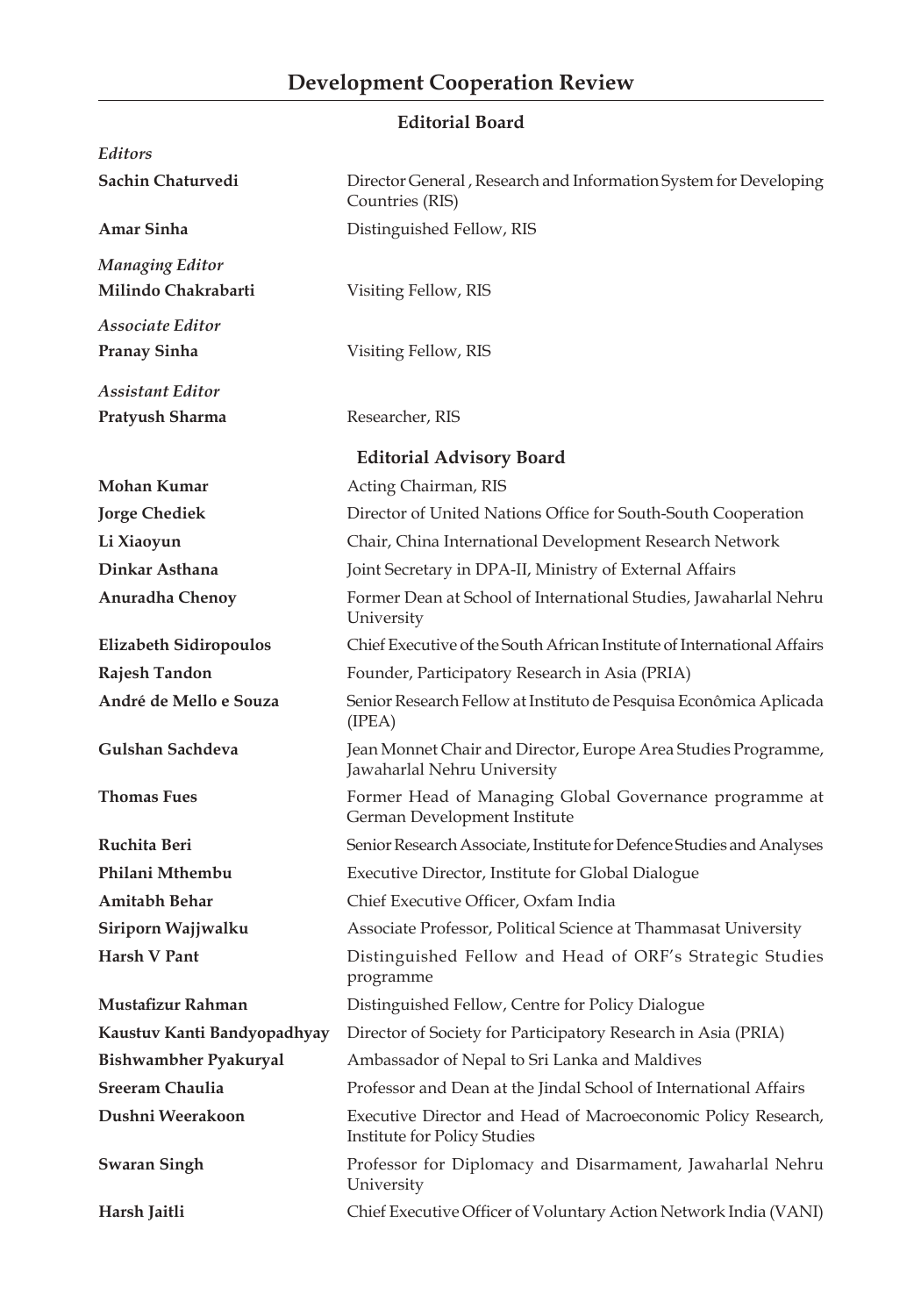# **DEVELOPMENT COOPERATION REVIEW**

Vol. 1 | No. 2 | May 2018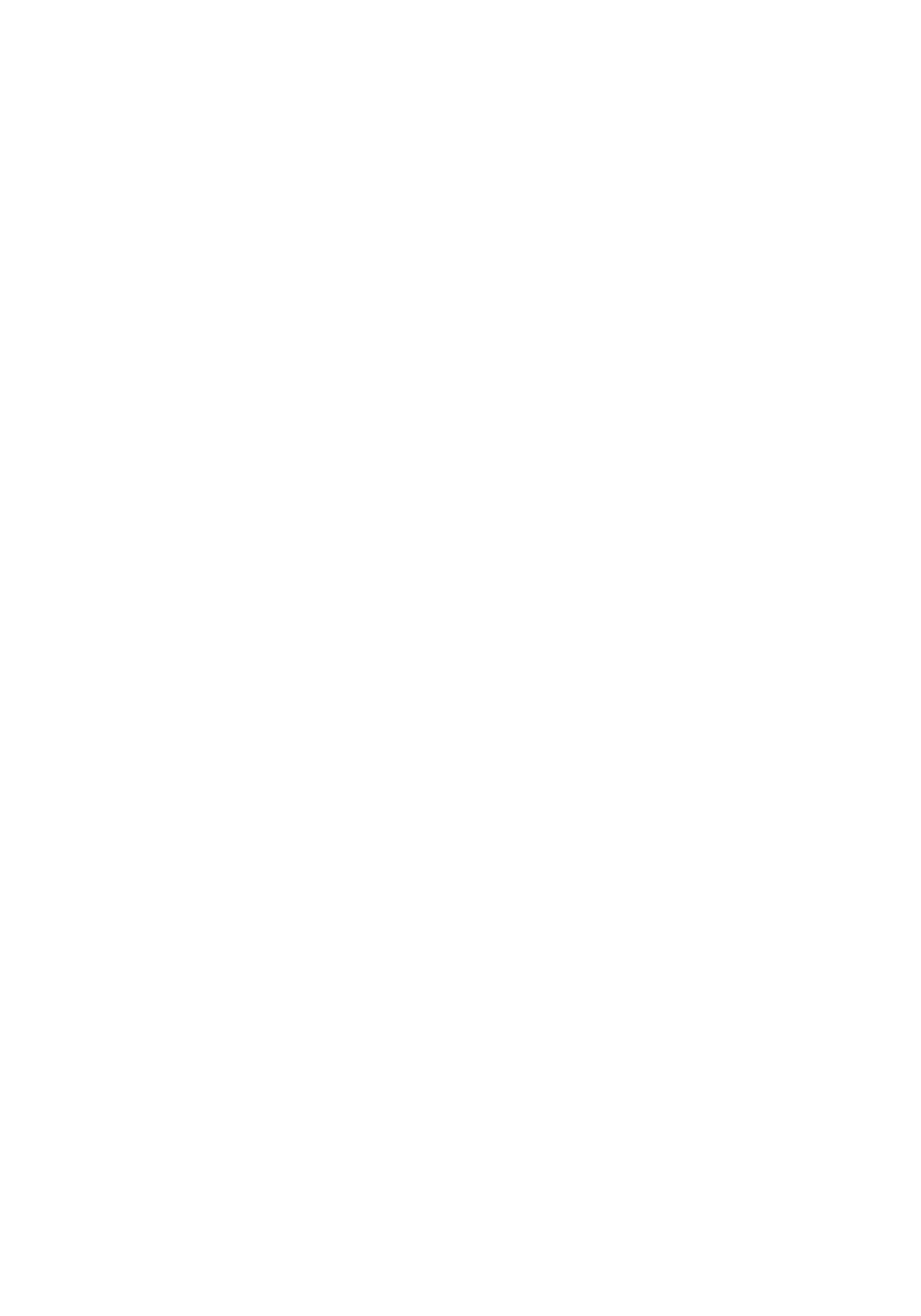# **DEVELOPMENT COOPERATION REVIEW**

Vol. 1 | No. 2 | May, 2018

# **CONTENTS**

| <b>About Development Cooperation Review</b>                                                                                                                    | $\overline{2}$ |
|----------------------------------------------------------------------------------------------------------------------------------------------------------------|----------------|
| <b>Editorial</b>                                                                                                                                               | 3              |
| <b>Special Articles</b><br><b>Indonesia and South-South Cooperation</b><br>Sidharto Reza Suryodipuro                                                           | 5              |
| Promoting International Peace and Security for Sustainable Development: Role of NAM<br>Adriano Jose Timossi                                                    | 7              |
| <b>Colombia: Towards a More Institutionalised Architecture for South-South Cooperation</b><br>Karen Jiménez Morales                                            | 10             |
| Enhancing Southern Collaboration: Case of ECOWAS-EU Economic Partnership Agreement 14<br>Kwabena Akuffo-Akoto                                                  |                |
| Strengthening the Livelihood Initiative for Home-based Workers in SAARC Region<br>(SABAH), Maldives<br><b>Fathimath Razana</b>                                 | 17             |
| <b>Perspectives</b><br>Lexicon and Syntax of Development Cooperation-South-South Cooperation:<br>A Live Experiment in Collective Action<br>Milindo Chakrabarti | 20             |
| <b>Conference Report</b><br>. T20 Africa Standing Group Annual Meeting . Global South-South Expo                                                               | 24             |
| <b>Book Review</b><br>Ibero-American Report 2017 on South-South Cooperation<br>Pratyush Sharma                                                                 | 27             |
| <b>Ambassador's Perspective</b><br>Nurturing India-Tanzania ties through Development Cooperation<br>Sandeep Arya                                               | 31             |
| <b>SSC in Statistics</b><br>Promoting Scientific Innovations in the South                                                                                      | 34             |
| <b>SSC Resources: Some Recent Publications on SSC</b>                                                                                                          | 35             |
| <b>Launch of Development Cooperation Review</b>                                                                                                                | 37             |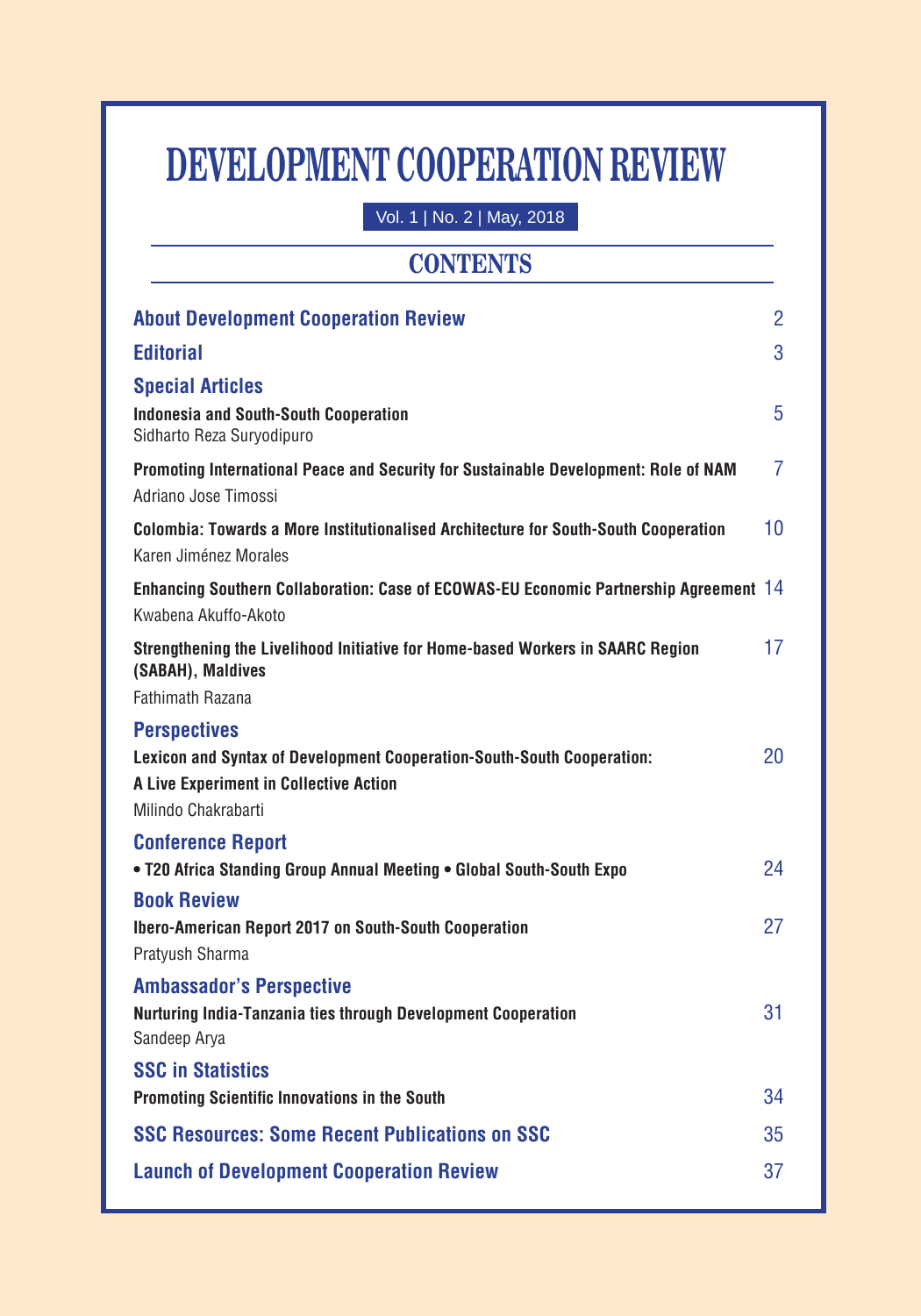# **About Development Cooperation Review**

*Pevelopment Cooperation Review* (DCR) aspires to capture holistic narrative around global development cooperation and fill an important knowledge gap towards theorisation, empirical verification and documentation of South around global development cooperation and fill an important knowledge gap towards theorisation, empirical verification and documentation of Southern led development cooperation processes. Despite growing volumes of development partnerships around the Southern world, there remains an absence of detailed information, analyses and its contribution to global development processes. Even though there have been sporadic efforts in documenting some of the activities, a continuous effort in chronicling the diverse experiences in South-South Cooperation (SSC) is still absent. RIS has endeavoured to launch DCR, a monthly periodical, to fill this gap.

SSC fast emerged as an important pillar of international cooperation. Complemented by its diversity in forms, modalities and practices, and moving away from the traditional 'one size fits all' approach, SSC operates on the principles of mutual sharing and solidarity. DCR is designed to bring policymakers, officials, researchers, academics and the development practitioners onto a global platform to share their ideas, experiences and concerns vis-a-vis development cooperation. The periodical would further allow us to feature special write-ups, analyses, opinion pieces, commentaries and in general the South's take on the emerging narrative of global architecture of development cooperation, including ODA.

The necessity of a publication that analyses development cooperation landscape through a Southern lens cannot be overemphasised, given the prevailing practice of looking at SSC from a typical Northern perspective. Through this publication, readers can keep themselves abreast of efforts carried out worldwide and the latest information about diversified efforts at development cooperation. The periodical will review and analyse bilateral/multilateral cooperation efforts, highlight key developments and issues in SSC and other narratives of development cooperation, besides underlining its discernible trends and patterns. In the evolving narrative on SSC, different modalities and divergent ideas are emerging.

Conceptually, SSC may be considered to have branched into five founding modalities of development cooperation that includes capacity building, trade and investment, development finance, grants and technology cooperation. These are collectively referred to as 'development compact', highlighting the logic that they are not mutually independent of one another. The purpose of DCR is also to concretize the notion of 'development compact' with all possible pluralities engaged in by different participants in SSC and simultaneously inform relevant stakeholders about the growing relevance of SSC in contemporary global affairs.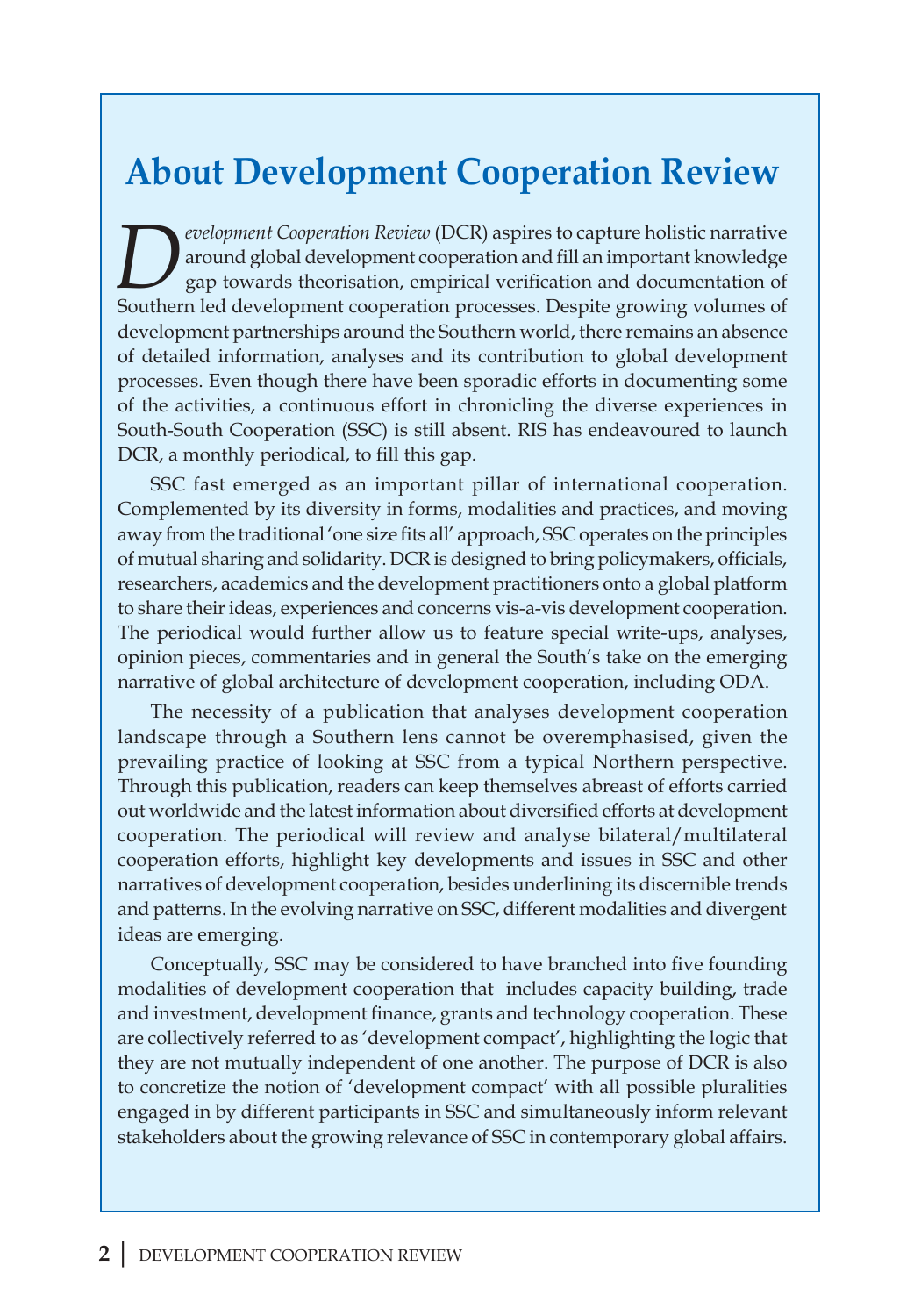# **Editorial**

Yontinuing with the spirit of having special articles, perspectives, conference report, book review and statistics on South-South Cooperation (SSC), Development Cooperation Review (DCR) is out with its second issue. We are happy with the response we received from our readers and well wishers during the launch of DCR both at Delhi and Buenos Aires. We sincerely hope that the present issue will also create enough interest among those who are keen to keep track of the various contours of development cooperation. This effort is all the more important keeping in view the forthcoming events -- UNDCF High-level meeting between 21-22 May 2018, to be subsequently followed by the BAPA+40 summit in Buenos Aires during March 2019.

The first article in this issue captures India-Indonesia partnership for SSC. It links both the countries historically in their shared vision of Southern solidarity and charts its way to the contemporary scenario of SSC and Development Cooperation. The following article positions the Non-Aligned Movement in perspective and discusses its relevance in the present quest for sustainable development. The next article discusses the role of Colombia and its engagement towards creating a more institutionalised architecture for SSC through the Colombian Presidential Agency of International Cooperation. The fourth contribution in the section of 'Special Article' is on SSC in the context of ECOWAS-EU Economic Partnership Agreement (EPA). The piece gives an overview, challenges and endorsement of the EPA negotiations. The final write up talks about strengthening the livelihood initiative for home-based workers (SABAH) in Maldives. SABAH Maldives is a co-operative society registered in the Maldives with a shareholding of 40 per cent by Maldivian home-based workers and 60 per cent by the Government of Maldives. Objectives, activities and challenges of the co-operative have been dealt with as well.

The next section of the DCR is dedicated to our on-going 'Lexicon and Syntax' series on development cooperation. This issue of DCR talks about SSC from the perspective of 'Collective Action'. The theoretical perspective runs through the article in explaining the political movements of Non-Aligned Movement and major events such as the Bandung Conference, UNCTAD's call for a New World Economic Order and associated episode of Buenos Aires Plan of Action.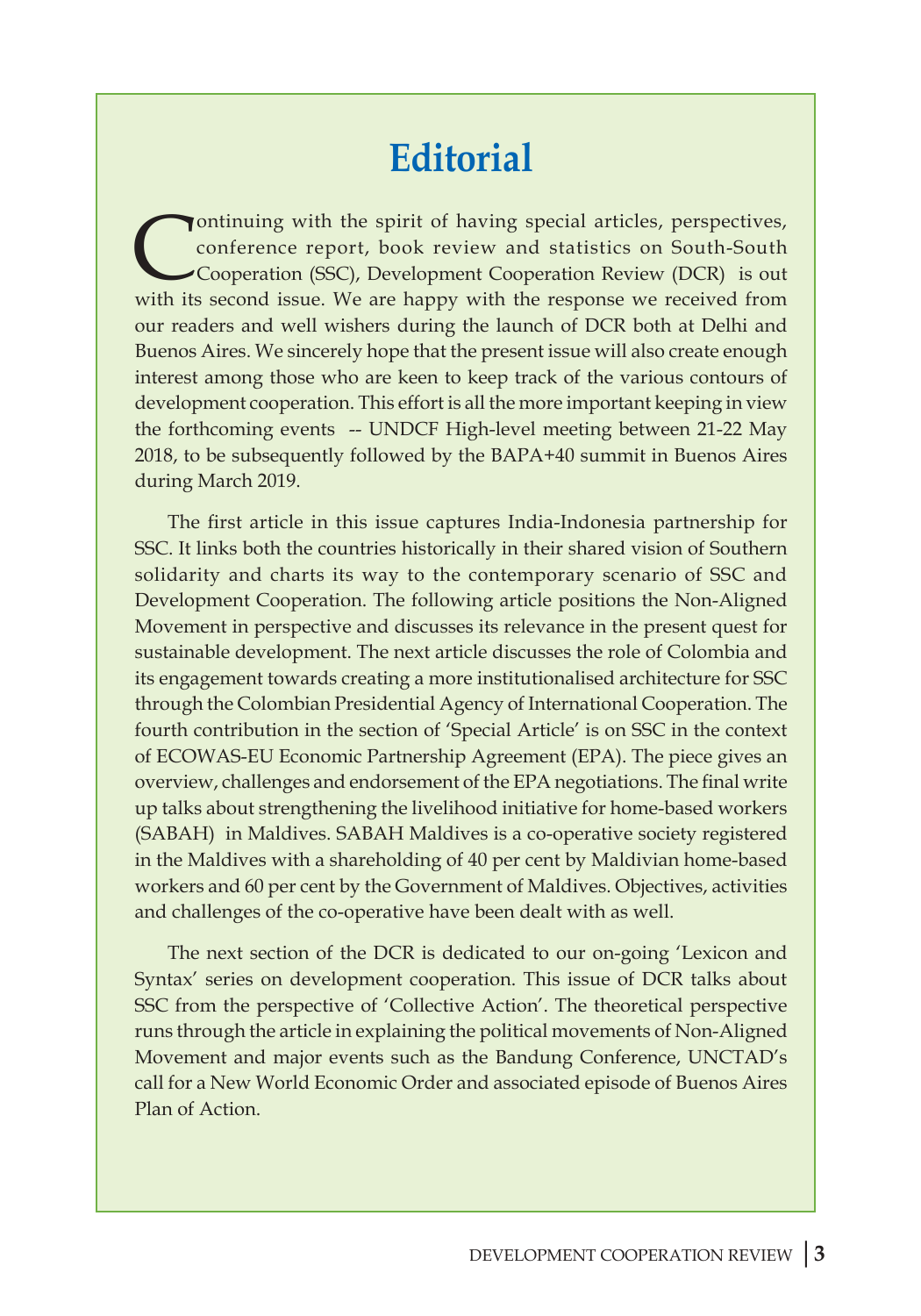The conference report section enumerates the key takeaways from Think-Tank 20 (T20) Africa Standing Group Annual Meeting held in Addis Ababa, Ethiopia. It talks about key discussions and major outcomes of the meeting. The Global Coalition of Think Tank Networks (GCTTN) for South-South Cooperation had its first Steering Committee meeting in Antalya, Turkey in December 2017. Ten priority research areas were identified to represent the key knowledge gaps in the areas of South-South Cooperation. A short note on deliberations in the meeting is presented in this section.

The next section in the DCR reviews Ibero-American Report on South-South Cooperation, 2017. The review talks about the special significance of the 2017 edition of the report from the perspective of two anniversaries; 10 years anniversary of the first Ibero-American Report in 2007 and the 40th commemoration of Buenos Aires Plan of Action (BAPA).

In the Ambassador's Perspective, this time we captured India's development initiatives in Tanzania. The sectors covered have been safe drinking water and sanitation, infrastructure, agriculture, transport, healthcare, education, hydrography, solar energy and capacity building. The SSC in Statistics section features data on promoting scientific innovations in the South. We have also captured the launching event of DCR which took place in New Delhi on March 29, 2018 and in Buenos Aires on April 12, 2018. A special feature has been added in this issue of DCR where in we have tried to list some of the latest additions to literature on SSC from across the globe to apprise the readers about the recent issues being given prominence vis-a-vis SSC in particular and development cooperation in general. We hope they will be found useful.

We solicit comments and feedbacks from our readers to make DCR a better reading experience and simultaneously improve the quality of the publication.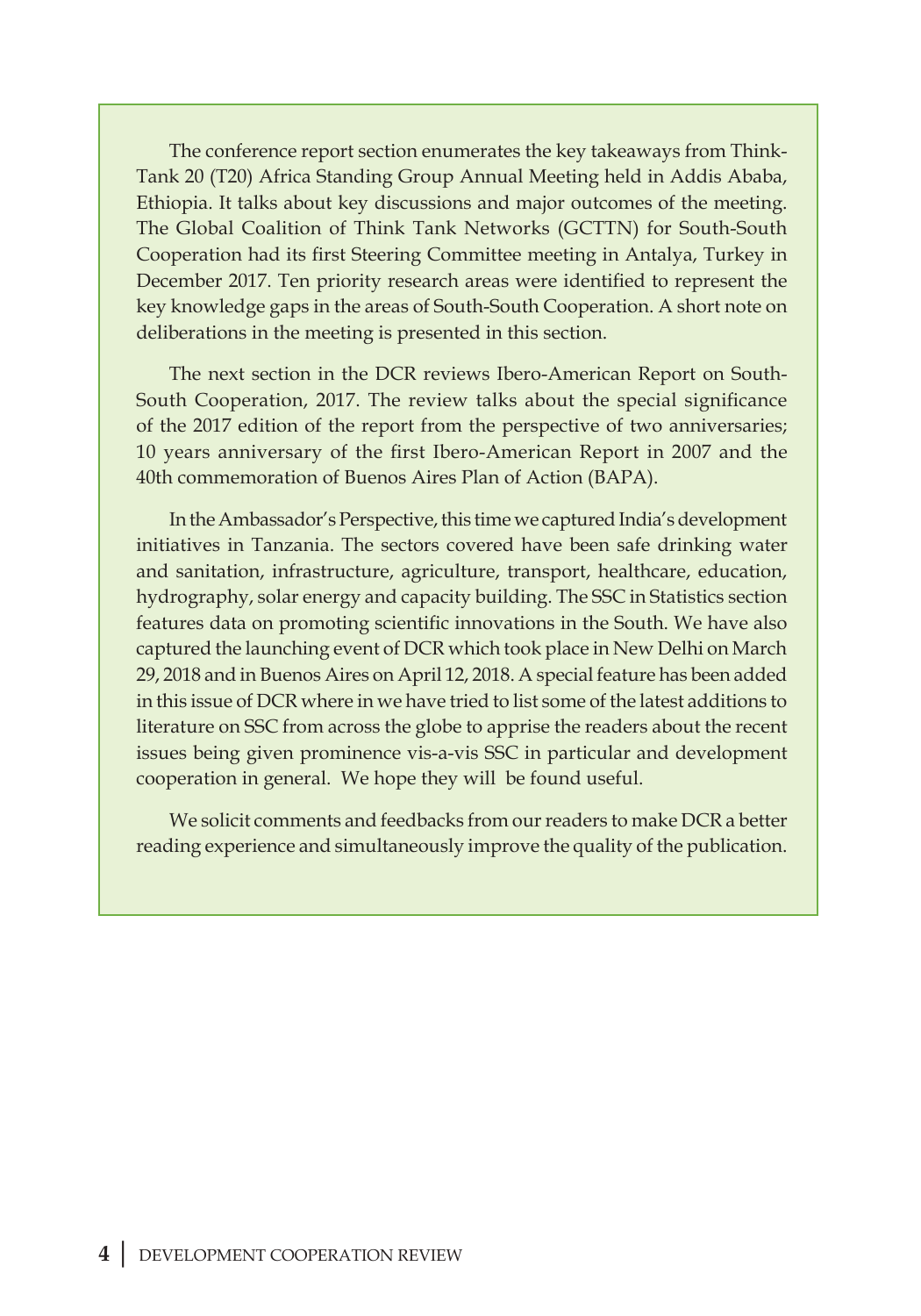# **Indonesia and South-South Cooperation**



*Sidharto Reza Suryodipuro\**

South-South Cooperation has evolved significantly, as the South itself has become more advanced. The developing south are not only recipient but also providers of assistance.

Beyond personal interest, as Indonesia's Ambassador to India, I am very conscious of the fact that cooperation among us between India and Indonesia—is among the earliest of South-South cooperation in the broadest sense in modern history.

- You may recall that in 1946, during a famine, India and Indonesia contracted an agreement in which half a million tons of rice from Indonesia was exchanged with an assortment of textiles, electrical goods, and pharmaceuticals from India. This was done in spite of obstacles and blockade placed by the Dutch and before India itself had achieved independence.
- The Asian Relations Conference of 1947 was a crucial platform for Indonesia to promote international recognition of its independence, proclaimed in 1945. It is worth recalling what Pandit Jawaharlal Nehru's had said of cooperation among former colonies. He said: "We propose to stand on our own feet and cooperate with all others who are prepared to cooperate with us."
- Our two countries subsequently collaborated for the 1955 Asia Africa Conference and 1961 First Non-Aligned Movement Summit.

These were South-South Cooperation that was mainly in the political sphere. But they had nonetheless laid the foundation for cooperation across all development sectors.

Since that time, South-South Cooperation has evolved significantly, as the South itself has become more advanced. The developing south are not only recipient but also providers of assistance. An example of this was the Initiative for ASEAN Integration, through which ASEAN sought to integrate its newer members in the 1990s.

India has recently overtaken the UK, France and Italy as the fifth largest economy in the world. It has sent its spacecraft to Mars. Measured by Purchasing Power Parity, five of ten of the

<sup>\*</sup> Ambassador of Indonesia to India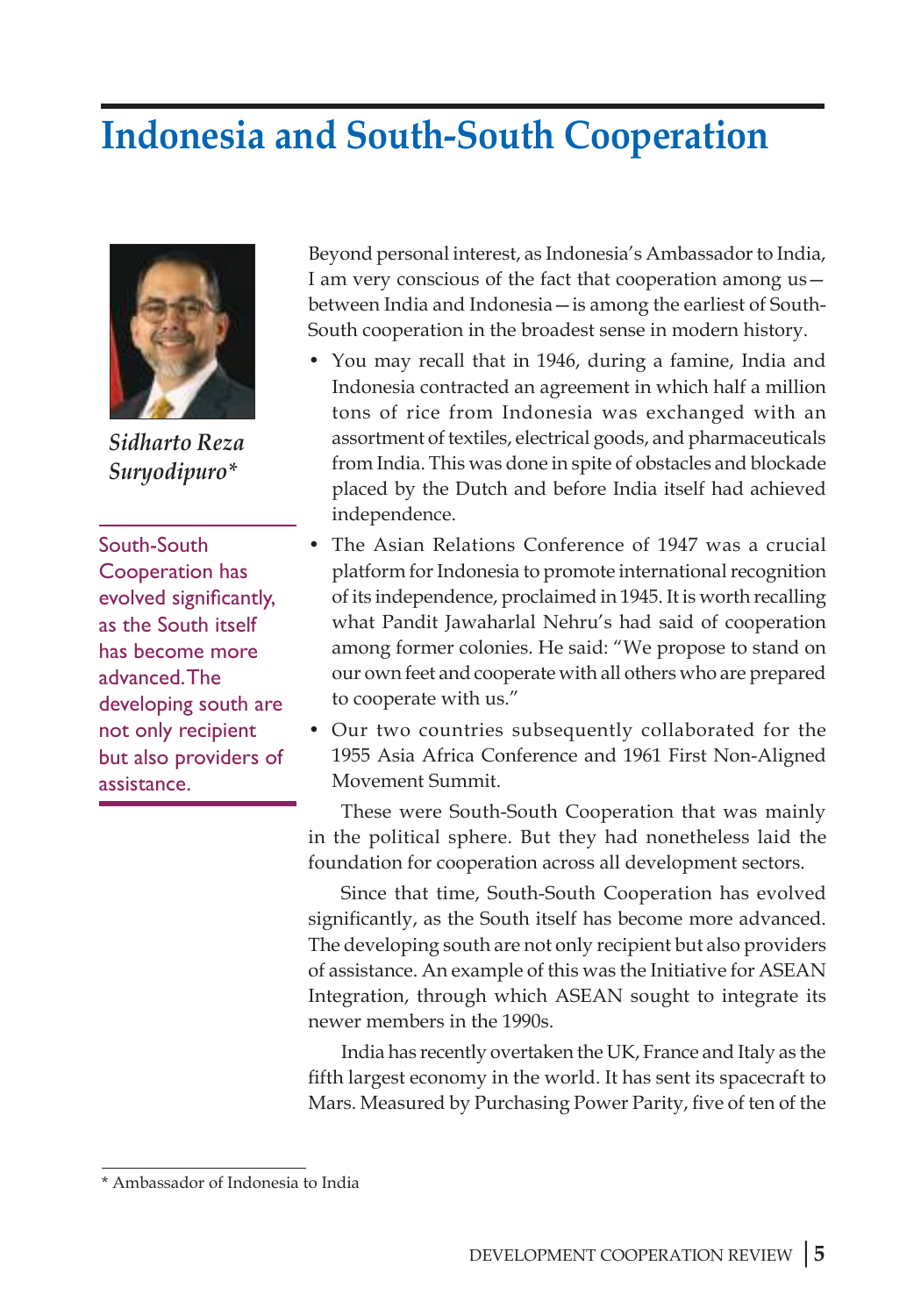largest economies of the world today are of the South. Today, the Emerging Economies have become poles of growth.

The challenges that we all face today have also evolved in significant ways. This requires developing countries to cooperate even closer. Today, we have to address not only poverty, economic development, ignorance and hopelessness, but also new challenges such as:

### **Economic nationalism;**

- Political uncertainties among the world's major powers that have caused uncertainties to the international system;
- Climate change that is hitting developing countries the hardest; and
- Population growth, especially in Developing South, that is stretching earth's resources and capacity to the breaking point.

The principles and hopes that have guided the South, however, should remain. They include the wish to be independent, to show solidarity among developing countries, and to share experiences in addressing similar problems emanating from development.

Indonesia's vision of South-South Cooperation is to create a better partnership for prosperity, in order for all of us to progress towards the 2030 Agenda for Sustainable Development. Ours is based on principles of equality, mutual respect, non-conditionality, sharing of experiences, knowledge and comparative advantages, demand driven and striving for mutual benefits, opportunities and sustainability.

Our programs for South-South Technical Cooperation are focused on development issues, good governance and peace building, and economic issues. We have done work that include food security and artificial insemination for cattle, disaster risk reduction programs, infrastructure, democracy, family planning programs, capacity building and training in agriculture, health, and scholarship in education.

### **NEDA Approves Long Aw aited Loan for Infrastructure**

The Neighbouring Countries Economic Development Cooperation Agency (NEDA) is about to approve a long-awaited road construction project linking Thailand and the Dawei deep-sea port in Myanmar. The move came after the Myanmar government finally approved borrowing of up to 4.5 billion baht in credit facility from NEDA, the biggest loan the Thai agency has ever extended, to finance building the road with a length of more than 100 kilometres. Myanmar and Thailand first signed a memorandum of understanding to develop the area in 2008, with the aim of transforming Dawei into Southeast Asia's largest industrial and trade zone. The road, worth almost 2 billion baht, would shorten the distance between Thailand and Vientiane by 200km, reducing travel time by two hours. NEDA focuses on providing credit facilities to neighbouring countries' projects that accommodate Thai travel.

**Source:** Dawei Road Loans Nears. The Bangkok Post, 13 April, 2018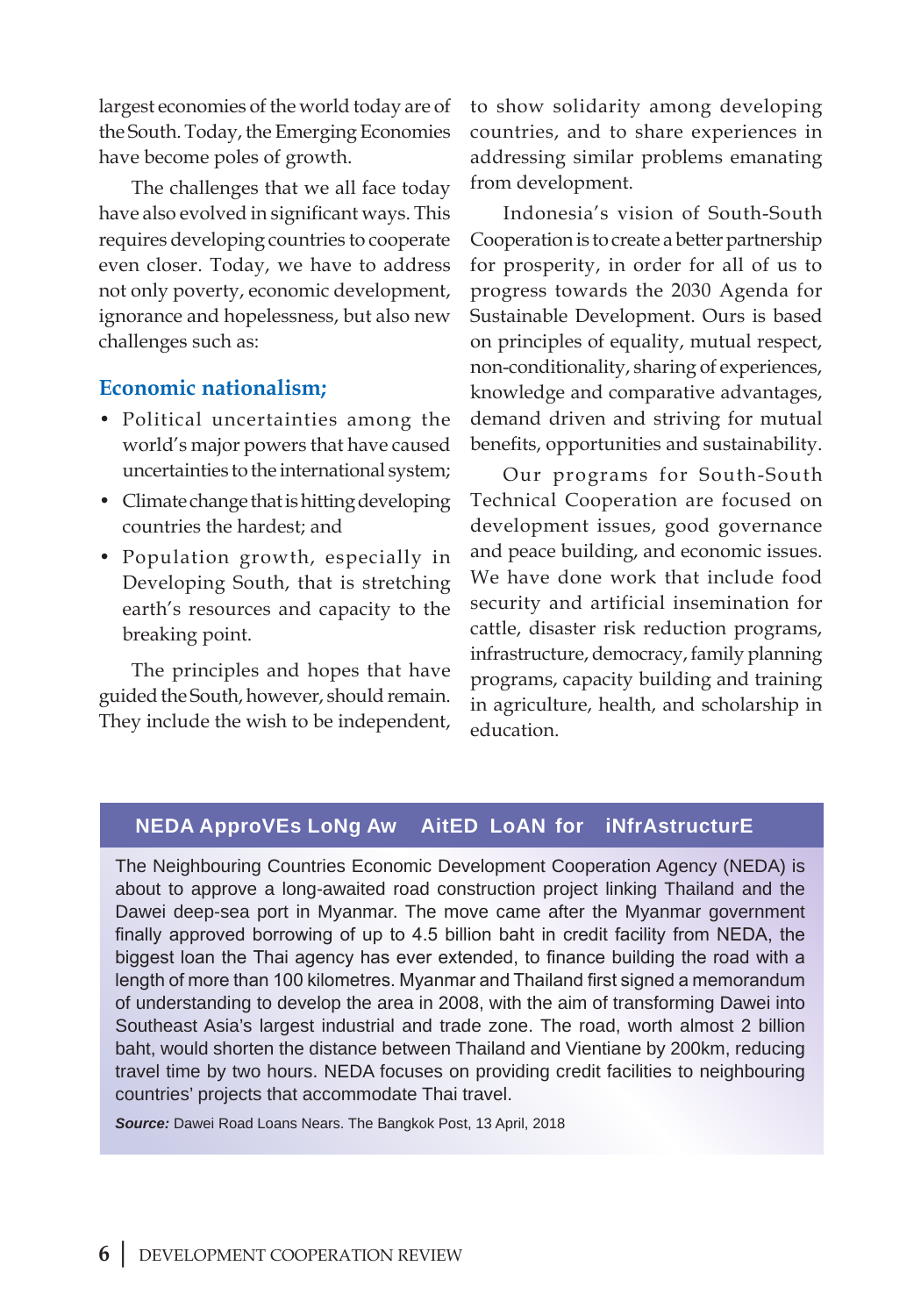# **Promoting International Peace and Security for Sustainable Development: Role of NAM**



*Adriano Jose Timossi\**

The global economic and finance prospects for recovery continue to be challenging particularly for developing countries.

bout six decades ago the Non-Aligned Movement<br>(NAM) was established under the leadership of Prime<br>Minister Jawaharlal Nehru from India, President Josip<br>Broz Tito from Yugoslavia, President Sukarno from Indonesia (NAM) was established under the leadership of Prime Minister Jawaharlal Nehru from India, President Josip Broz Tito from Yugoslavia, President Sukarno from Indonesia, Prime Minister Kwame Nkrumah from Ghana and President Gamal Abdel Nasser from Egypt, the five founding fathers of the Movement, along with twenty other visionary leaders of the global South.

They gathered in Belgrade in September 1961, a few years after the first ever Asia-Africa developing countries conference in Bandung, Indonesia, in 1955. Inspired by the Bandung principles of promoting mutual interest, solidarity and respect for national sovereignty, the NAM was born.

The first meeting of the Non-Aligned countries envisaged to exchange views on international problems with a view of contributing more effectively to world peace and security and peaceful cooperation among peoples. The objective stated in 1961 remains undeniably relevant today and continues to highlight the need for the existence of this Movement for the years to come

Over the past six decades, the Movement remained a valuable platform for dialogue and solidarity among countries of the developing world and most recently, economies in transition. NAM has managed to build upon its rich diversity, transforming the Movement to an exemplar instrument in unison. Together South is stronger, South is heard and South makes an impact.

<sup>\*</sup> Author is a Senior Programme Officer, Global Governance for Development Programme, South Centre.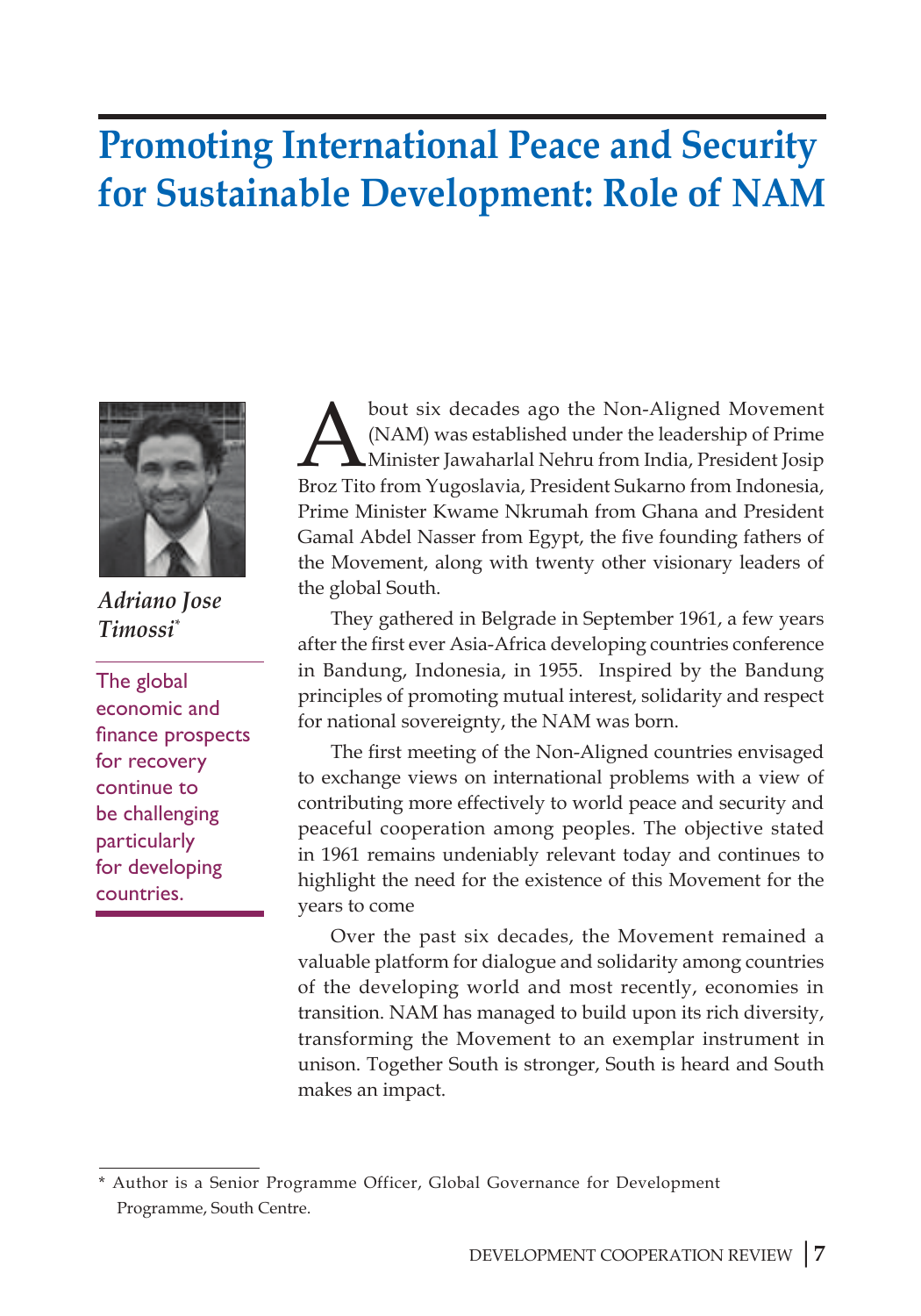The numbers speak for themselves. NAM is today a unique Movement with 120 members. It represents two thirds of the UN membership. 10 other countries and 17 intergovernmental organizations are party to NAM today as Observers of the Movement. Several other developing countries participate in NAM Summits as guest countries such as what happened in the last NAM Summit successfully held in Isla Margarita in Venezuela last September 2016. The NAM is alive and active and has become a driving force in defence and in support of the strengthening of multilateralism and the United Nations.

As the World commemorates the 100th anniversary of the birth of the late Nelson Mandela of South Africa, it is pertinent to recall his vision for this Movement. In his welcoming inaugural speech to the NAM Summit in 1998 in Durban when South Africa became the NAM chair, after having just led his country out of the horrors of Apartheid, he said "the achievement of our (NAM) goals depends critically on the collective interests of the developing countries being effectively addressed"

NAM is a key vehicle to address the collective interests of the global South. Mandela also called upon NAM to defeat the hostile offensive which seeks to present this glorious Movement, representing billions of people, as a mere talk shop and anachronism in world politics. A few years later in 2003, Mandela's successor, President Thabo Mbeki, said that "our resolutions must have greater meaning than the mere fact that we adopted them. Our Movement has to continue to exist and make its weight felt, not because it has managed to exist for a number of decades, but because it is relevant to the solution of the problems that confront all humanity during the post-Cold War period". Institutionalisation of the Platform

The South Centre is the intergovernmental and multilateral policy research think tank of the developing countries. It was created by the "Spirit of Bandung and NAM", and stands ready to continue working together with the Movement and its economic arm, the Group of 77 and China, in its endeavours for a better world.

Since its establishment in Geneva in 1995 and coming from the South Commission under the leadership of the late President Julius Nyerere of Tanzania, South Centre has worked closely with NAM and the G77 and China and its member states in many areas such as economic, social, health, trade, development, environmental and climate issues, in order to defend our interests, to make a real contribution to the key challenges facing developing countries and to promote a more just and equitable

...Some of the key lessons have not been learnt. There is need to prepare for the next crisis that is impending.

international world order that could create an environment for development to the benefit of all peoples

Apart from acting as a platform for developing country delegations' meetings on a day-to-day basis in Geneva and to some growing extent in New York and other multilateral forums to promote the debate and coordinate their positions in the various multilateral negotiating forums, the South Centre also gives important priority to monitor developments in international affairs and provide action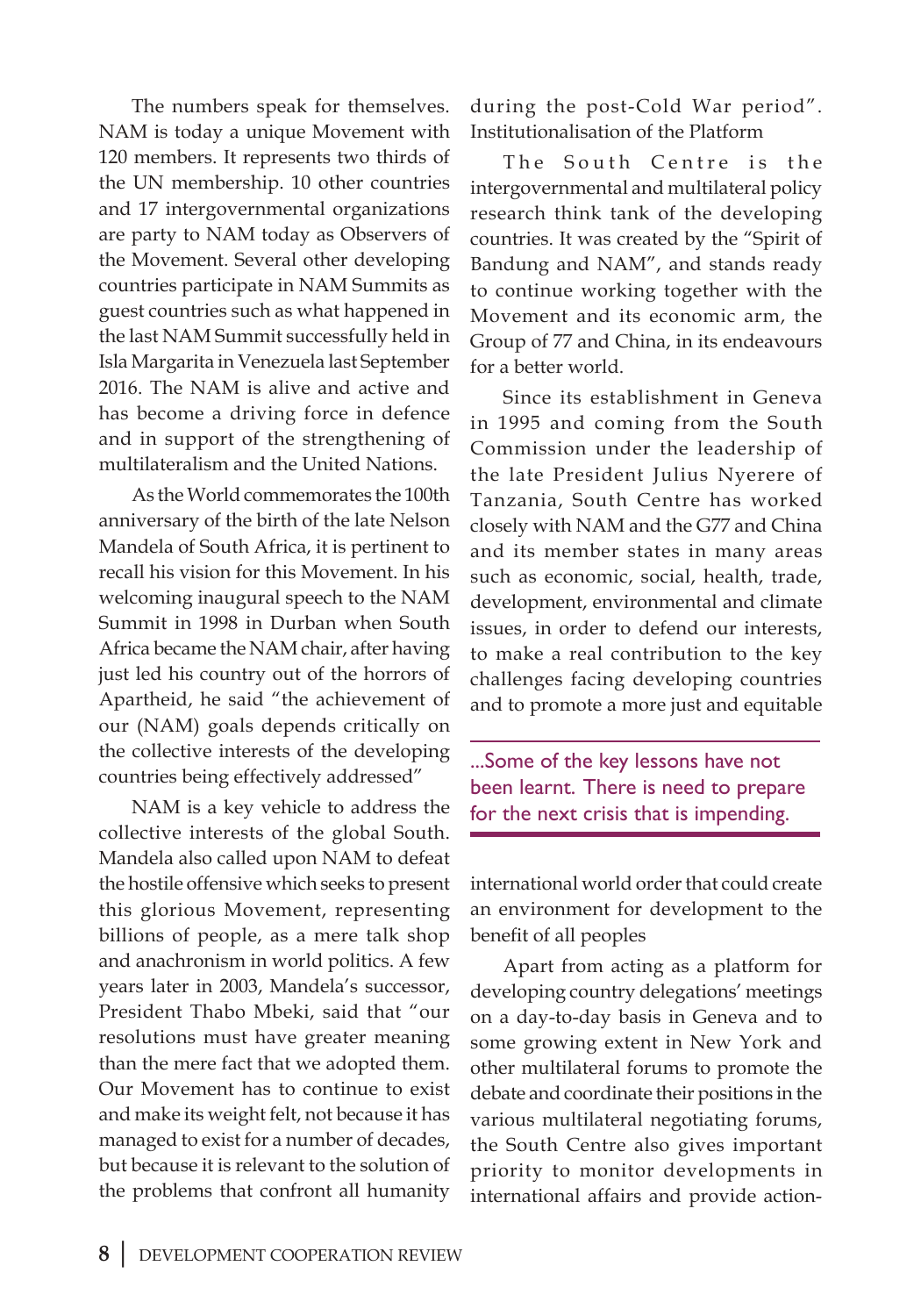oriented analysis and recommendations to the developing countries.

### **Challenges and Way Forward**

The global economic and finance prospects for recovery continue to be challenging particularly for developing countries. Various reports and articles released in 2017 by the South Centre, many of which were carried also by international media, analysed the situation 20 years after the Asian crisis broke out and 10 years since the Lehman crisis that triggered the global crisis. The conclusion was that some of the key lessons have not been learnt. There is need to prepare for the next crisis that is impending.

Meanwhile, in line with the trend that started a couple of years ago, more developing countries have become more vulnerable to debt problems, with some more countries having to seek bailout loans from the IMF. The volatility of capital flows and currency levels has also continued, as several developing countries continued to experience net capital outflows to developed countries in 2017.

The uncertainties in the finance area are bound to affect the real economies of developing countries; the actual events that will unfold are of course still the subject of some speculation.

The South Centre had been following these developments closely in 2017 and has been warning developing countries about the impending crisis and the need to take crisis avoidance or mitigation actions as soon as possible.

In addition to continued global macroeconomic volatility, developing countries continue to face challenges to their development as a result of increasing climate change impacts on their countries and economies.

Global trade flows remain stagnant, and the potential for global trade wars has just recently dramatically increased, with clearly negative impacts for developing countries; technological advances in robotics, automation, telecommunications, manufacturing, transportation, energy, and other areas present both opportunities and challenges for developing countries.

Global health challenges are arising. The threat of health pandemics arising from fragile health systems and emerging challenges such as antimicrobial resistance, compounded by difficulties in access to affordable medicines in many developing countries arising from both cost and the impact of the patent system, is becoming more real.

Conflict situations in many developing countries continue to be major issues; and internal and cross-border movements of people arising from economic or environmental pressures or conflicts continue.

With this regard, South Centre announced its full support for the State of Palestine, the newest member having joined the South Centre last June 2017. South Centre joined voices to the longstanding support and call of NAM for a peaceful resolution of the cause of the Palestinian people.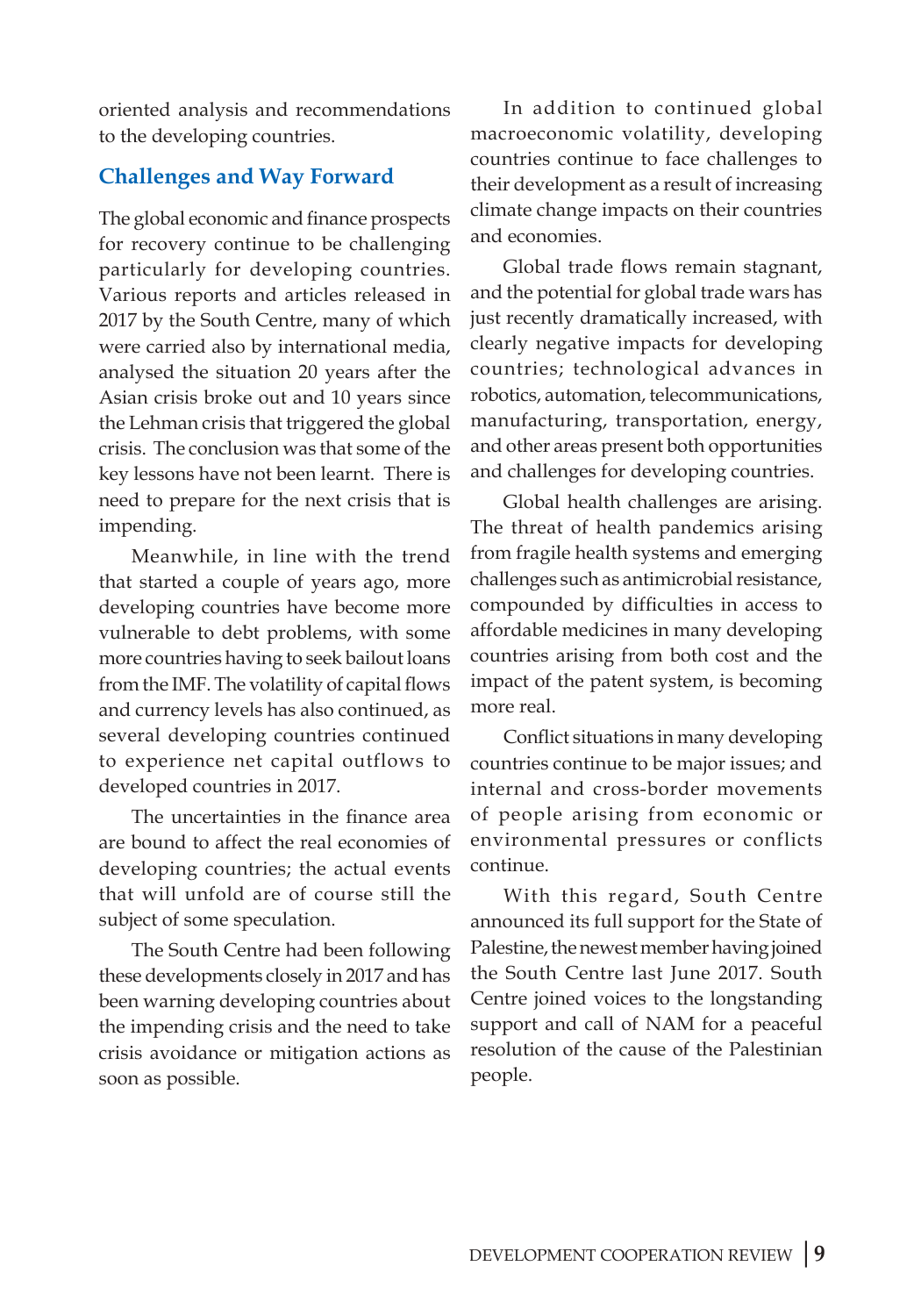# **Colombia**

Towards a More Institutionalised **Architecture** for South-South Cooperation





*Karen Jiménez Morales\**

Colombia recognises the role of South-South Cooperation in helping to meet the national development goals as well as to promote the exchange of knowledge, best practices and lessons learned among developing countries.

# **Introduction**

**South-South cooperation is widely recognised to have** a key role in the relationship among the countries of the South. The world has changed significantly since the Millennium Development Declaration and the drafting outh-South cooperation is widely recognised to have a key role in the relationship among the countries of the South. The world has changed significantly since of the MDGs and is poised for new trajectory after adoption of SDGs. Developing countries are changing the dynamic of multilateralism by expanding their participation and influence in the negotiations and decisions on core issues in the international agenda, such as climate change, international trade and development finance (Report on South-South Cooperation in Ibero-America, 2015). In order to face these new challenges, some countries have created an institutional architecture to promote international cooperation and contribute significantly to their countries' development.

Colombia has faced important challenges associated with its position at the international and regional system. But, it has been observed that Colombia is increasing institutionalisation of its public policy on international cooperation, a process that has made an important progress in the last ten years. The need for sectoral and geographical diversification of the international economic integration has been perceived both in positive and negative terms. The

<sup>\*</sup> Author is at Colombian Presidential Agency of International Cooperation, Colombia. The views are personal.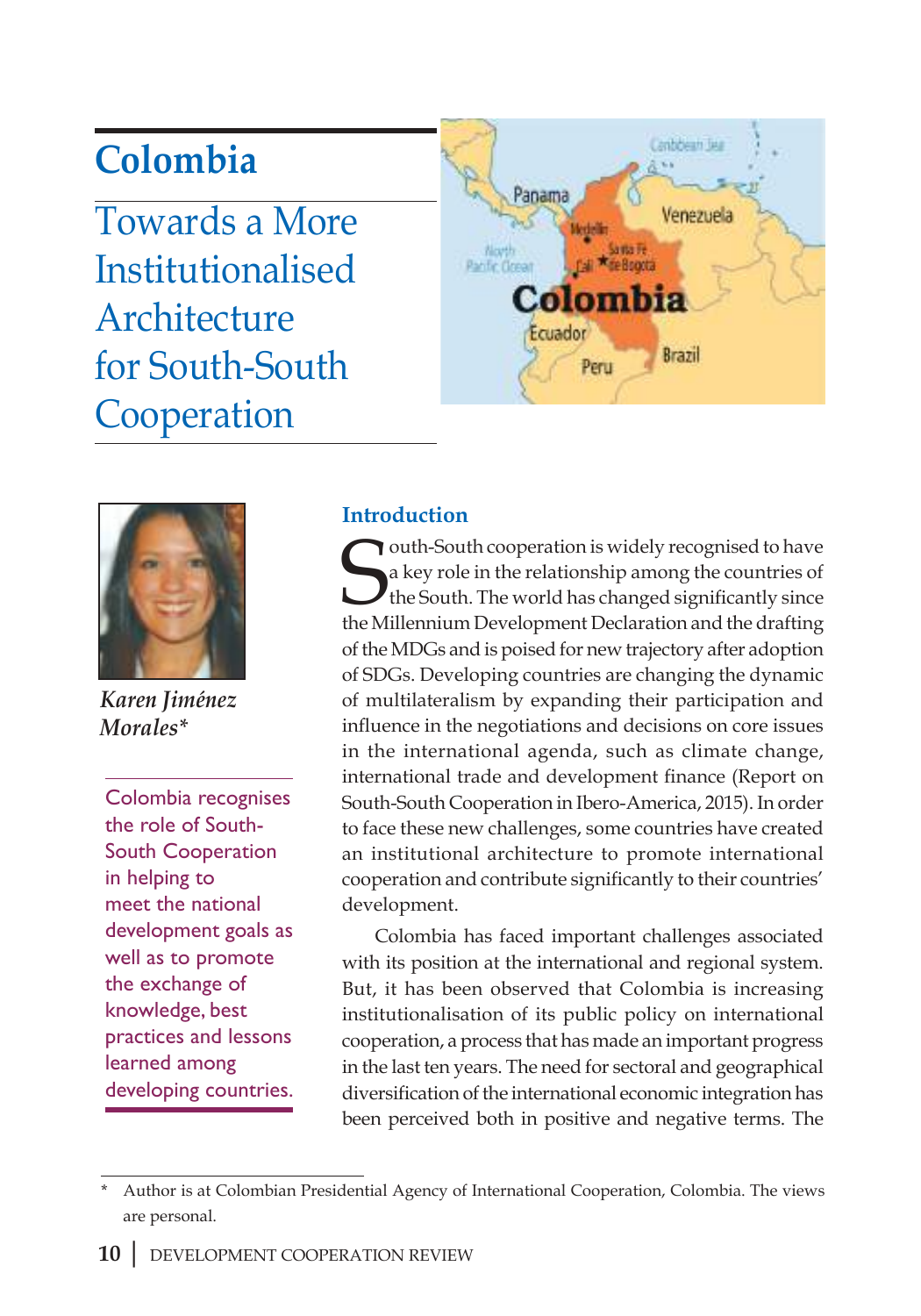South-South and Triangular cooperation has been given importance in the promotion of the relationship with Africa, Asia and the Pacific, one of the key objectives of the National Government in Colombia.

## **Colombian Presidential Agency of International Cooperation (APC)**

Colombian Presidential Agency of International Cooperation (APC) was created in 2011 as the Government Agency in charge for technically managing, guiding and coordinating all public, private, technical and non-refundable financial international cooperation received and granted by Colombia. Among its lines of actions, APC-Colombia has a mandate to design, implement and evaluate the bilateral programmes and regional strategies of South-South and triangular cooperation.

Colombian Roadmap for International Cooperation 20152018 Recently, Colombia has developed the "Roadmap for International Cooperation 2015-2018" which is based on four key elements:

- **•** Colombia's National Development Plan,
- Colombia's foreign policy priorities,
- Presidential mandate to work on a possible post-conflict scenario,
- **•** Guidelines from APC-Colombia's Board of Directors.

These key elements have been made in synergy with different stakeholders from the public, private and third sector.

# **Key Strategic Objectives for**  Colombian International **Cooperation**

Colombian International Cooperation focusses on establishing a lasting peace

through international cooperation received by Colombia in three areas: peacebuilding, sustainable rural development, conservation and environmental sustainability. These are the first key objectives. Apart from these three thematic areas, the government has also included innovation, science and technology as cross-cutting themes. The three thematic areas are discussed below:

- Peace-building is related to topics such as assistance to victims of conflicts, demobilisation and reintegration;
- **•** Sustainable Rural Development includes closing gaps between the city and the countryside, creating life alternatives and productive opportunities, and providing access to markets for workers in Colombia's rural areas; and
- Conservation and environmental sustainability is mainly focussed on reforestation, conservation, mitigation and adaptation to climate change.

Colombian International Cooperation aims to share valuable knowledge that provides tangible benefits for the development of Colombia and its partners via South-South Cooperation. For this purpose, APC-Colombia works on the identification, design coordination of the South-South Cooperation initiatives within the framework of the bilateral programmes, regional strategies, strategic alliances and dialogue and consultation mechanisms.

# **Colombian Mechanisms for International Cooperation**

Colombian International Cooperation works through a traditional channel of the cooperation via dialogue among neighbouring countries, based on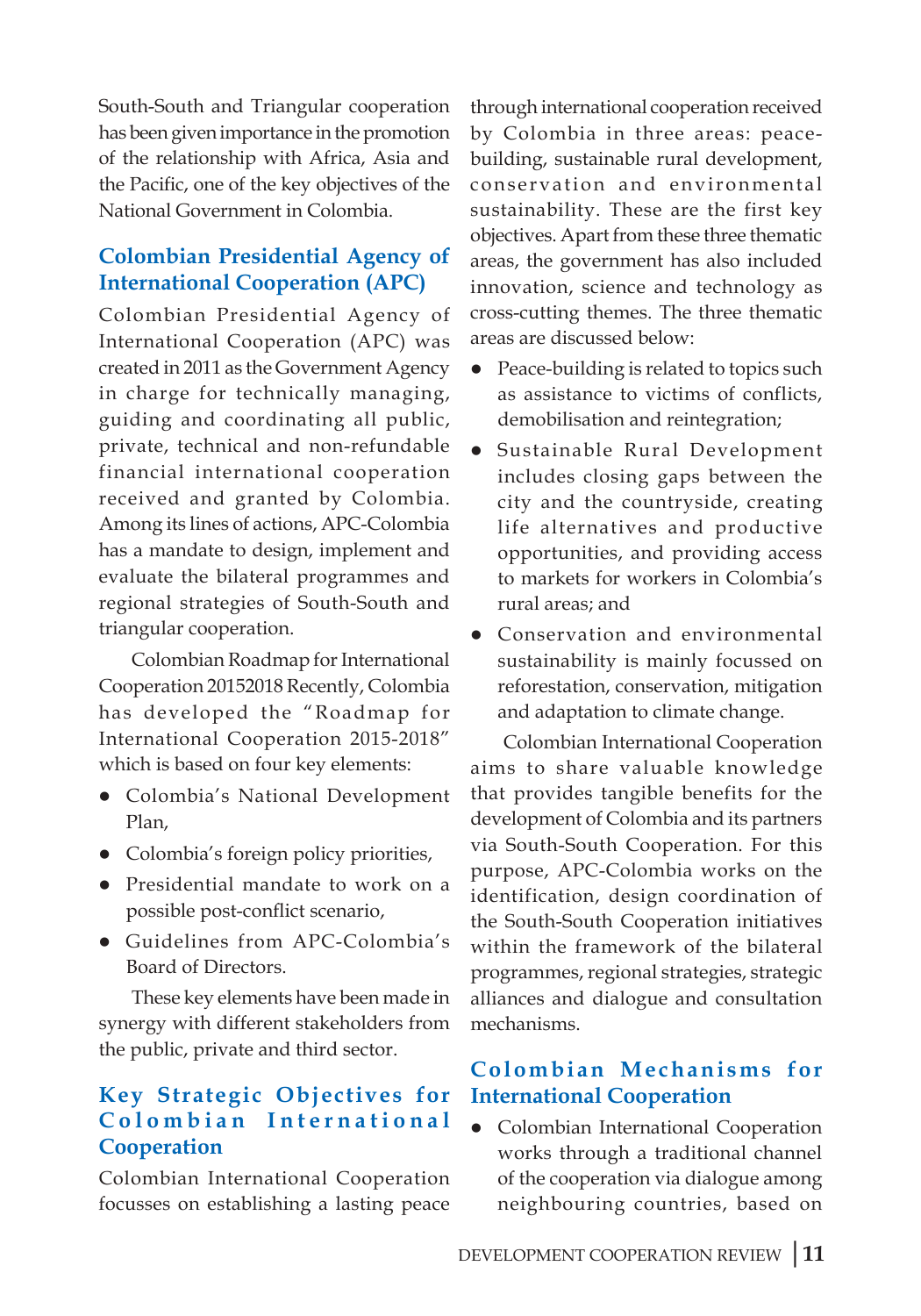existing cooperative agreements on technology, science and technology, culture and education among partner countries. So far 25 agreements have been signed with different countries around the world, mainly in Latin America.

- Colombian International Cooperation is designed on regional strategies that focus on cooperation with specific partner country and in areas depending on the country's demand. Right now, Colombia is consolidating the regional strategies with Mesoamerica and the Caribbean as well as developing other strategies with South-East Asia, Africa and Eurasia.
- **•** Colombian International Cooperation is designed to provide cooperation through strategic alliances, which refer to a win-win arrangement with a partner from the public or private sector, civil society, international community or academia in order to increase the benefits of South-South Cooperation. Some examples of these alliances are the ones made with the International Center for Tropical Agriculture (CIAT) and United Nations Office for South-South Cooperation (UNOSSC).
- Colombian International Cooperation is carried forward through dialogue and consultation mechanisms with partners that gather member countries with the aim of reaching agreements on issues of mutual interest and ultimately promoting the development of the nations. Colombia has played a leading role in boosting cooperation with groupings such as the Pacific Alliance, the Ibero-American General Secretariat,

and the Forum for East Asia-Latin America Cooperation.

### **International Cooperation and Assistance Fund (FOCAI)**

In order to fulfil the goals of its South-South Cooperation, Colombia has allocated specific funding through the International Cooperation and Assistance Fund (FOCAI). The total budget of this fund in 2014 was about US\$ 3.5 million. South-South Cooperation for Latin American countries accounts for almost 40 per cent of the budget, while the other 35 per cent was allocated to cooperation with Asia, Eurasia, Middle East and Africa. Finally, 8 per cent of the total budget was addressed for humanitarian aid to countries such as Turkey, Philippines, Jordan, Somalia, Honduras, Bolivia, Guatemala, Palestine, Mali, among others. Colombia has provided assistance for socioeconomic areas related to early childhood care, overcoming poverty and malnutrition; disaster risk management that includes disaster risk management plans, inter-institutional coordination and attention to communities; peace-building and social harmony; and entrepreneurship development, etc.

### **Conclusion**

In conclusion, it needs to be underlined that Colombia recognises the role of South-South Cooperation in helping to meet the national development goals as well as to promote the exchange of knowledge, best practices and lessons learned among developing countries. Therefore, it has established a wellstructured institutional framework to promote South-South Cooperation. The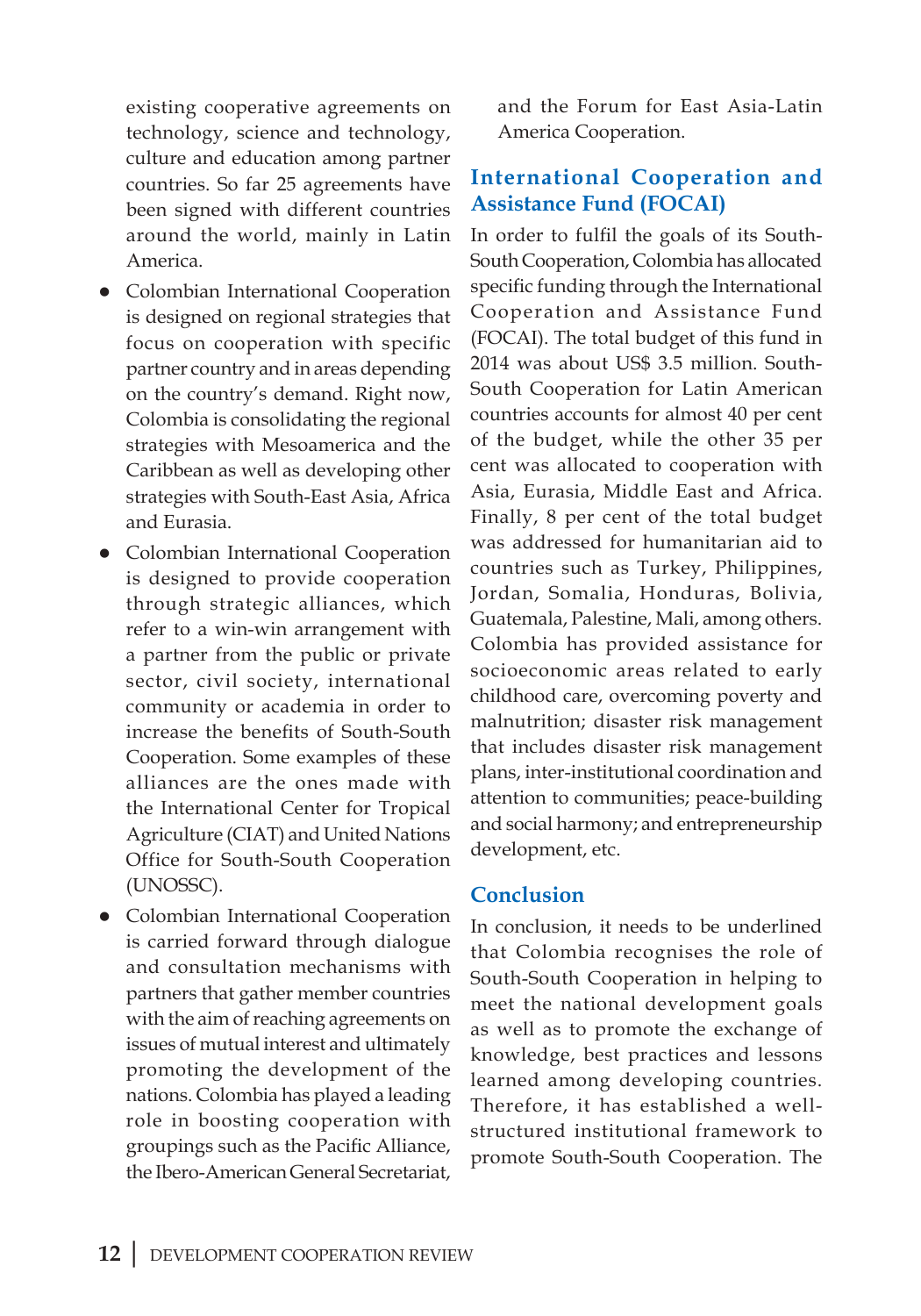main role from the technical side is played by the APC-Colombia that leads the coordination of international cooperation in the country. However, this coordination has been made in synergy with different stakeholders from the public, private and other sectors. In addition, Colombia is aware of the importance of international cooperation and specifically, the South-South Cooperation, for meeting the Sustainable Development Goals and supporting Colombia's candidacy to OECD.

### **References**

APC-Colombia. "Roadmap for International Cooperation 20152018". Available at: https:// www. apccolombia.gov.co/?idcategoria=2727 Secretaria General Ibero-Americana.

- 2015. Report on South-South Cooperation in Ibero-America 2013-2014. Available at: http://segib.org/sites/ default/ files/WEB\_Sur\_Sur\_2013\_Ingles.pdf Grasa, Rafael.
- 2014. La cooperación internacional para el desarrollo en Colombia Una visión orientada hacia el futuro. Available at: https:// www. apccolombia.gov.co/recursos\_ user/ Documentos/Publicaciones/ cooperacioninternacionalfinal-16072014.pdf

## **India bats for support to Small island Nations**

India has announced a number of initiatives in the direction which include doubling of India's contribution for Common Fund for Sustainable Development Goals, taking up small projects in the small countries through the permanent mission for the UN, capacity building and training programmes in areas including cricket and skill development. India is further focused on achieving sustainable development goals and climate change issues. India's focus was that assistance to smaller states should be demand driven rather than donor-driven. It was also announced that India has launched of a US\$50 million Commonwealth window to the India-UN Development Partnership Fund. This contribution is in addition to US\$100 million pledged in 2017 for the India-UN Development Partnership Fund, thereby increasing India's multi-year contribution to US\$150 million.

**Source:** India Pledges \$50 Million More to UN Partnership Fund, Inter Press Service, 28 April 2018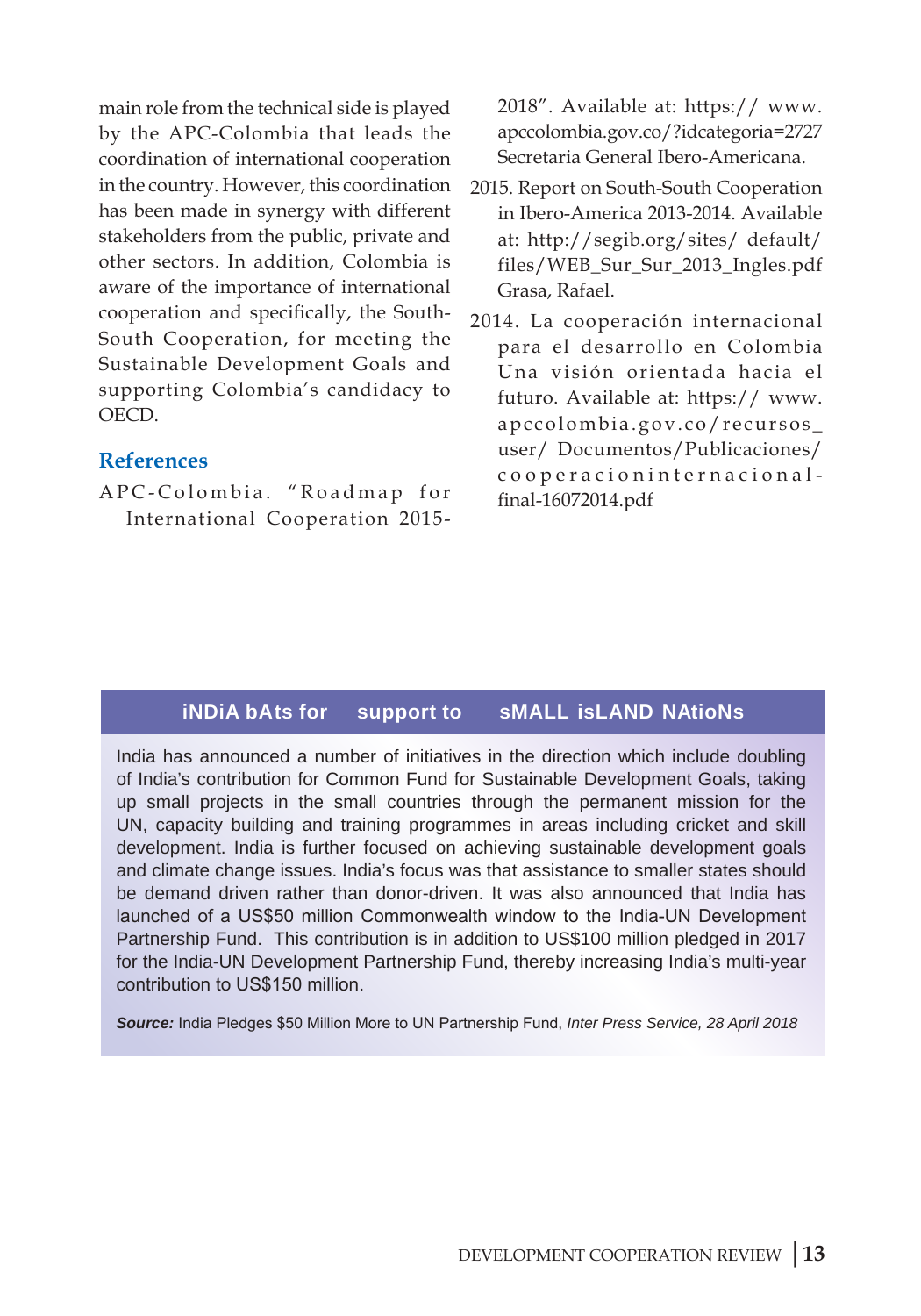# **Enhancing Southern Collaboration: Case of ECOWAS-EU Economic Partnership Agreement**





*Kwabena Akuffo-Akoto\**

The Economic Partnership Agreement (EPA) between ECOWAS and EU has faced many challenges right from its inception.... The resumption of the negotiations on 20 January 2014 followed a directive of the ECOWAS **Extraordinary** Summit held in Dakar, Senegal in October 2013, calling for flexibility in the process.

### **Overview**

The focus of the paper is to leverage the strength of the Global South as it relates to the Global North. In the world today, the Global North holds the majority of the cards when it comes to economic power, while the Global South, on the other hand, has the majority of the world's population which presents enticing markets for the North. The North's ambition is to open the markets of the South thereby providing their corporations with new markets to exploit for profits. The perfect interest of the North is the liberalisation of the South's market for their goods, without opening their own domestic markets to competition from industries of the South. Most members of the South are developing countries that want to rapidly industrialise their economy in order to provide employment and economic empowerment for their rapidly growing populations. This industrialisation will require transfer of technology and expertise from the industrialised North which in turn requires infrastructure development in the South in order to take advantage of the knowledge transferred.

This study is centered on the discussions in ECOWAS (Economic Community of West African States) and among its member states during the preparation for negotiations with the European Union (EU). ECOWAS is a regional organisation of 15 West African countries established on 28 May 1975, with the main goal of promoting economic integration among its member states. They are Benin, Burkina Faso (then known as Upper Volta), Cote d'Ivoire, Gambia, Ghana, Guinea, Guinea-Bissau, Liberia, Mali, Mauritania, Niger, Nigeria, Senegal, Sierra Leone, and Togo. There is no doubt that without a united front of ECOWAS in European

<sup>\*</sup> Author is at Ministry of Foreign Affairs and Regional Integration, Ghana. The views are personal.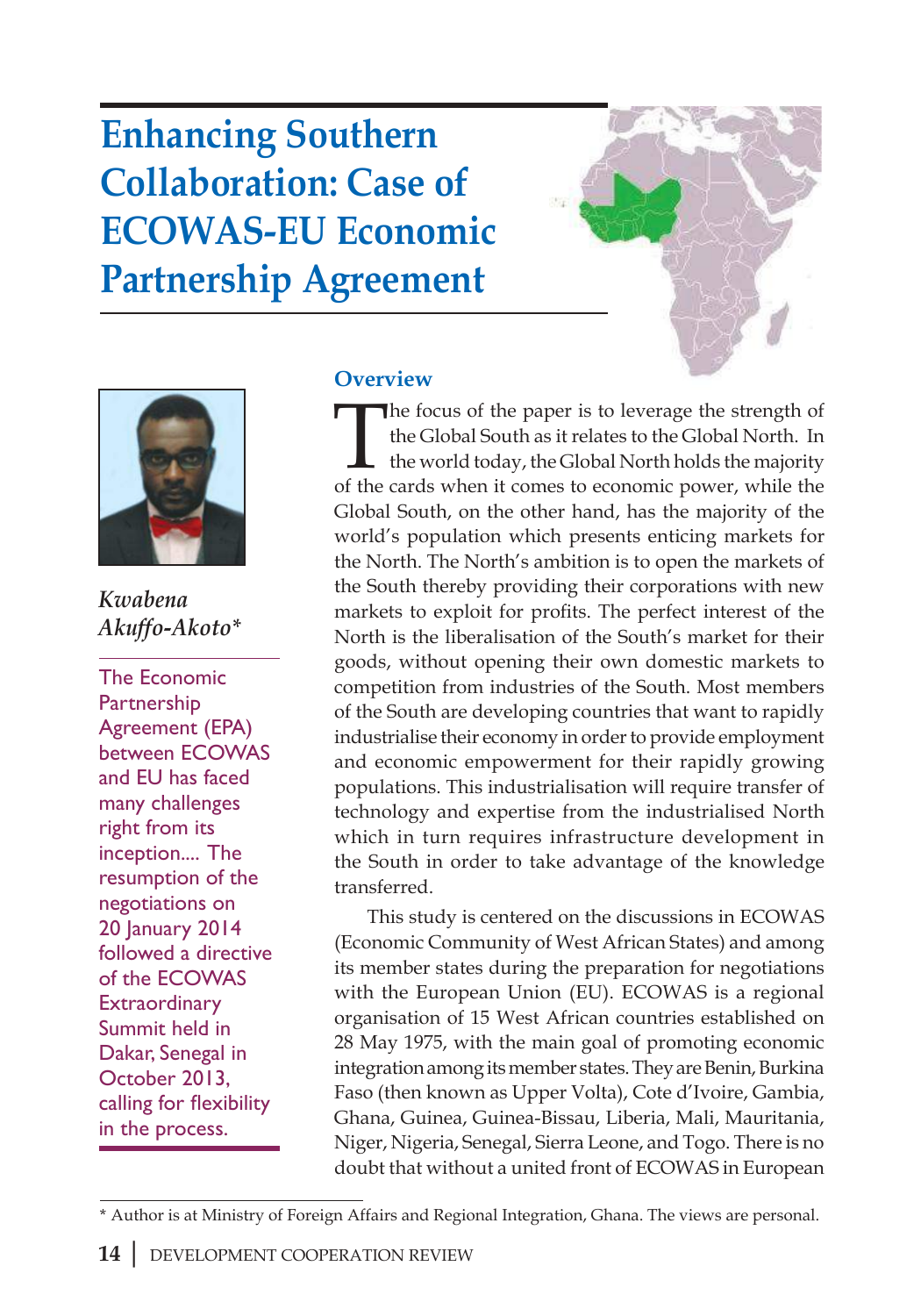Union Economic Partnership Agreements (EPAs) no individual ECOWAS member state, with the exception of Nigeria, would have had the leverage to strike the deal that would finally be agreed upon. Although there were still disagreements between the member states after the agreement had been initiated, it is generally considered to be the best deal that could have been struck.

The main objective of the ECOWAS European Union Economic Partnership Agreement (EPA) was the establishment of a free trade area between Europe and West Africa (ECOWAS+Mauritania) in accordance with Article XXIV of GATT, through the gradual removal of trade restrictions between the two trading partners. The EPA was intended to foster smooth and gradual integration of the Africa, Caribbean, and Pacific Group of States (ACP) into the world economy, with due regard for their political choices and development priorities, thereby promoting their sustainable development and contribution to poverty eradication. EPA negotiations were officially launched at all ACP level on 27 September 2002. In the West African region, the negotiations between EU and ECOWAS began on 4 August 2004 following the launch of the Accra Road Map. The ECOWAS-EPA is a WTO compatible Economic Partnership Agreement (EPA) designed to succeed the Cotonou Partnership Agreement (CPA) of 2000, the non-reciprocal regime that had guided trade relations between the two regions.

### **Challenges**

The Economic Partnership Agreement (EPA) between ECOWAS and EU has faced many challenges right from its inception. For instance, negotiations were suspended in 2012 following divergent views over market access offer and the

EPA Development Programme (EPADP), a dedicated funding programme to enable West Africa to cope with the cost of adjustment to the impending trade regime. Initially, ECOWAS had offered to open 60 per cent of its market over 25 years. It later revised this position to 70 per cent over the same period citing the protections of the region's fragile industrial base from cheaper goods from the EU. On the other hand, the EU maintained its original position of 80 per cent market opening over 15 years. West Africa, comprising the 15 ECOWAS member states and Mauritania, also requested for Euros 15 billion in new funds for the EPADP, while the EU insisted that the programme should be funded from existing bilateral and multilateral contributions.

The resumption of the negotiations on 20 January 2014 followed a directive of the ECOWAS Extraordinary Summit held in Dakar, Senegal in October 2013, calling for flexibility in the process. The summit also directed West Africa's chief negotiators to "expeditiously resume the negotiations with their European Partners with a view to conclude the regional agreement as soon as possible." The regional leaders further directed the West African negotiators to ensure that adequate financing was provided for EPADP and fiscal adjustment costs to ensure a balance with the market access offer with free movement of persons and services, also treated as priorities. On the market access offer, West African leaders noted that this should take into account the required coherence with the regional Common External Tariff (CET) which became operational in January 2015.

### **Endorsement of the EPA Negotiations**

At their 44th ordinary summit in Yamoussoukro, Cote d'Ivoire, in March 2014, West African leaders endorsed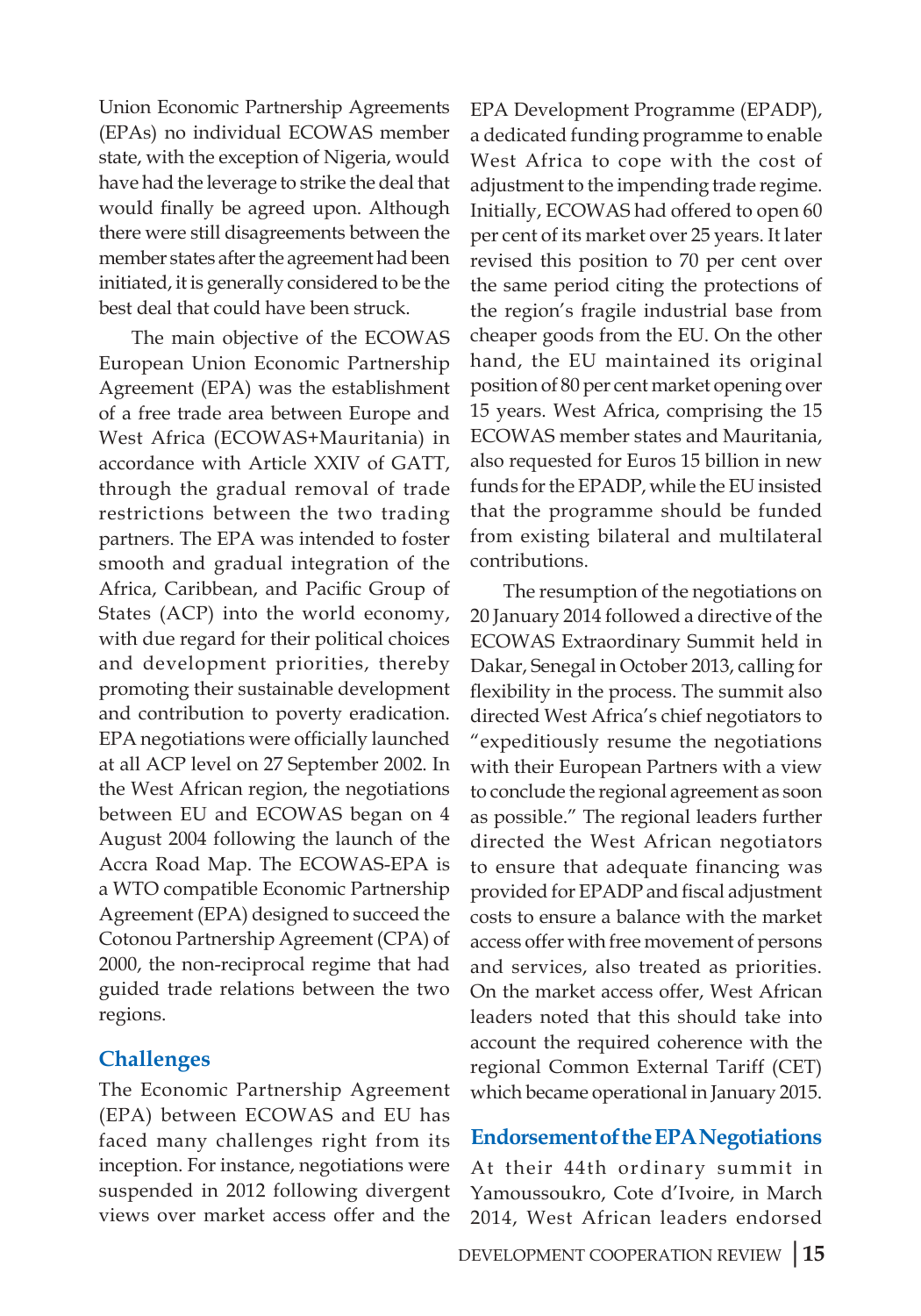in principle the conclusion of the EPA negotiations with the European Union (EU) for a free trade area of the two economic blocs but urged the region's chief negotiators [President of the ECOWAS Commission and his counterpart of the eight-member West African Economic and Monetary Union (UEMOA)] to take appropriate measures to resolve outstanding technical issues within two months before the signing of the agreement in October 2014. The leaders eventually agreed to a compromise in phases for 75 per cent market access over 20 years, and 6.5 billion Euros EU contribution to the EPADP between 2015-2019.

The West African Heads of State also directed the regions chief negotiators, to establish a committee of representatives from Cote d'Ivoire, Ghana, Nigeria and Senegal to revisit the outstanding issues and make proposals for the consideration of their leaders. At the 44th Ordinary Session of the Authority of Heads of State and Government of ECOWAS convened in Accra on 10 July 2014, the West African leaders welcomed the work done by the Ad Hoc Committee that was set up to consider the technical concerns raised by some Member States. The recommendations of the Committee led to appropriate solutions on those issues. The Heads of States approved the EPA negotiations, on the basis of the consensual results reached by the Chief negotiators on all the issues (particularly on the market access offer, the EPADP and the texts of the agreement), taking due account of the technical concerns raised. The West African chief negotiators were instructed to take all necessary steps to quickly start the process of signing and implementing the Agreement. In this regard, the Chief negotiators were encouraged to sustain their efforts, particularly by informing

and raising awareness of the national and regional stakeholders.

### **Conclusion**

This study provides examples of the potential and the challenges of SSC within the West African context. As explained above, the unity of the West African countries eventually garnered concessions from the EU that led to the drafting and initiating the agreement of ECOWAS-EU Economic

Partnership Agreement. The fact that up to date the agreement has not been signed and ratified by the parties due to certain challenges that still exist. During the discussions within ECOWAS two camps emerged consisting of Ghana and Cote d'Ivoire on one side and Nigeria on the other. Nigeria has been trading with the EU on the General System of Preferences and as a member of OPEC exports oil, which means that they have substantial foreign currency reserves. The Nigeria business community would have felt no difference in trade if the EPA was allowed to tumble. Furthermore, the entrenched local business interest saw no advantage to opening up their markets if the EU could still use phytosanitary standards to effectively block entry of Nigerian goods into their markets. Ghana and Cote d'Ivoire, on the other hand, have been trading with the EU at the most favoured nation level, so a lapse in the EPA would be detrimental to their local businesses. These divergent positions have led to a situation wherein thirteen of the fifteen ECOWAS member states have opened the current EPA agreement with Nigeria but Gambia is currently refusing to sign it. There is currently no indication that Nigeria will sign the agreement and EU has indicated that they will not sign the agreement without the inclusion of Nigeria.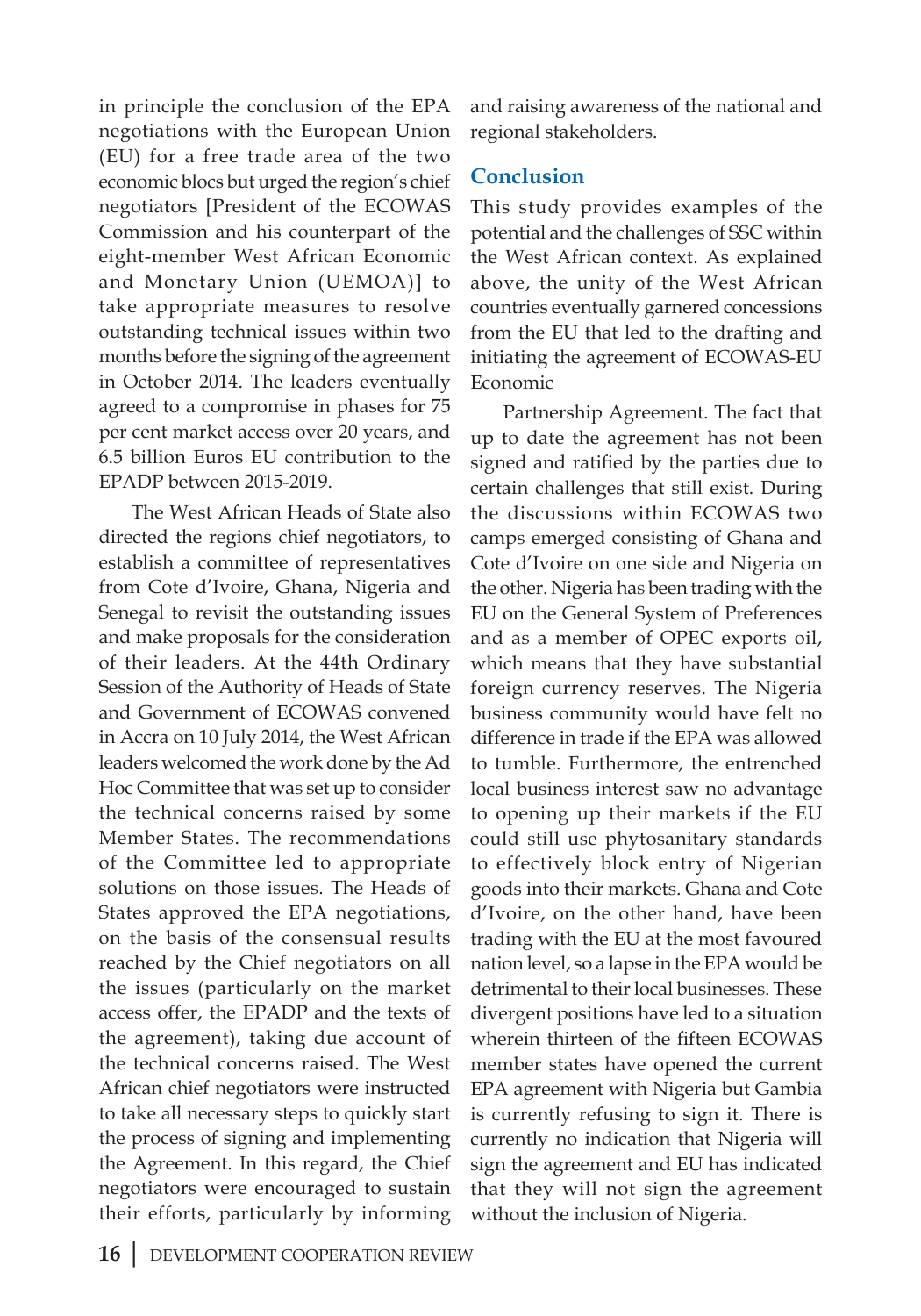**Strengthening the Livelihood Initiative for Home-based Workers in SAARC Region (SABAH), Maldives** 





*Fathimath Razana\**

SABAH Maldives is a co-operative society registered in the Maldives with a shareholding of 40 per cent by Maldivian home-based workers and 60 per cent by the Government of Maldives..... The Society was established to empower homebased workers to create sustainable membership based organisation.

## **Introduction**

Maldives is a Middle-Income-Country (MIC), graduating out of Low-Developing-Country (LDC) status in 2011. Needless to say, the risks and challenges of a post-LDC status were unfamiliar to Maldives. Maldives government had limited knowledge for managing the transition from LDC to a developing country and miscalculated its ability to react and deal with the many challenges that it still faces. Maldives is classified among the Small Island Developing States and for that it pays a high price not only in the form of environmental and climate change issues but is constantly facing the challenges associated with a small but highly dispersed population, and a narrow economic base, and inability to achieve economies of scale. The cost of delivery for basic services and the necessary infrastructure including schools, hospitals, harbour and some level of administrative and security services to almost 200 islands is undoubtedly very high. SABAH project is a shining example of South-South Cooperation that helps to minimise some aspects of the constraints by promoting the people-to-people contacts on bilateral as well as on regional level. It is believed that South-South Cooperation through South Asian Association for Regional Cooperation (SAARC) would help Maldives with capacity and human resource building and have positive impact on the economy, health and many other areas as spelt out by SABAH project.

## **SABAH Maldives Co-operative Society**

SABAH Maldives is a co-operative society registered in the Maldives with a shareholding of 40 per cent by

<sup>\*</sup>Author is at Ministry of Foreign Affairs, Maldives. The views are personal.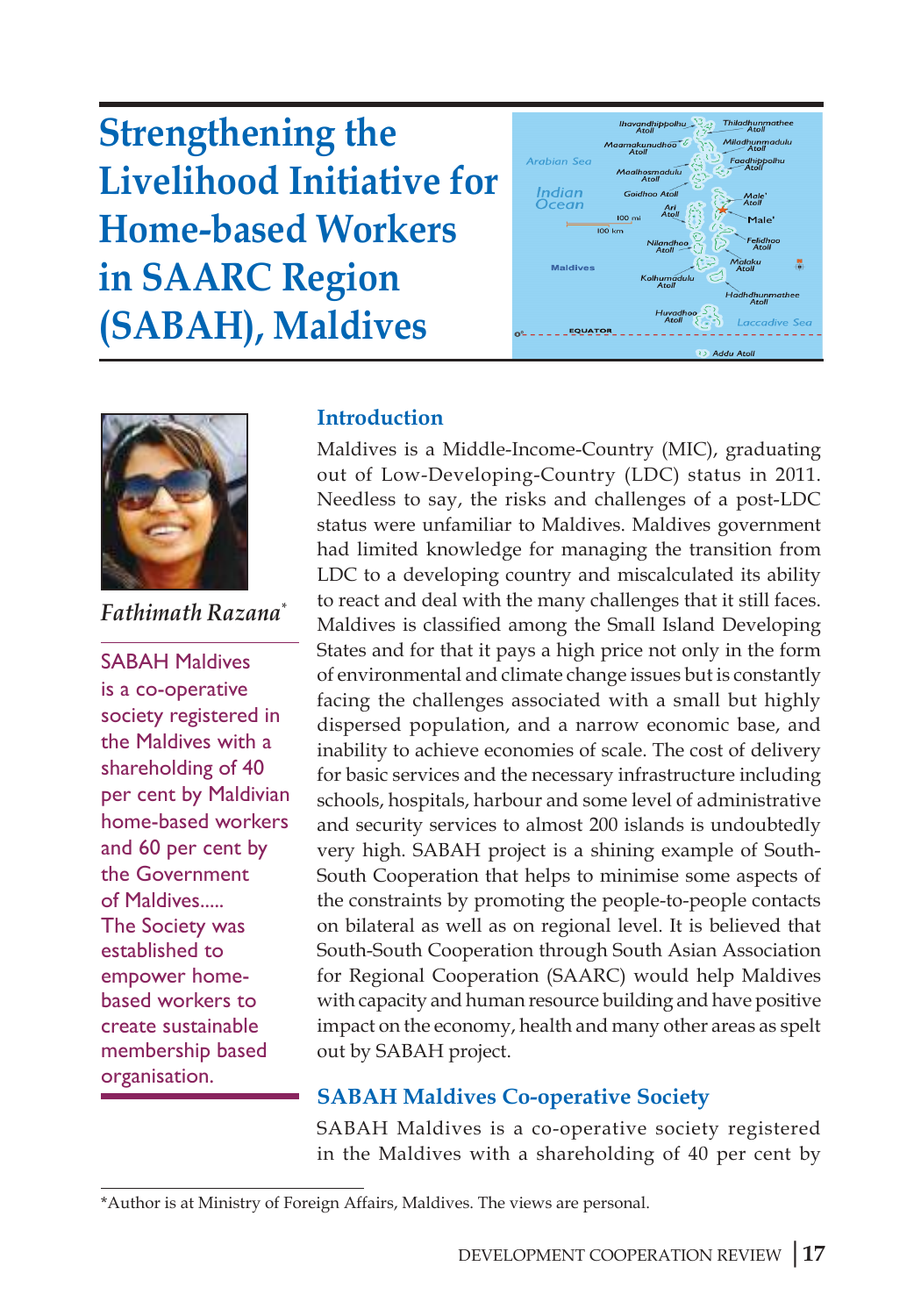Maldivian home-based workers and 60 per cent by the Government of Maldives. The Cooperative Society has a share capital of MVR 10,000,000.00 made up of 1,000,000 shares worth MVR 10.00 each. The Society was established to empower home-based workers in Maldives and to ensure that the project runs successfully with sustainable membership based organisation. Objectives of SABAH Project under Maldives Co-operative Society

The objectives of the project can be outlined as follows:

- To strengthen livelihood of home-based workers (especially women and youth) by facilitating opportunity to earn a sustainable income from their products;
- To collaborate with local cooperatives and SMEs to support the home-based workers to produce and showcase quality products that has a demand in the market;
- To increase the standard of living of the home-based workers by facilitating earning.
- To provide market linkages and facilitate training and assistance;
- To identify, promote, facilitate and provide guidance for the enhancement of skills of the home-based workers, with a special focus on reviving and preserving cultural heritage of traditional art, skills and design;
- To establish a Trade Facilitation Center as a hub to market and sell products of homebased workers;
- To introduce quality and authentic Maldivian products produced by homebased workers under the SABAH Maldives brand;
- To function as a marketer of homebased workers' products produced under SABAH Maldives brand label; and

• To establish relationship among the SAARC member states and other SABAHs on the basis of learning and sharing from each other.

# **Activities of SABAH**

Maldives SABAH project focusses on implementing three broad activities in the Maldives:

- The first is capacity building, which aims to address the shortage of capacity and skills development needs of the home based workers. The SABAH Maldives will provide and facilitate necessary training and information to enhance production, marketing and productive capacity of home-based workers. The home-based workers will also be given the opportunity to undertake trainings from overseas and local in the fields relating to crafts, food production and entrepreneurial skills development. However, the home-based workers who undergo capacity building programmes under SABAH funded trainings have to disseminate the learning achieved to other home-based workers.
- The second activity will be on setting up a central Trade Facilitation Centre (TFC) that is planned to be set up in Male, which is the central activity hub of SABAH Maldives. This centre will undertake production planning, finished product packaging, quality standards, marketing and selling of SABAH labeled products produced by its members and other home-based workers. In addition to this centre, Community Facilitation Centers (CFC) will also be set up in designated locations in Maldives. Similarly, members residing in islands carry out the production of SABAH and its various programmes at atolls and island level.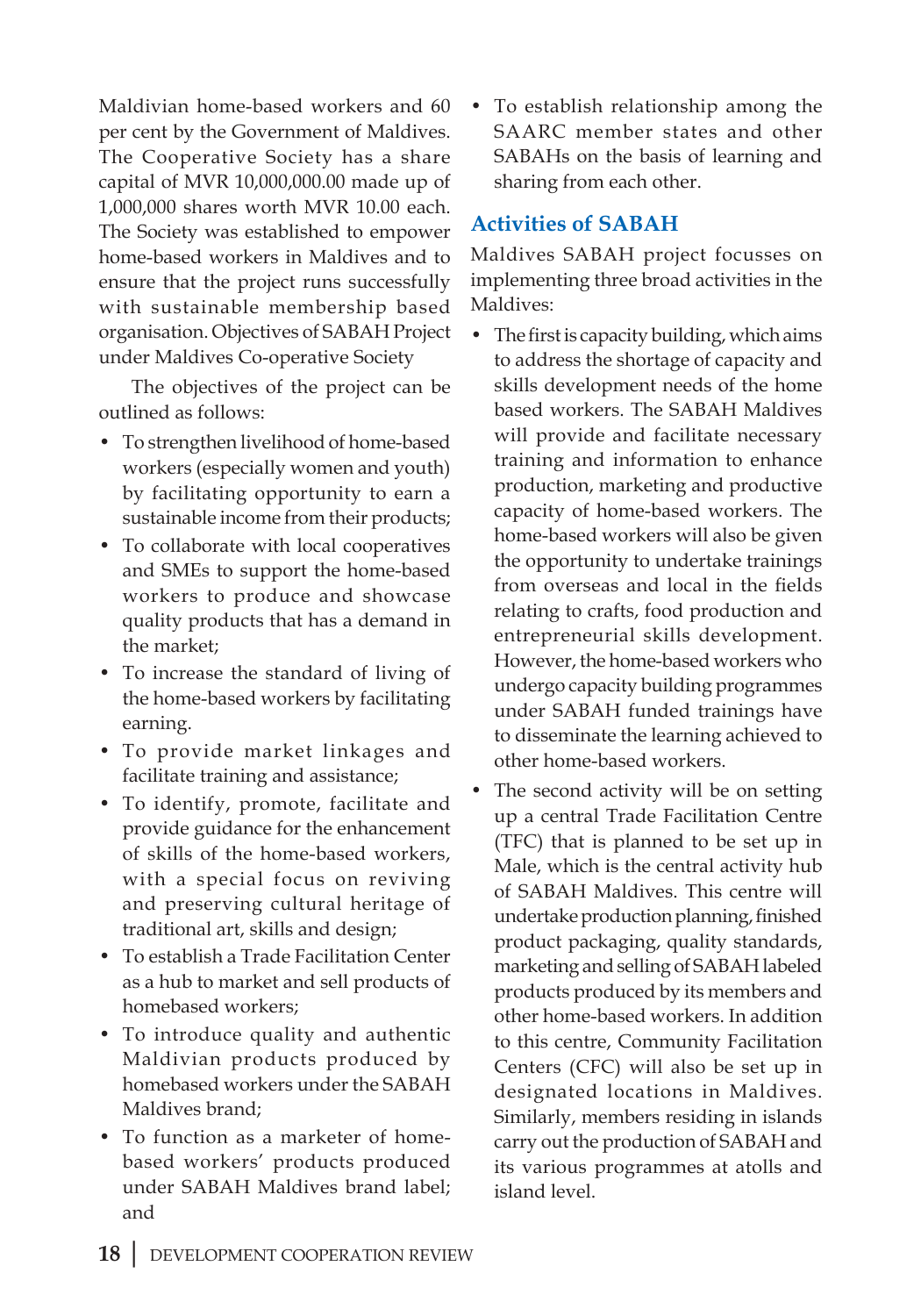• The third activity is on Product Development and Promotion. The aim of this society is to work closely with home-based workers to improve product design of existing traditional craft and local food products. The co-operative will work to introduce new products that display the taste, lifestyle and culture of the Maldives. As part of promotion, marketing strategies will be developed to seek access to new markets and to create demand for home-based workers' products. The marketing campaigns will also ensure that the products from the home-based workers have a long lasting market access.

### **SABAH Maldives Project and South Asian Association for Regional Cooperation (SAARC)**

As it can be seen from the Foreign Policy of the Maldives, the existing Government has a strong agenda in building the economic resilience of the country through different levels of engagement in bilateral, regional and multilateral cooperation. Over 30 years since formal adoption of South Asian Association for Regional Cooperation (SAARC) by the Heads of States or Governments of South Asian Countries, Maldives played a significant role in fostering regional cooperation between SAARC and has immensely benefited from this avenue. In fact, Maldives receives assistance through regional cooperation in a number of areas from SAARC. Some of these include capacity and human resource building, economy, health and many other areas.

The SAARC Development Fund (SDF) in association with Self Employed Women's Association (SEWA), India and Home Net South Asia initiated the project called SABAH in August 2008, to strengthen the livelihood for home based workers in SAARC Region via SABAH Phase I & II. SABAH Project is a regional initiative of the SAARC aimed at strengthening the livelihoods of homebased workers in the member countries. The project is implemented in all SAARC member countries except India.

In Maldives, the project implementation started in May 2012. The project would support conducting capacity building training programmes for home-based workers aimed at upgrading skills and improving entrepreneurial know-how. Furthermore, the project would establish a trade facilitation center for improving market access for home-based workers that produce and sustain the cause of livelihood improvement and economic empowerment of women.

**Conclusion** At times, the project has faced adverse challenges in Maldives on sustaining the development gains as Maldives was made to graduate from LDC status. However, SABAH project is a shining example of South-South Cooperation and helps to minimise some aspects of the constraints by promoting the people-to-people contacts on bilateral as well as on regional level. It is believed that South-South Cooperation through SAARC can play an effective role in helping the newly graduated middle-income countries like Maldives to consolidate development gains.

Genuine and long lasting South-South partnerships via SAARC will play a crucial role in advancing core interests and in realising the sustainable development goals in member states, and in reaching the full potential of engagement at all levels of government, businesses, civil society and other stakeholders.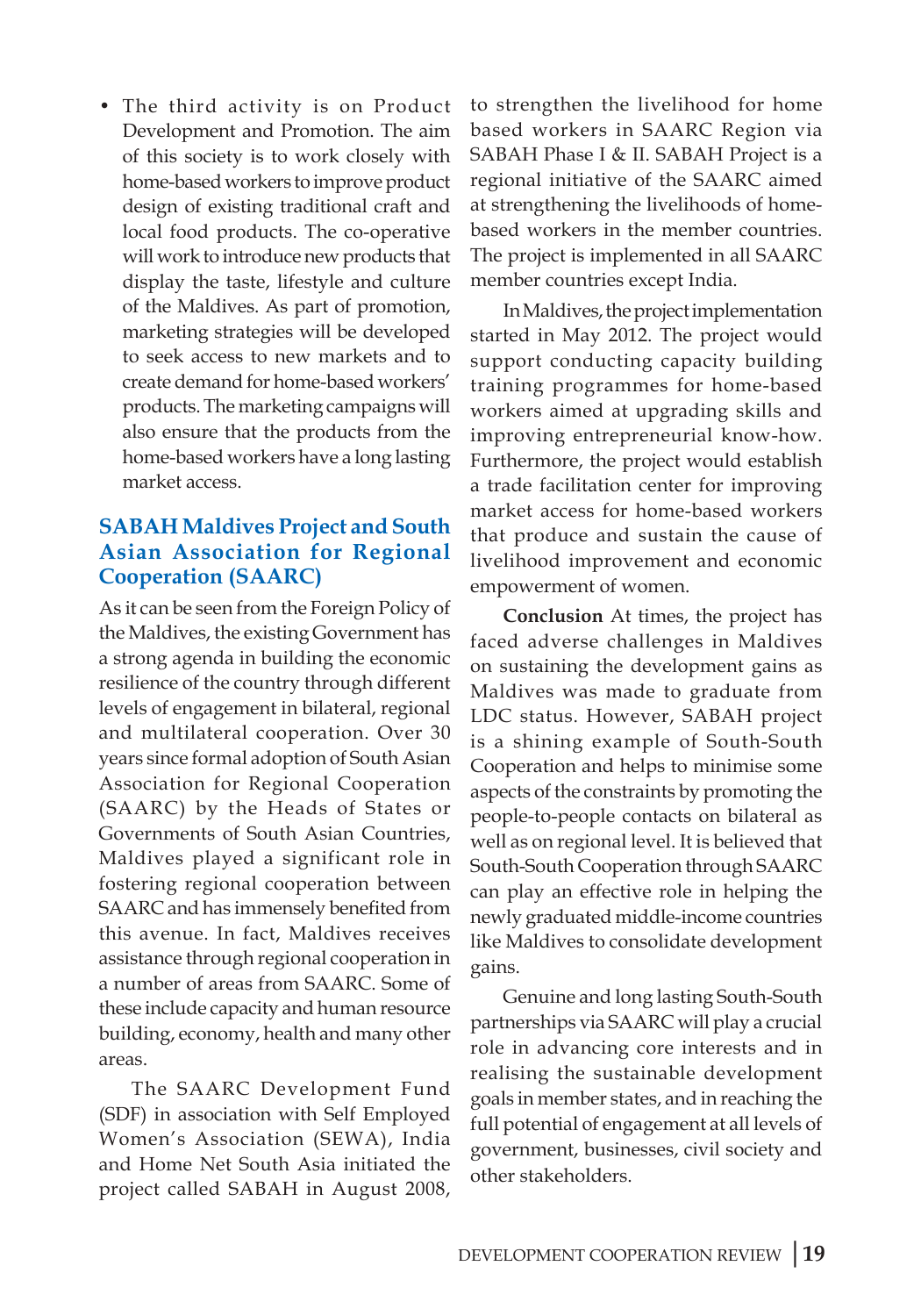# **Lexicon and Syntax of Development Cooperation**

# South-South Cooperation: A Live Experiment in Collective Action



*Milindo Chakrabarti\**

A new strategy that goes beyond TCDC and involves collective action in South-South value chain may make SSC more powerful. This is all the more relevant, given the apparently emerging interest in favour of protectionism in some of the developed nations, while Southern nations are engaging themselves increasingly in global trade.

Collective action is referred to an exercise that<br>involves participation of a number of actors in<br>an effort to achieve a common objective that will<br>henofit all those engaged. The process towards such involves participation of a number of actors in an effort to achieve a common objective that will benefit all those engaged. The process towards such collective action to initiate South-South Cooperation began in 1955 with the hosting of the Afro-Asian Conference in Bandung. Make no mistake; participation in a collective action involves some costs to be borne by each of the participants as they agree to be constrained by certain rules of the game to achieve the ultimate objectives. Thus from a conceptual perspective, a successful collective action process has to ensure that the cost incurred due to participation in a set of activities is less than the cost that would have to be incurred had there been collective inaction.

To elaborate, Bandung conference was an effort to create collective action against colonization. All the newly independent nations engaged in decisive collective action to ensure that the world is gotten rid of the ills of colonization and that the newly decolonized countries are not recolonized by any other means in the coming days. The conference identified ten guiding principles to be followed in letter and spirit by the participant nations. Quite obviously, as the fear of recolonization dissipated and most of the colonies became independent by the early 1970s, collective action around protection of political sovereignty gave way to actions to ensure economic development among the Southern nations. Such pressure to engage in a new set of collective action followed Singer- Prebisch's economic dependency theory

<sup>\*</sup>Author is a Visiting Fellow at RIS. The views are personal.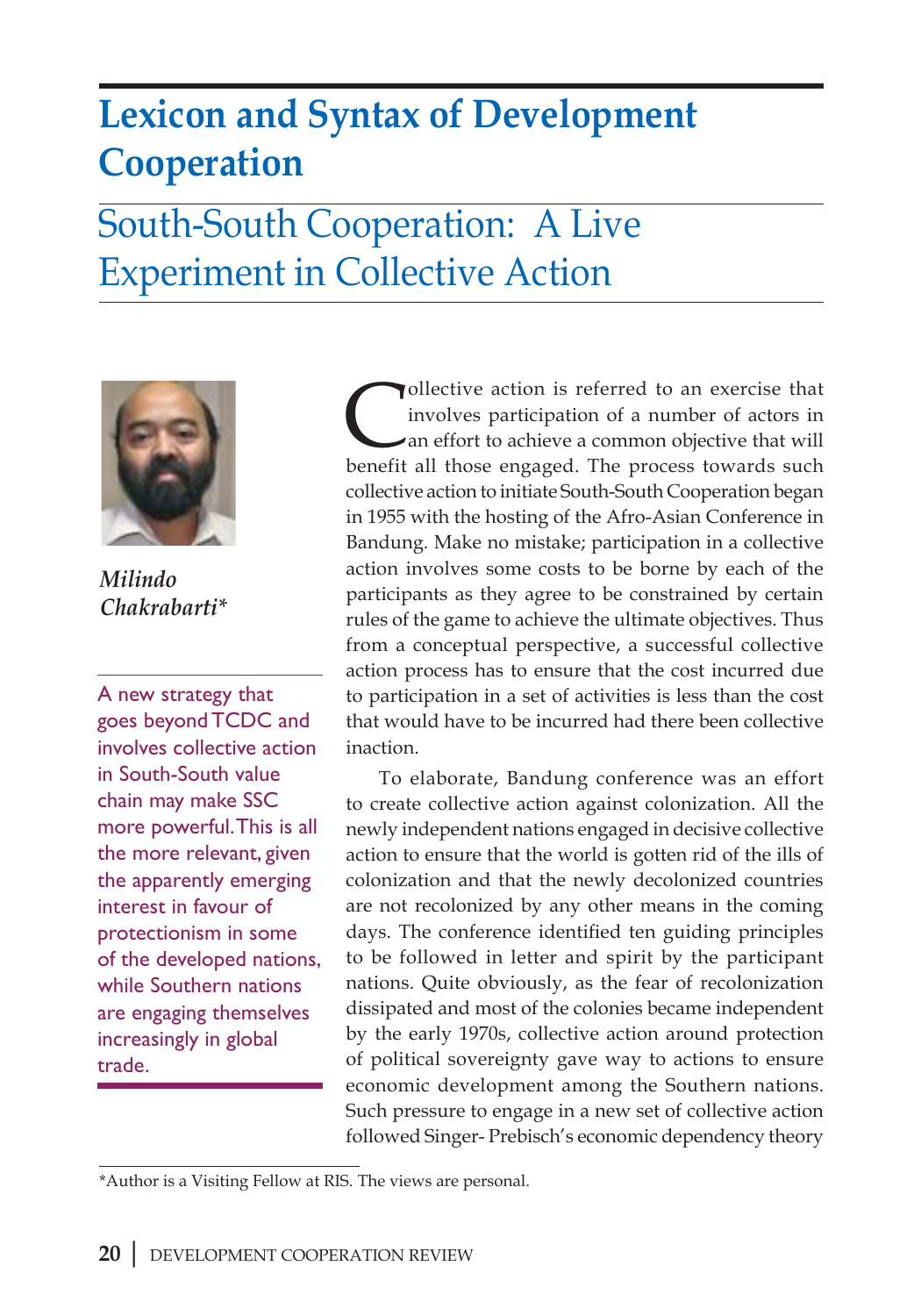in 1949 wherein they argued that the developing countries act as the supplier of primary commodities to the developed world and consume the finished products created in the developed economies and plethora of studies empirically verified their arguments during the following couple of decades. UNCTAD was established in 1964 with a mandate to "maximize the trade, investment and development opportunities of developing countries and assist them in their efforts to integrate into the world economy on an equitable basis." The proposal for a new world economic order was raised by the UNCTAD during the early 1970s and given an operational shape by the Buenos Aires Plan of Action (BAPA), 1978. BAPA called for Technical Cooperation among Developing Countries (TCDC) (please mark, not among Southern countries!) to achieve the following objectives:

- a. "To foster the self-reliance of developing countries through the enhancement of their creative capacity to find solutions to other development problems in keeping with their own aspirations, values and special needs;
- b. To promote and strengthen collective



*Raul Prebisch (1901-1986)*



*Hans Singer (1910-2006)*

self-reliance among developing countries through exchanges of experience, the pooling, sharing and utilization of their technical resources, and the development of their complementary capacities;

- c. To strengthen the capacity of developing countries to identify and analyse together the main issues of their development and to formulate the requisite strategies in the conduct of their international economic relations, through pooling of knowledge available in those countries through joint studies by their existing institutions, with a view to establishing the new international economic order;
- d. To increase the quantum and enhance the quality of international co-operation as well as to improve the effectiveness of the resources devoted to over-all technical co- operation through the pooling of capacities;
- e. To strengthen existing technological capacities in the developing countries, including the traditional sector, to improve the effectiveness with which such capacities are used and to create new capacities and capabilities and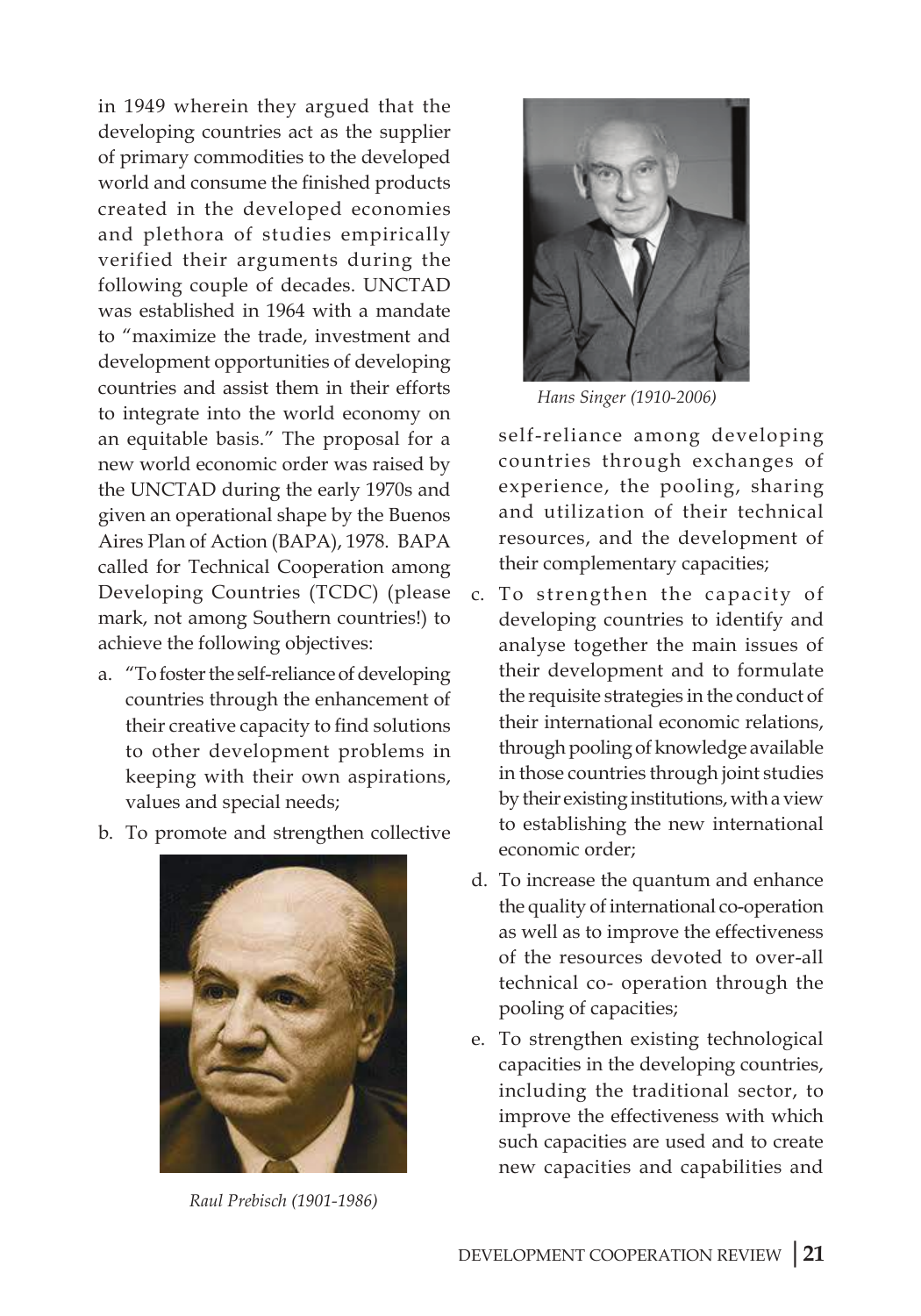in this context to promote the transfer of technology and skills appropriate to their resource endowments and the development potential of the developing countries so as to strengthen their individual and collective selfreliance;

- f. To increase and improve communications among developing countries, leading to a greater awareness of common problems and wider access to available knowledge and experience as well as the creation of new knowledge in tackling problems of development;
- g. To improve the capacity of developing countries for the absorption and adaptation of technology and skill to meeting their specific developmental needs;
- h. To recognize and respond to the problems and requirements of the least developed, land-locked, island developing and most seriously affected countries and
- i To enable developing countries to attain a greater degree of participation in international economic activities and to expand international co-operation."1

Besides recommending actions for the countries to be taken up at national, subregional and regional levels, BAPA also recommended the following actions at the global level.

- 1. The enhancement of national and collective self-reliance
- 2. The exchange of development experience
- 3. The fostering of global technical collaboration
- 4. The improvement of information flows
- 5. Control of the "brain drain" from developing countries
- 6. Measures in favour of economically or geographically disadvantaged developing countries
- 7. Measures in favour of newly independent countries
- 8. The strengthening of transport and communications among developing countries
- 9. Maximization of the use of developing countries' capacities
- 10. Activities for technical co-operation among developing countries by the organizations of the United Nations development system in their respective fields
- 11. Internal arrangements for technical cooperation among developing countries in the organizations of the United Nations development system
- 12. Strengthening the capacity of the UNDP for the promotion and support of TCDC
- 13. Support by developed countries for technical co-operation among developing countries
- 14. The harmonization of development assistance with technical co-operation among developing countries
- 15. Intergovernmental arrangements and
- 16. Financial arrangements for technical cooperation among developing countries.

Needless to add, this set of actions prepared the basis of second phase of collective action among the developing countries to realize the then goals of achieving self-reliance through import substitution policies.

40 years down the line, the global economic order has undergone sea changes. The global economy has been privatized, liberalized and globalized, thanks to the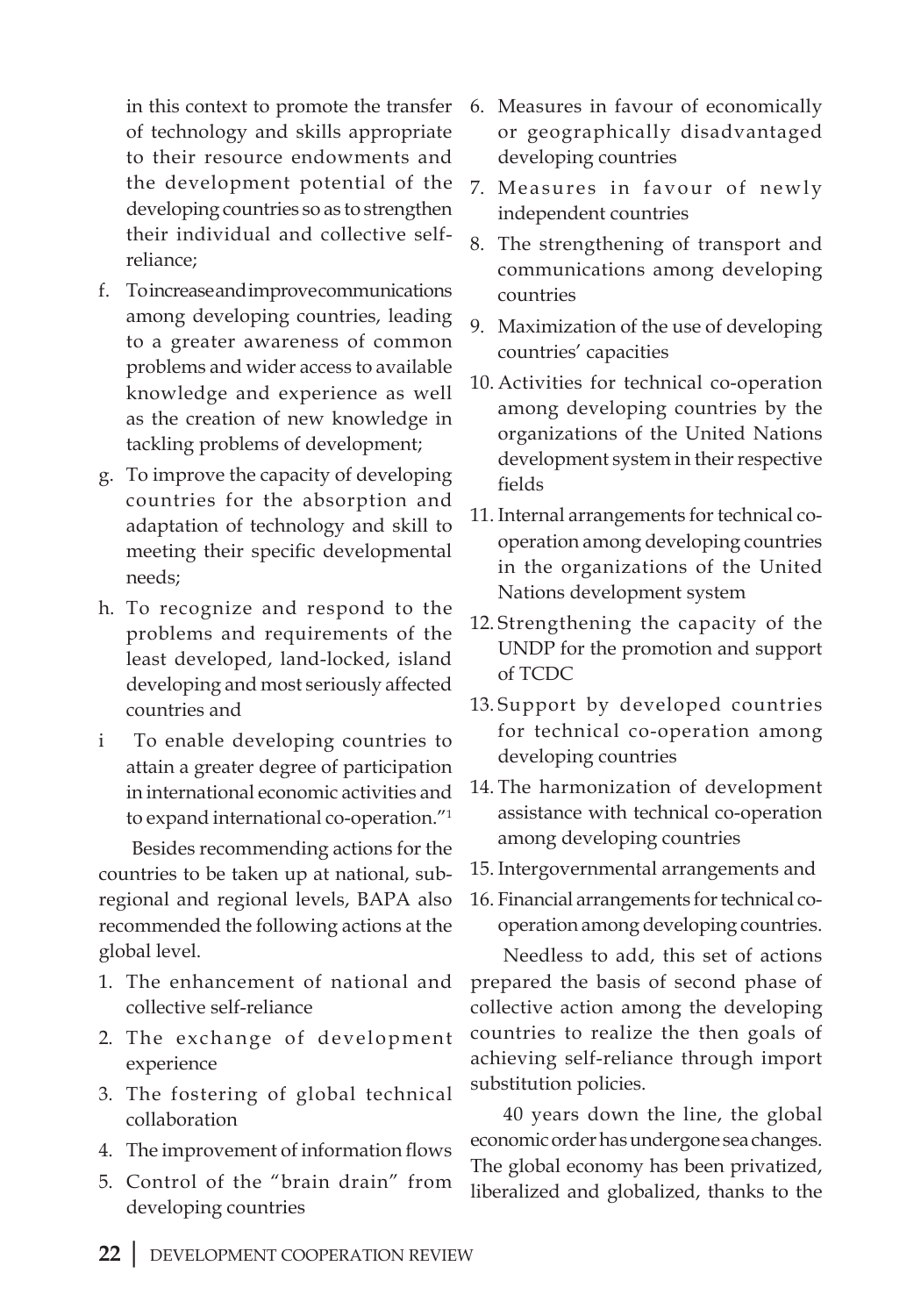fact that many of the developing countries had to pass through prescriptive structural changes under "Washington Consensus". In a liberalized world, the need for collective action among the Southern partners is all the more necessary. The first meeting of the Summit Level Group for South-South Consultation and Cooperation, held in Kuala Lumpur in 1990, underscored the need for third cycle of collective action that took shape in the form of cooperation in capacity building, trade, development finance, grants, sharing of technology and humanitarian assistance among the Southern countries. The rules of the game, though implicit since the Bandung

Conference, were made explicit in Nairobi in 2009. The non-negotiable guiding principles of SSC emerged to direct efforts in SSC without any ambiguity.

Now that we are planning a Summit in 2019 to chalk out the road map of SSC at BAPA+40, a new strategy that goes beyond TCDC and involves collective action in South-South value chain may make SSC more powerful. This is all the more relevant, given the apparently emerging interest in favour of protectionism in some of the developed nations, while Southern nations are engaging themselves increasingly in global trade.

### **upcoming Events of interest**

#### **workshop on investing in the sDgs through south-south and t riangular cooperation: promoting conducive policy and legal environments in Europe and the commonwealth of independent states on 15-16 May 2018, prague**

United Nations Office for South-South Cooperation (UNOSSC) and the United Nations Development Programme (UNDP), in partnership with Yingke Law Firm are co-hosting this workshop. This event aims to scope the contributions of South-South investment in Europe and CIS region, identify challenges and good practices in policy and legal areas that can facilitate better South-South investment for sustainable development, and discuss regional integration efforts within the region and the implementation of the Belt and Road initiative and their contributions to sustainable development.

The objective of this event is to identify and formulate a research agenda to be carried out by the members of the South-South Global Thinkers: Global Coalition of Think Tank Networks for South-South Cooperation with an aim to inform better policy-making to promote investment within the region and beyond. The final research developed will be used to influence policy discussions on South-South and triangular cooperation including discussions in preparations for the upcoming Second High-level United Nations Conference on South-South cooperation to be held in Buenos Aires in March 2019.

 $\frac{1}{1}$  Plan of Action adopted at the United Nations Conference on Technical Cooperation among Developing Countries (TCDC) held on 12 September 1978 available at http://hdrnet.org/516/1/buenos\_aires\_PoA\_fro\_technical\_cooperation\_among\_ developing\_countries\_1978.pdf)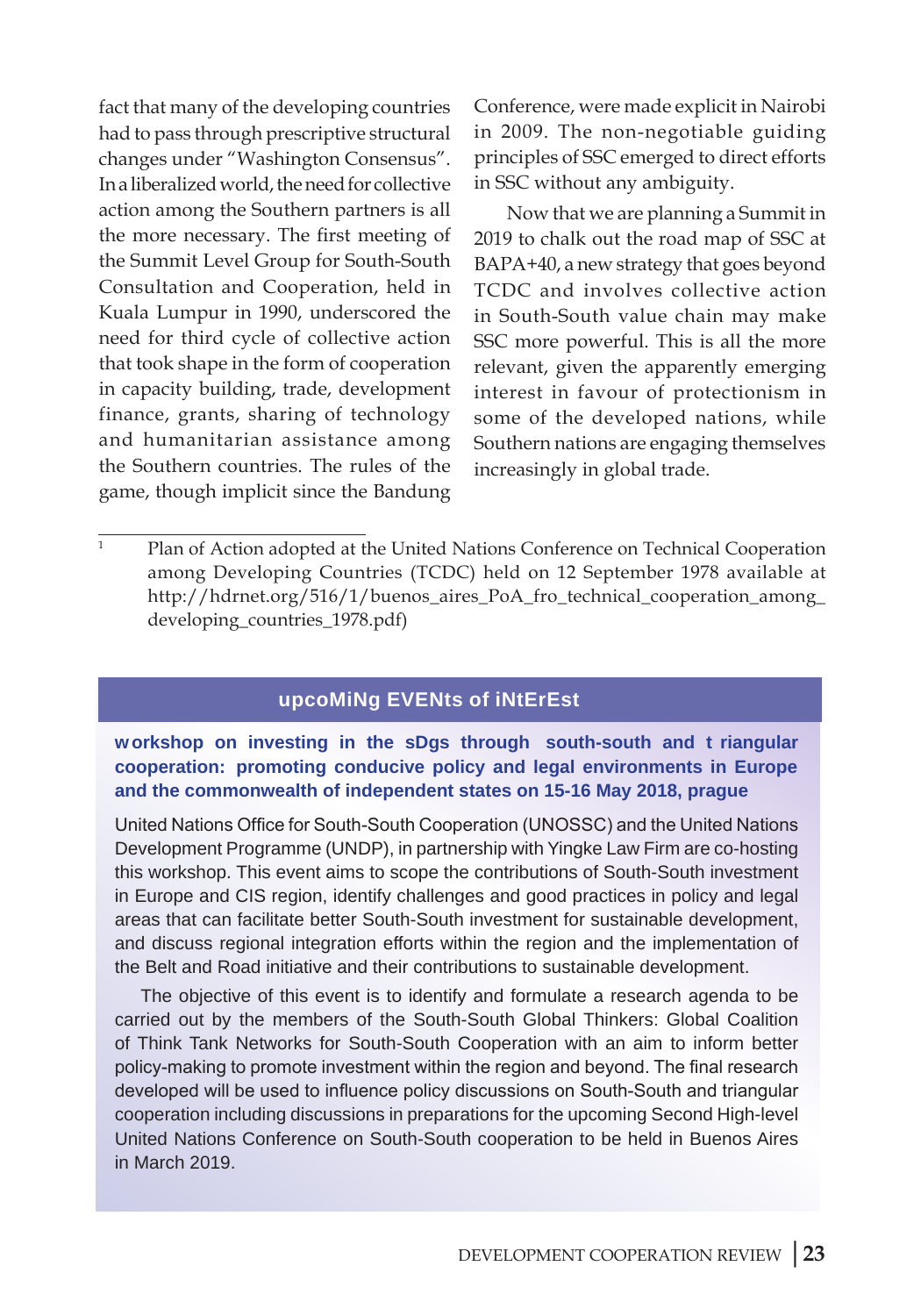# **T20 Africa Standing Group Annual Meeting**

# **Addis Ababa, April 14-15, 2018**

T20 Africa Standing Group, a think tank of Africa and G20, held its Annual Meeting in Addis Ababa on April 14-15, 2018 ahead of the G20 Summit to be held in Buenos Aires, Argentina. The primary aim of the Meeting was to identify the key priority areas of cooperation between G20 and Africa for possible inclusion in the upcoming G20 Summit Agenda. The Standing Group comprising of representatives of think tanks from Asia, Africa and Europe help intensive close-door debate on four different clusters of themes such as (1) inclusive and sustainable growth, (2) political and social environment, (3) governance of G20-Africa cooperation, and (4) monitoring and evaluation of G20 Africa initiatives. Experts from the participating think tanks presented 12

policy briefs on a range of topics defined as per the above mentioned clusters. The major recommendations of the Group were basically to formulate the modalities of engagement among G20 countries and Africa in line with the developmental aspirations of African countries envisaged in Agenda 2063. Besides highlighting the existing cooperation mechanisms of G20 for Africa, the deliberations focused on the ensuing structural transformation that African economies are witnessing now and the emerging challenges with respect to trade, investment, industrialization, digitization, taxation and illicit financial flows, labor, women participation, agriculture and food security, education, health, social inequality, among others. Further, experts devoted attention to the issue of monitoring and evaluation of G20 Africa initiatives. Lastly, the Group worked on the formats of dissemination of the T20 recommendations in different regional and global platforms for effective assimilation of those ideas in the G20 process.



*Delegates at T20 Africa Standing Group Annual Meeting*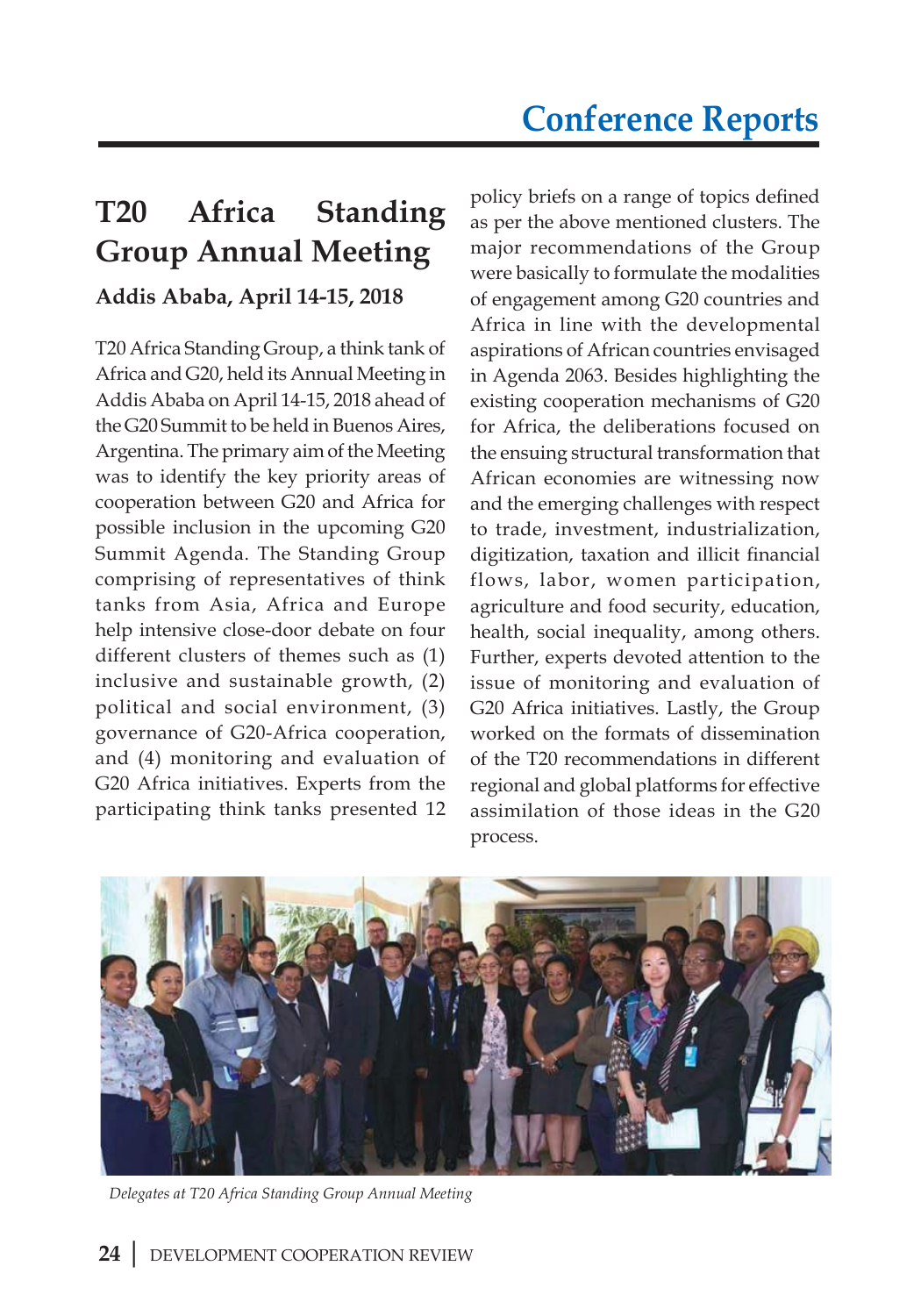# **Global South-South Expo Antalya, Turkey**

**27-30 November 2017**

Network of Southern Think Tank's (NeST) Global Secretariat had participated in Global South-South Expo 2017 in the last week of November 2017 in Antalya, Turkey. It was a meeting of relevant stakeholders along with NeST, the United Nations Office for South-South Cooperation (UNOSSC) and United Nations Development Program (UNDP) in the Global Coalition of Think Tank Networks for SSC in 2017. Other southernled think-tank networks present were

- Global Research Consortium on Economic Structural Transformation (GReCEST),
- Silk Road Think Tank Networks (SiLKS),
- Latin American Initiative on Politics and Public Affairs Studies

(ILAIPP),

- Southern Voice and Middle East and North Africa Public Administration Research (MENAPAR) network.
- Private sector entities supporting this initiative are Yingke Law Firm and the Finance Center for South-South Cooperation.
- NeST participated in the 1st Steering Committee Meeting of the Global Coalition of Think Tank Networks for SSC (GCTTN).

The mandate for UNDP and UNOSSC to establish GCTTN is to –

Build partnership with major think tank networks to deepen the understanding of SSC and TrC, including its concepts, methodologies, policy issues and solutions for sustainable development



*Mr. Jorge Chediek, Director of United Nations Office for South-South Cooperation addressing the delegates.*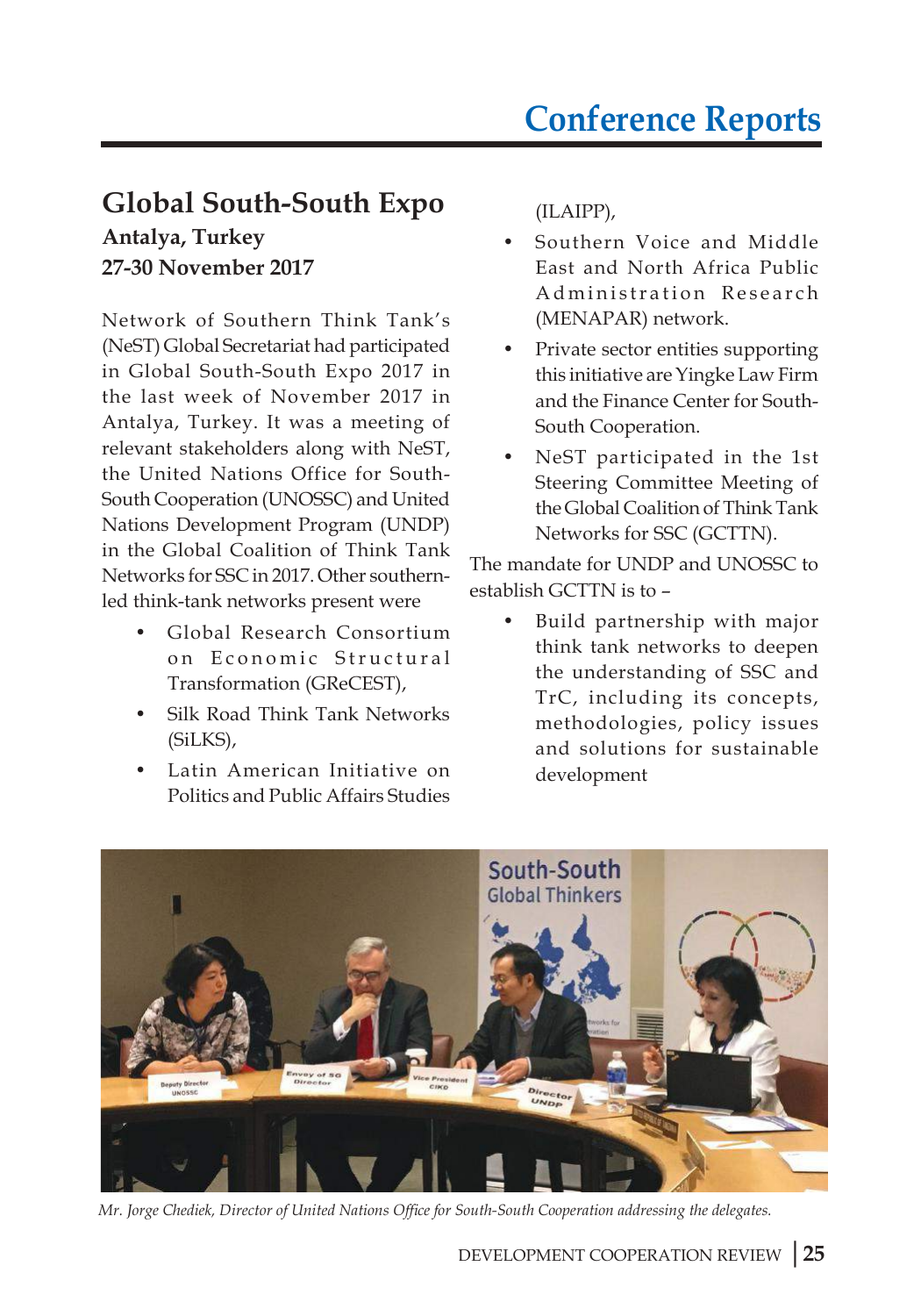- Establish a global online platform that connects and enable various networks of Think Tanks and centres of excellence, to exchange knowledge, pool multidisciplinary expertise, and collaboratively conduct research and policy dialogues on scaling up SSC and TrC for sustainable development
- Support capacity development of think tank networks to provide data informed analysis and advisory services to inform policy making and practice in SSC and TrC to accelerate progress in the implementation of the 2030 Agenda through SSC and TrC
- The ten priority research areas identified to represent the key knowledge gap areas are as follows-
- SSC concepts, trends, evaluation frameworks, and impact assessment (target 17.18)
- Policy coordination and legal environment for SSC (target 17.13 and 17.4)
- SSC inn economic structural transformation (target 17.5)
- SSC in science, technology and innovation (target 17.6)
- South-South Trade, Investment and Financing (Target 17.3 and 17.11)
- SSC delivering results for the SDGs (SDG 1-16)
- SSC in basic infrastructure and connectivity (targets 9.1 and 17.5)
- SSC risk management in fragile context and disaster risk management (SDG 13, 16 and others)
- Regional/ sub-regional mechanisms and neighbourhood SSC initiatives
- Multi-stakeholder engagement in SSC
- The GCTTN aims to bring forward voices and knowledge from the network of over 100 think tanks around the world to inform the Buenos Aires Plan of Action (BAPA) +40 process and global agenda setting in the two key intergovernmental processes: the 2018 High-level Meeting of the Development Cooperation Forum and the Second UN Conference on South-South Cooperation (BAPA+40).

Compiled by RIS Team

## **Mozambique -Malawi Energy coopera tion**

The African continent and the Southern African Development Community (SADC) intend to promote regional integration and require an effective transport system; Malawi and Mozambique had long-standing relationships in this chapter with mutual benefits. In this regard Malawi is expected to spend USD 300,000 to set up a substation in the region for electricity distribution. The issue of transport and communications infrastructures with a view to relaunching the Sena railway line in the Beira Corridor was also discussed.

**Source:** Mozambique and Malawi strengthen energy cooperation, Dev Discourse, 7 April, 2018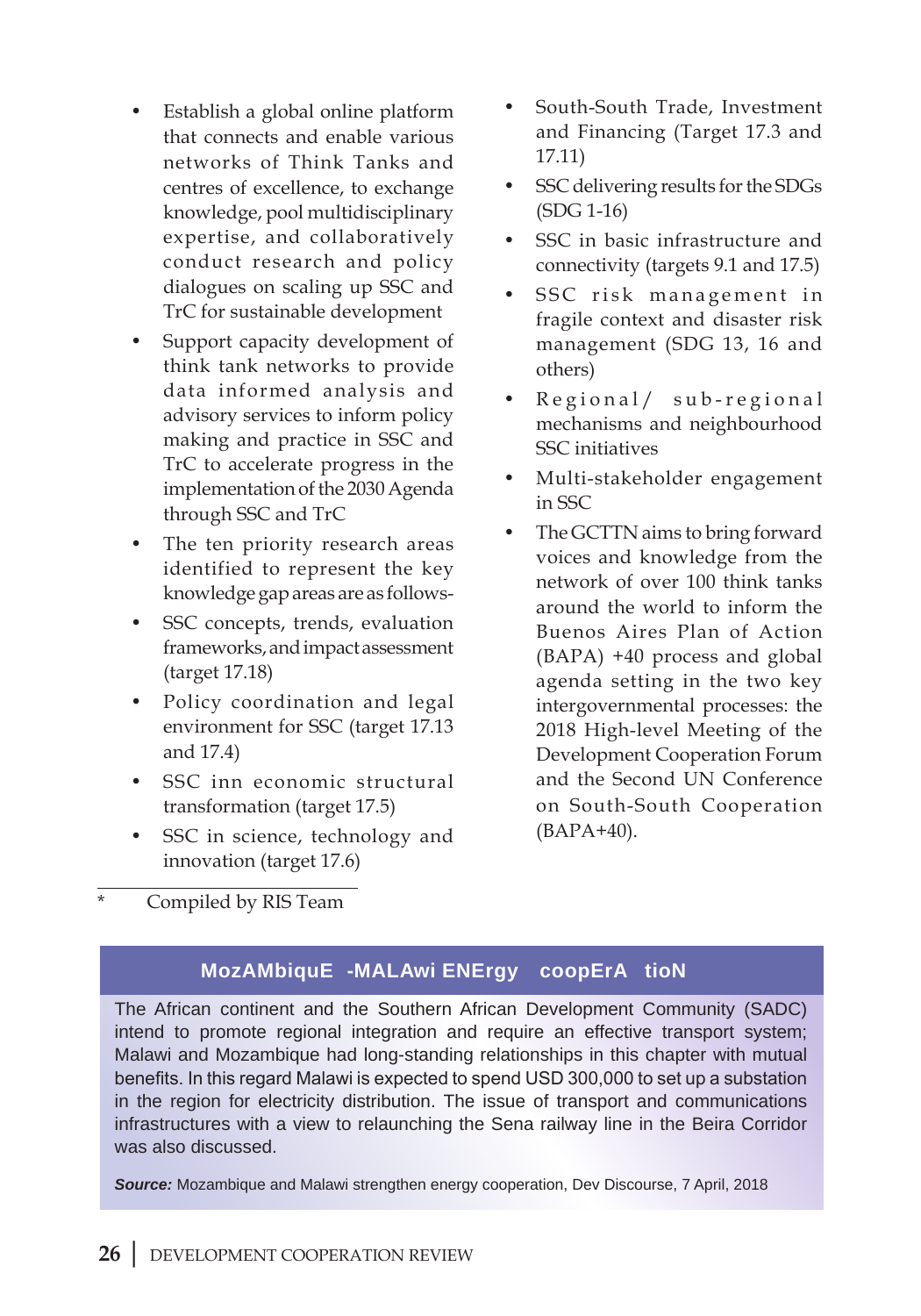# **Book Review**

# Ibero-American Report 2017 on South-South Cooperation





*Pratyush Sharma\**

SEGIB annual reports also fill an important knowledge gap for Southern data collection of development cooperation activities.

The Ibero-American Report on SSC is being published<br>since 2007 and its importance can be judged from<br>the fact that it fills a vital knowledge gap in terms of<br>aggregating information and knowledge on South-South since 2007 and its importance can be judged from the fact that it fills a vital knowledge gap in terms of aggregating information and knowledge on South-South Cooperation (SSC). Reporting of North-led development cooperation initiatives is an annual affair in form of Development Cooperation Report but there are no other such publications from nations involved in SSC.

SEGIB annual reports also fill an important knowledge gap for Southern data collection of development cooperation activities. However, care must be taken that SEGIB template is not necessary to be considered a standardised template for reporting SSC activities across the globe. Such a consideration may constrain and obliterate the plurality of SSC, which is rather considered strength of SSC.

The Ibero-American Report on South-South Cooperation came out with its latest report for 2017 in the month of September, 2017. The Report has relied on inputs from Ibero-American countries (represented by national cooperation agencies and/or bureaus), the Ibero-American Program to Strengthen South-South Cooperation (PIFCSS) and the Ibero-American General Secretariat (SEGIB), which has drafted and published the document.

21 Ibero-American countries represented in the SEGIB report are: Andorra, Argentina, Bolivia, Brazil, Chile, Colombia, Costa Rica, Cuba, Dominican Republic, Ecuador, El Salvador, Guatemala, Honduras, Mexico, Nicaragua, Panama, Paraguay, Peru, Portugal, Spain and Uruguay. The report under review is significant from the perspective of two anniversaries; 10th anniversary of the first Ibero-American Report in 2007 and the 40<sup>th</sup> commemoration of Buenos Aires

<sup>\*</sup> Author is a Researcher at RIS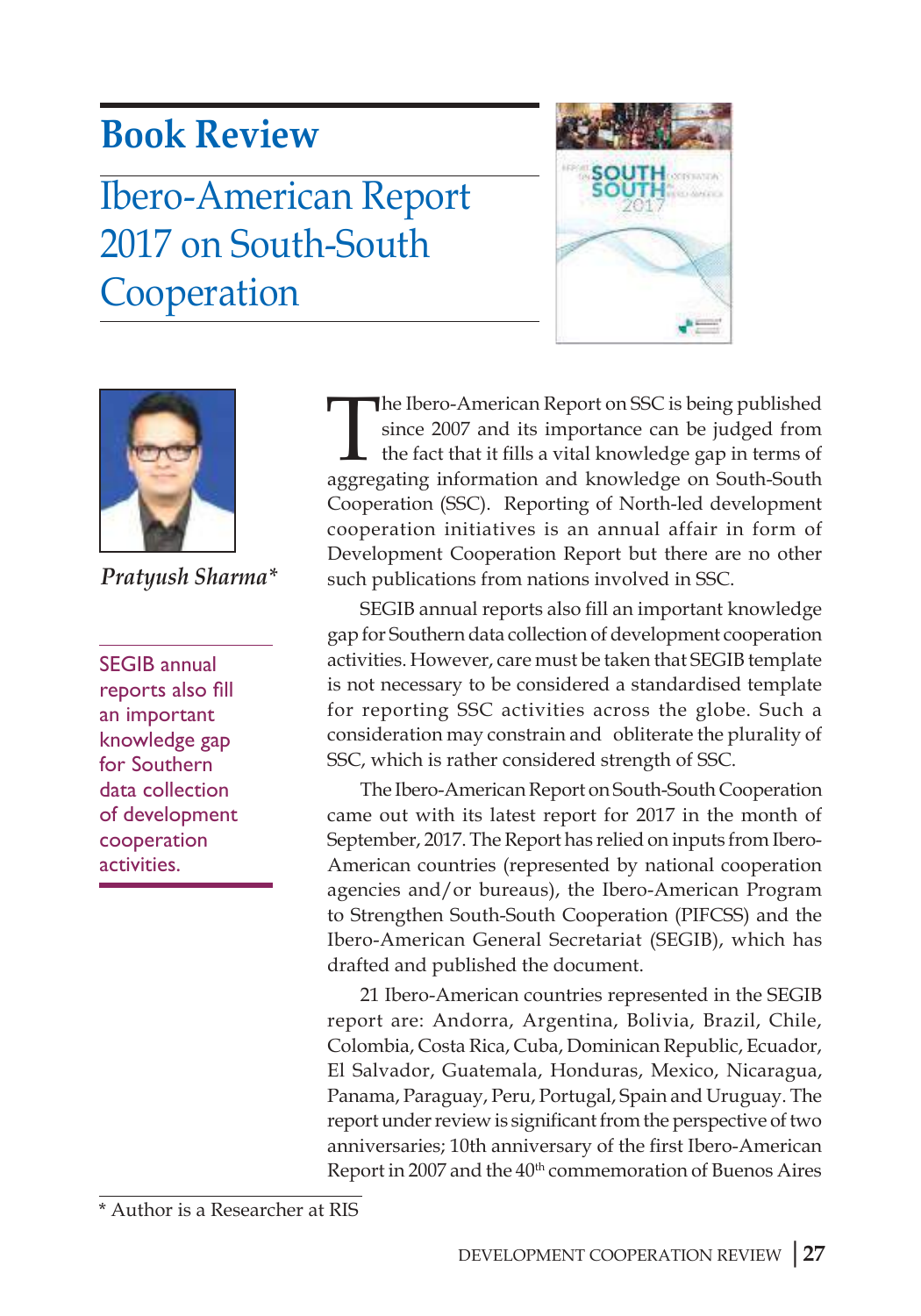Plan of Action (BAPA). The first chapter of the 2017 Report, drafted by the heads of cooperation, places Ibero-America in a scenario that combines the relevance of the BAPA and the new Agenda 2030 for Sustainable Development.

The report then focuses on the systematization exercise that justified its release: three chapters analyse and characterise each of the accepted forms of South-South Cooperation (Bilateral South-South, Triangular Cooperation and Regional South-South Cooperation) in which Ibero-American countries are engaged. Finally, in providing continuity to an exercise that began in the 2016 edition, responding to the countries' mandate, the concluding chapter focuses on South-South Cooperation implemented by Ibero-American countries in 2015 together with other developing regions, in particular, an analysis of the cooperation with the non-Ibero-American Caribbean, Africa and Asia.

Ibero-American countries through the heads of cooperation, review the impact of BAPA in the region in the last 40 years. The first chapter analyses the BAPA process and its relevance in the  $40<sup>th</sup>$  since year since it was first adopted in 1978. The next chapters focus on the systematization and analysis of nearly 1,500 South-South Cooperation initiatives that Ibero-American countries implemented in 2015. Indeed, according to the following table, and taking account of the three modalities accepted in the space, the different means of modalities (programs, projects and actions) and the total initiatives exchanged between Ibero-American countries, and between Ibero-American countries and their partners in other developing regions, it can be asserted that Ibero-American countries participated in 1,475 South-South Cooperation initiatives in 2015. However, one aspect that could have added further legitimacy to the whole exercise would have been the infusion of bilateral resource flows. The amount of fund transfer and associated numbers could have made the endeavour more robust. This is true for all the chapters of this report.

 In the development cooperation debate, the issue of triangular cooperation is gaining traction where the funds come from traditional donors, expertise are utilised from middle income countries and the projects/programmes are implemented in a third country. This aspect of triangularity has been captured in detail in this report. The chapter on triangular cooperation in Ibero-America systematizes the triangular cooperation in which Ibero-America were engaged in 2015: 94 projects and 65 actions. This is an eightfold increase with respect to 2006 (159 initiatives in 2015 compared to 21 a decade ago). Only 12 of the 19 countries

| Table 1: South-South Cooperation in Ibero-America: 2015 |                |                  |             |            |              |  |  |
|---------------------------------------------------------|----------------|------------------|-------------|------------|--------------|--|--|
|                                                         |                |                  |             |            |              |  |  |
|                                                         |                | <b>Bilateral</b> | Triangular  | Regional   | <b>TOTAL</b> |  |  |
|                                                         |                | <b>SSC</b>       | Cooperation | <b>SSC</b> |              |  |  |
| Instruments                                             | Programs       | n/a              | n/a         | 44         | 44           |  |  |
|                                                         | Projects       | 992              | 99          | 57         | 1148         |  |  |
|                                                         | <b>Actions</b> | 214              | 69          | n/a        | 283          |  |  |
| <b>TOTAL</b>                                            |                | 1206             | 168         | 101        | 1475         |  |  |

*Source:* Page 37, SEGIB Report 2017 Note: n/a. Not applicable.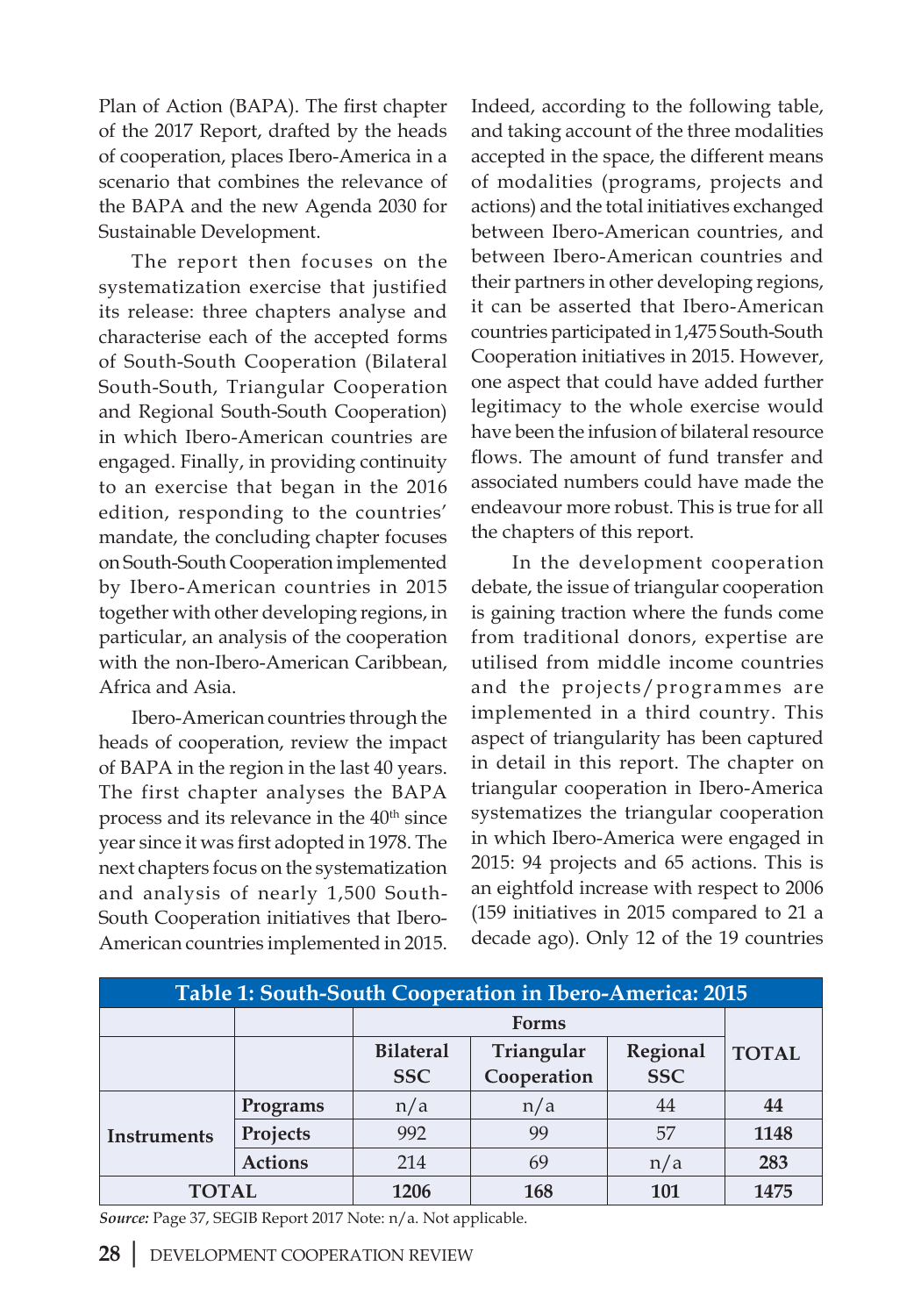in the region were involved in capacity transfer as first providers. Four countries accounted for almost three-fourth of the 94 projects provided: Chile, 29.8% of the projects; Brazil, the first provider in 18.1% of the initiatives; and Mexico and Argentina, with relative shares of 16% and 9.6%, respectively. In 2015, more than twenty actors supported Triangular Cooperation financially, technically and institutionally. Indeed, in the role of second provider, Germany stood out with more than one fifth of the projects; Spain and Japan, with 17 projects each accounted for 36.2% of the cooperation; and the United States was the fourth most active country, present in 7 out of 10 initiatives. Multilateral agencies of the United Nations System, several Development Banks and some subregional institutions (e.g. OAS) also played a prominent role. (Page 122, Triangular Cooperation in Ibero-America)

Several countries often acted as recipients at the same time (in virtually one-third of Triangular projects in 2015). As to capacity building, 30.9% of Triangular Cooperation projects in 2015 had an economic purpose. Of these, 9 out of 10 supported the productive sectors. By sectors, 20% of the projects were aimed at institutional strengthening of recipient countries' governments.

On a global stage, SSC is operationalised predominantly at the bilateral levels between the countries of the global South. Second chapter captures SSC activities and projects within the Ibero-American community. It focuses on the 721 projects and 155 actions under Bilateral South-South Cooperation exchanged between the nineteen Ibero-American countries in 2015. The characterization of these close to 900 initiatives reveals the following notable facts: On the one hand, seven countries in the region accounted for 90% of the 721 Bilateral South-South Cooperation projects in 2015: Argentina, the top provider with 180 projects; followed by Mexico and Brazil in relative importance with 125 and 110 projects, respectively. On the other hand, all 19 Latin America countries, without exception, were active as recipients of Bilateral SSC projects. El Salvador, in particular, was the top recipient in 2015 with 98 projects, equivalent to 13.6% of the total. (Page 50, Ibero-America Report 2017)

The regional aspects of SSC projects have been captured in the report as well. Ibero-America and Regional South-South Cooperation (Page 166) focuses on the 44 programs and 57 projects under Regional South-South Cooperation in which Ibero-American countries engaged in 2015. In 2015, Mexico was the country involved in

| Table 2: South-South Cooperation between Ibero-America and other<br>developing regions: 2015 |                |                  |             |            |              |  |  |  |
|----------------------------------------------------------------------------------------------|----------------|------------------|-------------|------------|--------------|--|--|--|
|                                                                                              |                |                  |             |            |              |  |  |  |
|                                                                                              |                | <b>Bilateral</b> | Triangular  | Regional   | <b>TOTAL</b> |  |  |  |
|                                                                                              |                | <b>SSC</b>       | Cooperation | <b>SSC</b> |              |  |  |  |
| <b>Instruments</b>                                                                           | Programs       | n/a              | n/a         | 15         | 15           |  |  |  |
|                                                                                              | Projects       | 271              | 15          | 12         | 298          |  |  |  |
|                                                                                              | <b>Actions</b> | 59               | 6           | n/a        | 65           |  |  |  |
| TOTAL                                                                                        |                | 330              | 21          | 27         | 378          |  |  |  |

*Source:* Page 188, SEGIB Report, 2017 Note: n/a. Not applicable.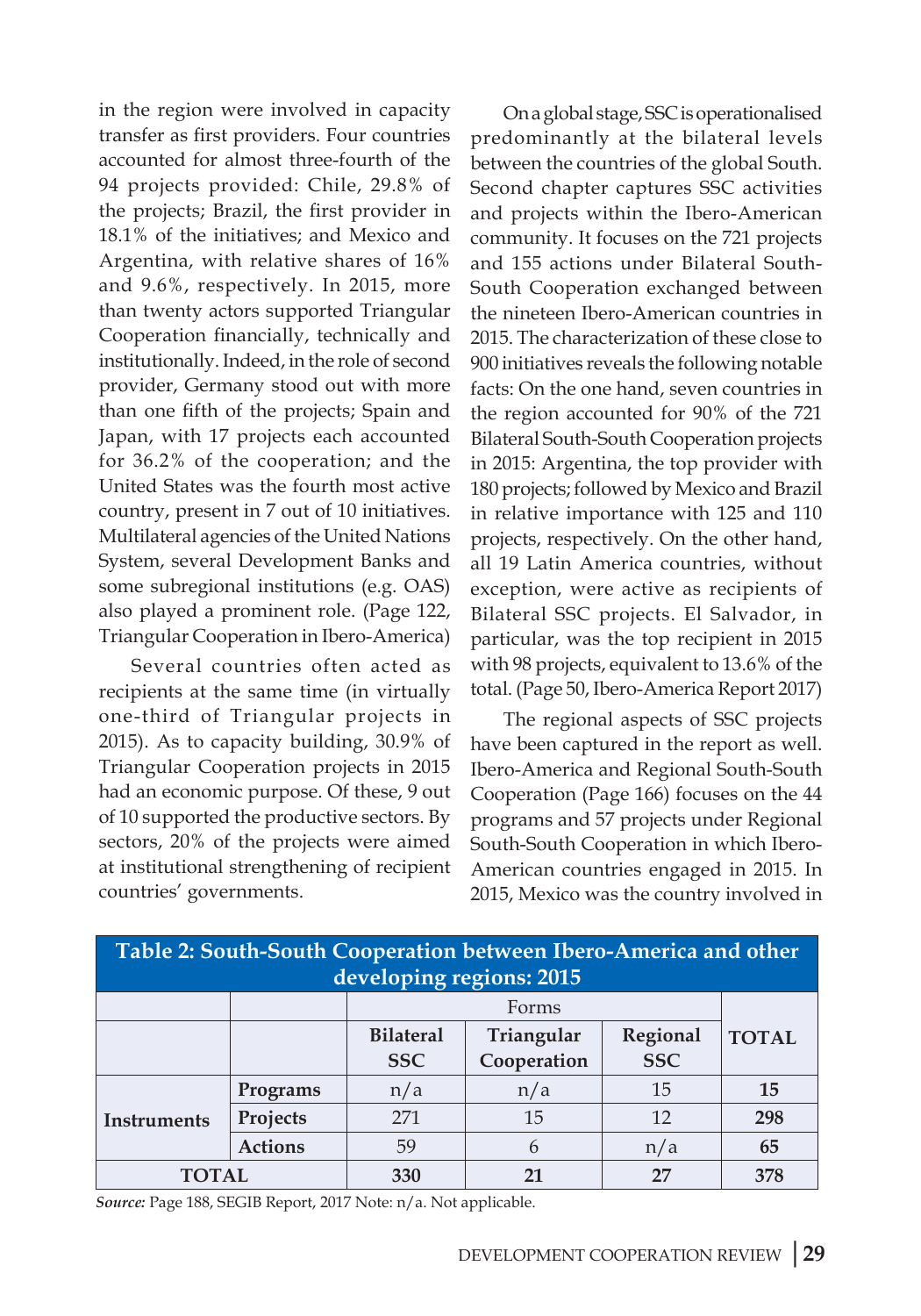a larger number of Regional South-South Cooperation initiatives (68), followed by Argentina, Brazil, Colombia, Costa Rica and Peru, with between 50 and 60 programs and projects. Multilateral bodies were also relevant players in Regional South-South Cooperation in 2015, participating in 89 of the 101 registered initiatives. The role of Ibero-American bodies, which were active in 26 programs and projects, should be noted.

More than half of the Regional South-South Cooperation programs and projects under way in 2015 focused on social (26.7%) and economic problems (another 26.7%, namely generation of economysupporting infrastructures and services). From a disaggregated perspective, the most relevant sector in 2015 did not have an economic or social orientation, but rather, focused on institutional strengthening of the region's governments (15.9% of the 101 initiatives). Culture accounted for about 14% of Regional SSC in 2015.

Most of the Ibero-American countries are not financially well off. However, they do engage in SSC with other developing regions of the world. This fact has been dealt in detail and is introduced in the last chapter with an analysis of the nearly 400 South-South Cooperation initiatives in which Ibero-America engaged in 2015 with other developing regions.

Ibero-America participated as provider in the bulk of Bilateral South-South Cooperation initiatives (292). Two thirds of these took place in the non-Ibero-American Caribbean (104 projects and actions) and in Africa (another 102). In the case of the 21 Triangular Cooperation initiatives in which Ibero-America and other developing regions participated, Chile (11 initiatives, equal to more than half of the total),

Argentina (5) and Mexico (3) were the first providers, while Germany, Canada, Spain, the United States, Japan and UNASUR acted as second providers.

### **Way Forward**

The report has also been unique over the years in its presentation of the reality of development cooperation through SSC where the commitment and actual disbursement of development cooperation projects can be tallied from the perspectives of both provider and recipient countries. The multimodal collation of projects and activities across the Ibero-American region is unique as well. This makes the process of announcements, actual disbursements, operationalisation and delivery of the projects a transparent initiative.

SEGIB report can be further strengthened by infusing empirical data collection exercise which will capture regionalisation much more scientifically. Also, purely commercial activities like tourism and fishing may be contextualised towards the principles of SSC and/ or may be avoided completely. The modality of concessionality may also be brought in to make the report more holistic. Operationalisation of cooperation may be discussed in detail using the concept of 'development compact' or any such concept from the Ibero-American perspective.

At the end it must be stated that the Ibero-American Report is a useful publication in the area of SSC and holistically captures the Ibero-American region. The report not only is well structured but is also quite lucid for the readers to understand the nuances associated with SSC. The graphical illustrations in each of the chapters make the report appealing and insightful.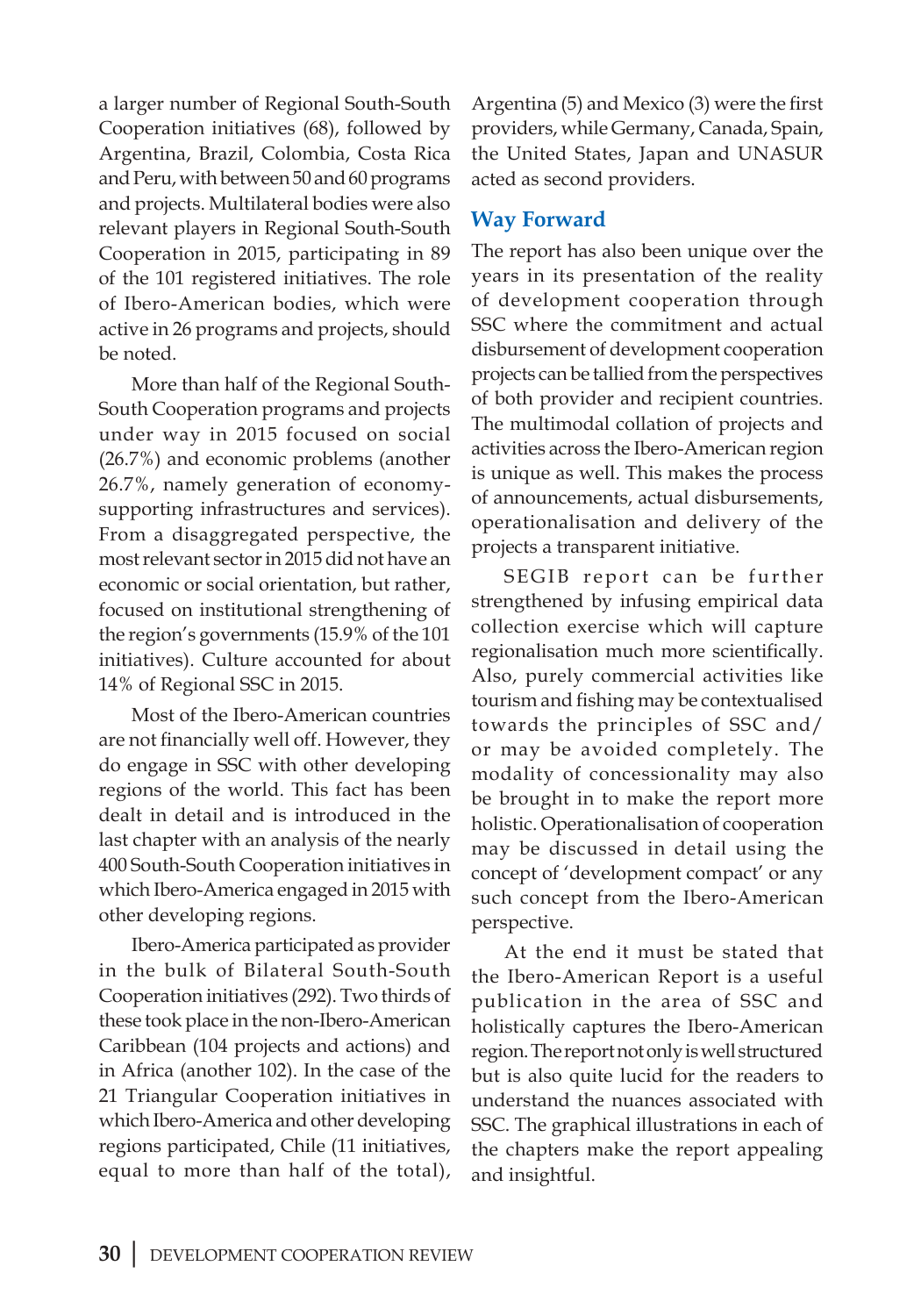# **Nurturing India-Tanzania ties through development cooperation**



*Sandeep Arya\**

In line with Tanzania's priority and proposals, the Government of India has now committed an additional credit of USD 500 mn for water supply projects across 17 towns throughout the country. Indian companies are participating in other internationally-financed development projects in Tanzania in the field of water supply, power transmission & distribution, and e-governance.

India's development partnerships with countries stand<br>on a triad of capacity-building training programmes,<br>grant support and special credit lines for projects<br>identified by partner countries. India's development ndia's development partnerships with countries stand on a triad of capacity-building training programmes, grant support and special credit lines for projects cooperation with Tanzania deploys effectively these tools, and it serves as a significant pillar of India-Tanzania friendship and cooperation.

### **Safe and clean drinking water**

The most visible and successful Indian development cooperation project in Tanzania is the supply of safe and clean drinking water to the people of Dar es Salaam city. In June 2017, the President of Tanzania, Dr. John P. J. Magufuli launched the upper Ruvu water supply augmentation system to Dar es Salaam city covering pumping station at river Ruvu, a large water treatment plant, water transmission pipeline to the city, water reservoirs and distribution network. This project is supplying about 140 million litres per day of drinking water to over 700,000 residents of Dar es Salaam. In his video message at the inauguration, the Prime Minister of India, Mr. Narendra Modi observed that water is a resource from God, water supply project is humanitarian in nature and India would be happy to extend all possible cooperation for this priority sector for Tanzania. This successful water project using USD 100 million credit from Exim Bank of India was executed by Megha Engineering Infrastructure (Hyderabad) and V. A. Tech Wabag (Chennai) under the project management of WAPCOS India. A water distribution network currently under implementation will expand the reach of upper

<sup>\*</sup> Author is High Commissioner of India to Tanzania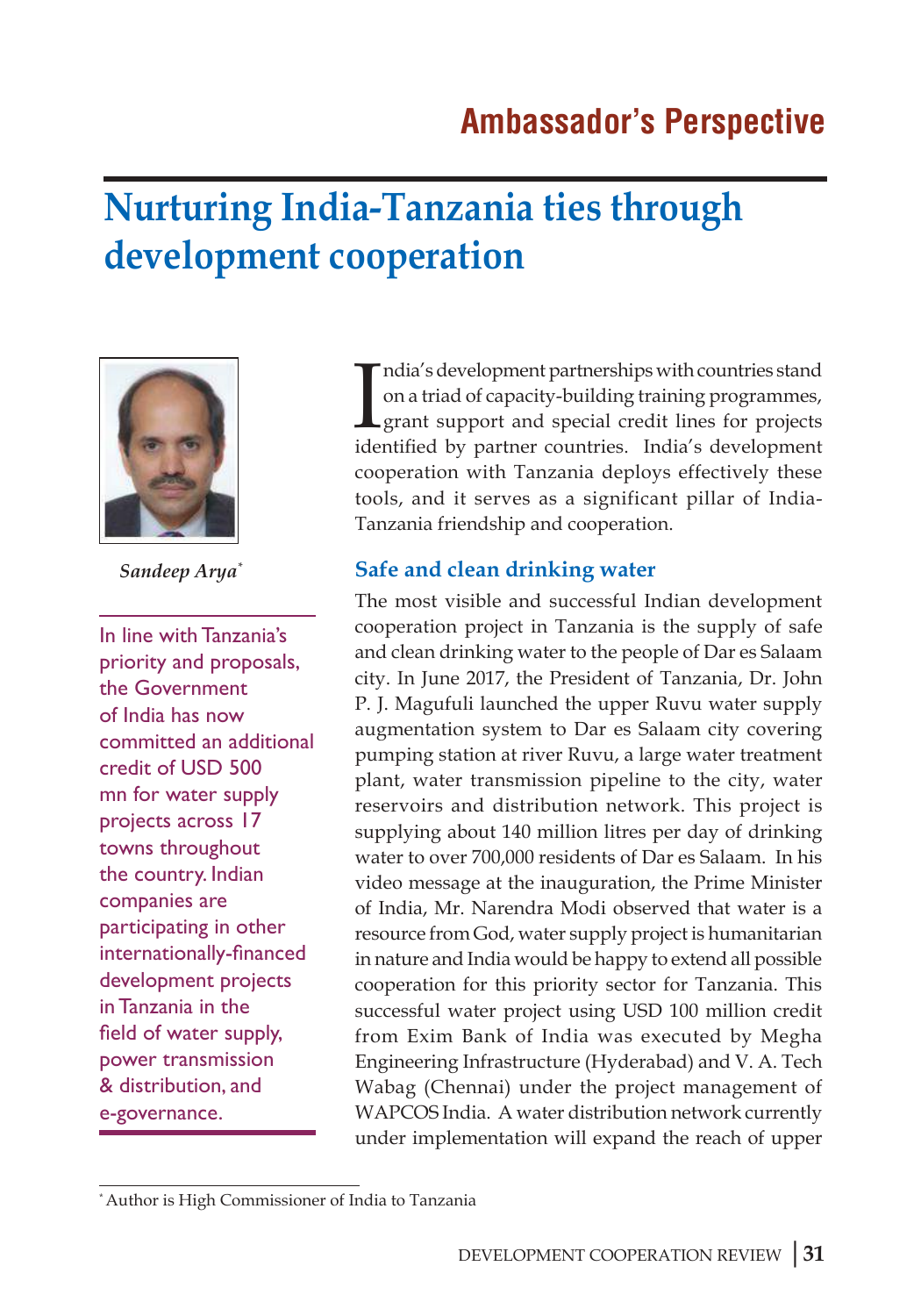Ruvu water to various localities to benefit overall 1.1 million inhabitants of Dar es Salaam.

# **Infrastructure**

A second large-scale water project currently under construction using Indian line of credit of about USD260 mn involves the extension of Lake Victoria water supply pipeline to the western Tanzanian towns of Tabora, Nzega and Igunga and 69 villages en route over a period of 2 ½ years. While laying its foundation stone in July 2017, the President of Tanzania observed that the long-held vision of bringing water from Lake Victoria to the water-starved Tabora region (about 250 km away) will now be fulfilled with the Indian support. Leading Indian engineering companies-Larson & Toubro Construction with Shriram EPC, Afcons Infrastructure with SMC Infrastructure and Megha Engineering Infrastructure are building the water transmission and distribution system for the Ministry of Water & Irrigation of Tanzania under the project management of WAPCOS. A third water project for the rehabilitation and improvement of water supply system in the western district of Zanzibar islands with a line of credit of USD 92 mn was signed during the visit of the Prime Minister of India to Tanzania in July 2016.This project is currently at the stage of developing a Detailed Project Report by an Indian firm for the Zanzibar Water Authority.

# **Agriculture and transport**

An Indian line of credit was used to supply over 1800 tractors and farm equipment which were deployed to enhance agricultural output and improve the lives of farmers across this agriculturally-rich country (23% of Tanzanian GDP comes

from agriculture). Under another line of credit, over 700 trucks and other vehicles were supplied for use by the Tanzanian armed forces. These vehicles are being used by the Tanzanian military in their UN peacekeeping duties, serving the cause of international peace under the Tanzanian flag.

# **Healthcare and education**

Indian facility of grant support has been used efficiently in the past couple of years to share India's strengths and growing capabilities with Tanzania through projects such as installing Bhabhatron-II cancer treatment facility in Mwanza, establishing IT Centre of Excellence at Nelson Mandela Institute in Arusha, provision of 130,000 books on Mathematics and Science for senior secondary students, and grant for Kagera earthquake victims. Other grant projects under implementation include supply of medicines and establishment of industrial technology incubation centre for Small Industries Development Organization of Tanzania.

## **Hydrography**

Another notable endeavor is the production of navigational charts of ports and harbours in Tanzania through hydrographic survey by National Hydrography Office of India towards enhancing maritime safety and for planning. Five ports and channels across Tanzania have been surveyed in the last four years and more are planned. Training and capacity building support is also underway.

# **Solar Energy**

The training of semi-literate rural women 'solar mamas' for handling solar equipment, etc. and engagement with self-help groups such as SEWA have also been appreciated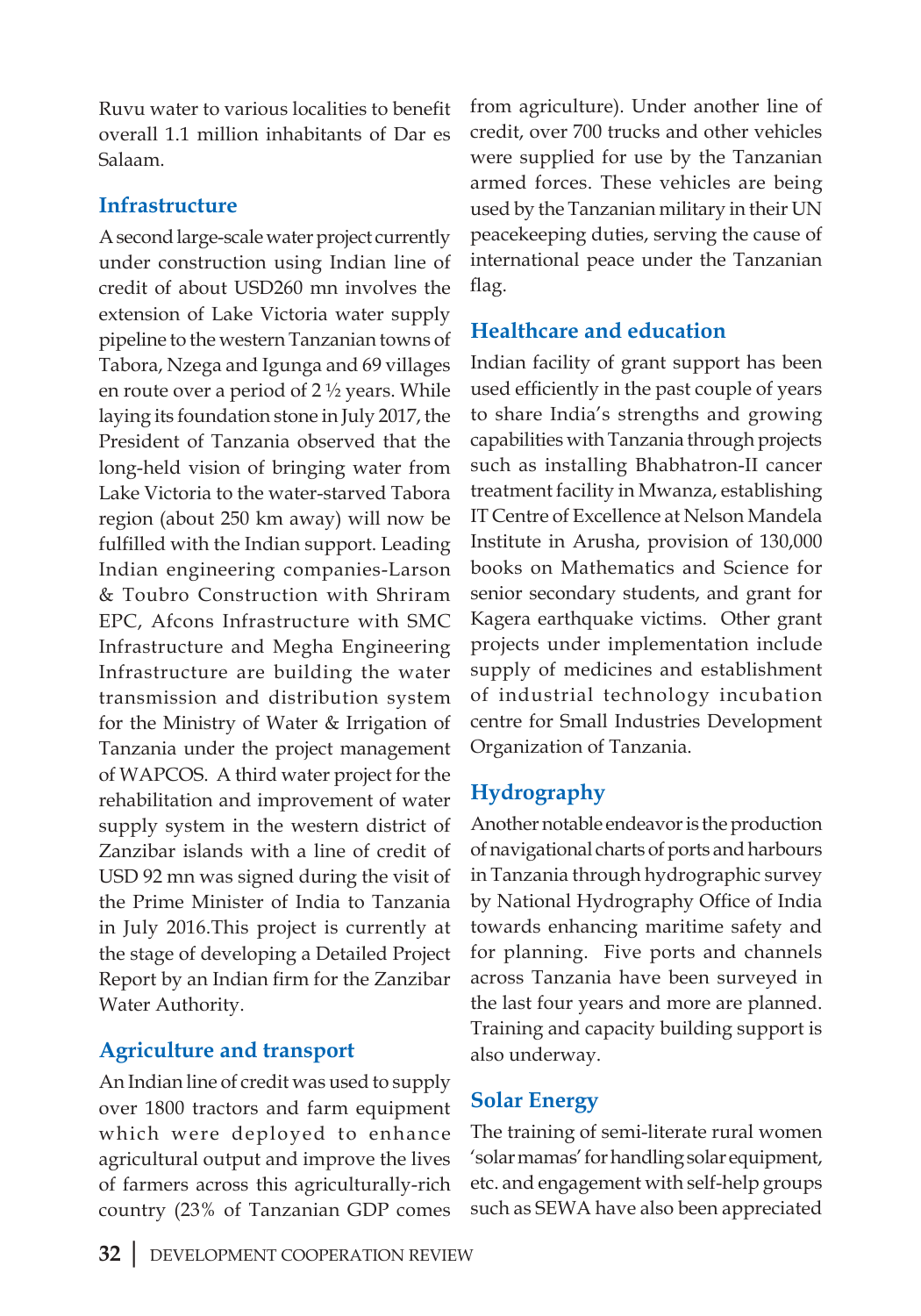in Tanzania. Tanzania's participation in the International Solar Alliance that was inked over a year back offers opportunities for adding solar energy as another dimension of development cooperation between the two countries.

# **Capacity building**

India's grant support and training activities are focusing on Tanzania's national priorities of healthcare, agriculture, education and industrialization. Indian Technical & Economic Cooperation (ITEC)/SCAAP sponsored training courses for Tanzania have steadily grown to the figure of 425 officials and specialists in the year 2017-18. To make the training support more recipientoriented, dedicated training courses have been added this year in areas such as narcotics control and societal applications of radiation technologies. With a growing participation of Tanzania's armed forces in UN peacekeeping operations, ITEC defence training is being utilized to share India's unparalleled experience in UN peacekeeping and other fields.

# **The way forward**

Tanzania as a developing country with large development financing needs to address the expectations of its growing population, has welcomed India's cooperation in the backdrop of longstanding friendship from the times of Dr. Julius Nyerere. In line with Tanzania's priority and proposals, the Government of India has now committed an additional credit of USD 500 mn for water supply projects across 17 towns throughout the country. Indian companies are participating in other internationally-financed development projects in Tanzania in the field of water supply, power transmission & distribution, and e-governance.

It is promising that India's development partnership with Tanzania, aligning plans and priorities of the Government of Tanzania and India's capabilities and strengths, is advancing the centuriesold contacts and healthy friendship into the twenty-first century with a renewed solidarity, commitment and focus.



*Part of Ruvu Water Project*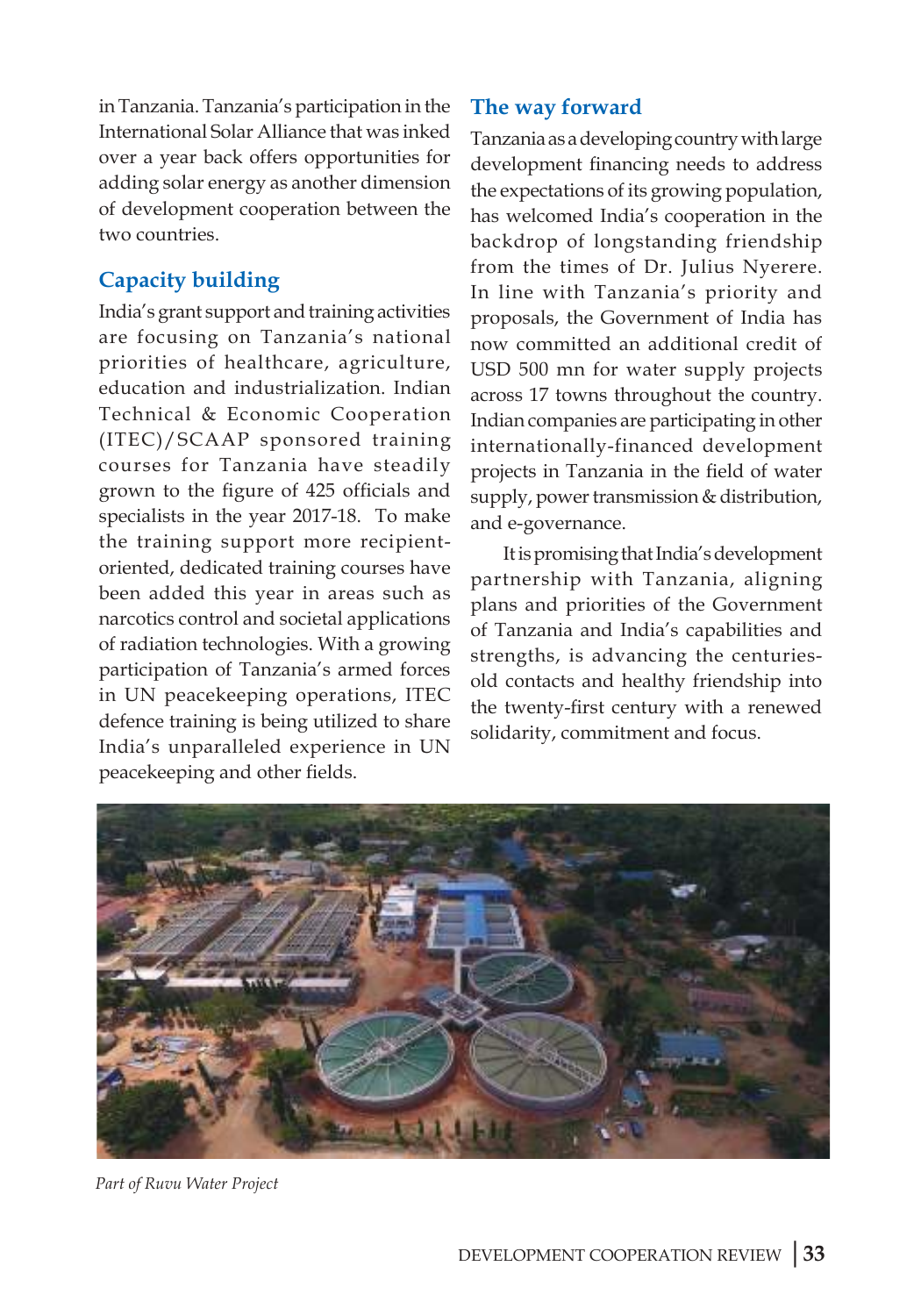# **SSC in Statistics**

# Promoting Scientific Innovations in the South

Scientific innovations are increasingly being viewed as the backbone of the Southern economies. On many fronts, the Southern countries have made impressible headways. On input side, most of these countries have emerged quite strong in scientific research and innovations. R&D spending shows upward trends for the South as a whole and more prominently for the emerging markets. Relative to the North, the South witnessed greater orientation towards scientific innovations as manifested in significant rise in the number of scientific and technical publications. In this drive, LDCs are not lagging behind the other peer Southern countries. The bulk of technology consumption in the South are concentrated in the emerging markets. Royalty payments and receipts have grown over time indicating greater recognition of the importance of science and technology for maintaining economic dynamism in the South.



\* Resurging South Stylized Facts, (2016): Prepared by RIS Team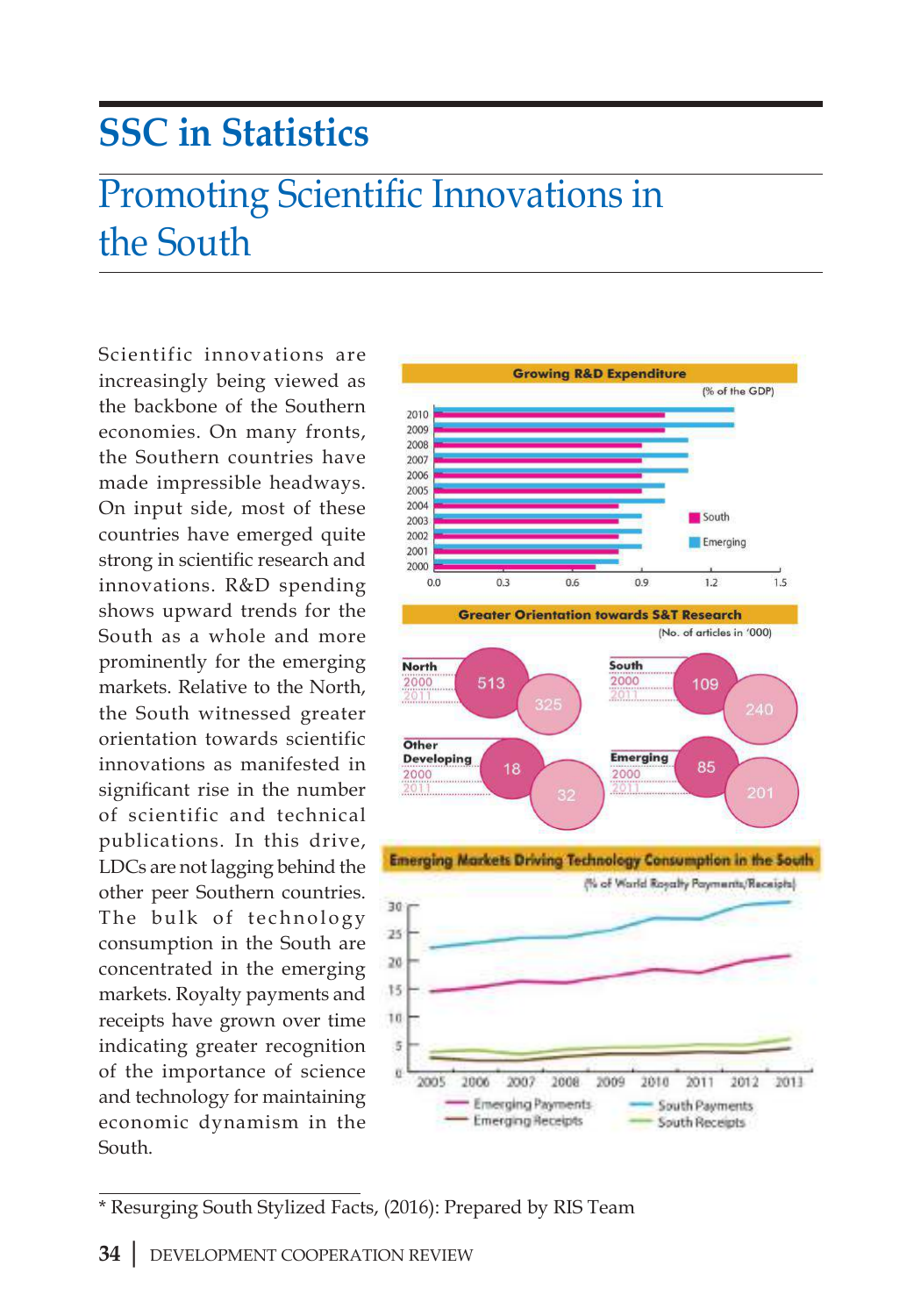# **Some Recent Publications on South-South Cooperation\***

#### **Aditya Alta & Rhapsagita Malist Pamasiwi, 2018. "Indonesian South-South Cooperation: Stepping Up the Institution and Strategy for Indonesia's Development Assistance," LPEM FEBUI Working Papers 201817, LPEM, Faculty of Economics and Business, University of Indonesia, revised Jan 2018.**

*Abstract:* This paper reviews Indonesia's South-South Cooperation (SSC) efforts with an aim of providing policy recommendations to improve Indonesia's management and implementation of its development assistance. The National Coordination Team on South-South Cooperation (NCT-SSC) is the current national institution mandated with SSC in Indonesia is suffering from fundamental constraints in terms of coordination, organization, and institutionalization. Furthermore, the efforts to further the institutionalization by establishing a single agency for SSC have been progressing very slowly due to a lack of firm legal basis on one hand, and a proclivity for practical, business-as-usual approach on the other. To improve the institution and programming of Indonesian development assistance, a number of recommendations are suggested. First, a strong legal basis through the issuance of a Presidential Regulation on SSC management should be pushed to serve as a precursor to the single agency. Second, better public communication and outreach should be conducted to promote the SSC programs. Adequate monitoring and evaluation system should also be developed to measure program impacts. Moreover, Indonesia needs to have a strategy to promote the participation of business sector in SSC, such as by promoting firm's participation as contractor or a source of fund for projects in beneficiary countries. Finally, expertise in specific fields, such as agriculture and tsunami and earthquake risk management, should be promoted as a niche branding of Indonesia's assistance.

#### **Mao Jiguang. "A Study on the "Belt and Road" Initiative: An Annotated Bibliography." IOSR Journal of Humanities and Social Science (IOSR-JHSS) 22.7 (2017): 01-18.**

*Abstract:* This paper discusses the background of the "Belt and Road" Initiative of China and presents an annotated bibliography on the topic. Secondary source of data was collected from various published articles including online journals. This paper reviews and presents 85 articles in three parts: part one covers the topics in general common to both the "Belt and Road' initiative, part two presents the literature on the "Belt" initiative termed as the "Silk Road Economic Belt" and the part three presents the bibliography notes on the "Road" initiative termed as "The 21st Century Maritime Silk Road". This study is an attempts to provide an annotated bibliography on the topic "The Belt and Road" Initiative as a comprehensive reference.

#### **Birn, Anne-Emanuelle, and Carles Muntaner. "Latin American social medicine across borders: South–South cooperation and the making of health solidarity."** *Global public health* **(2018): 1-18.**

*Abstract:* Latin American social medicine efforts are typically understood as national endeavours, involving health workers, policymakers, academics, social movements, unions, and left-wing political parties, among other domestic actors. But Latin America's social medicine trajectory has also encompassed considerable between-country solidarity,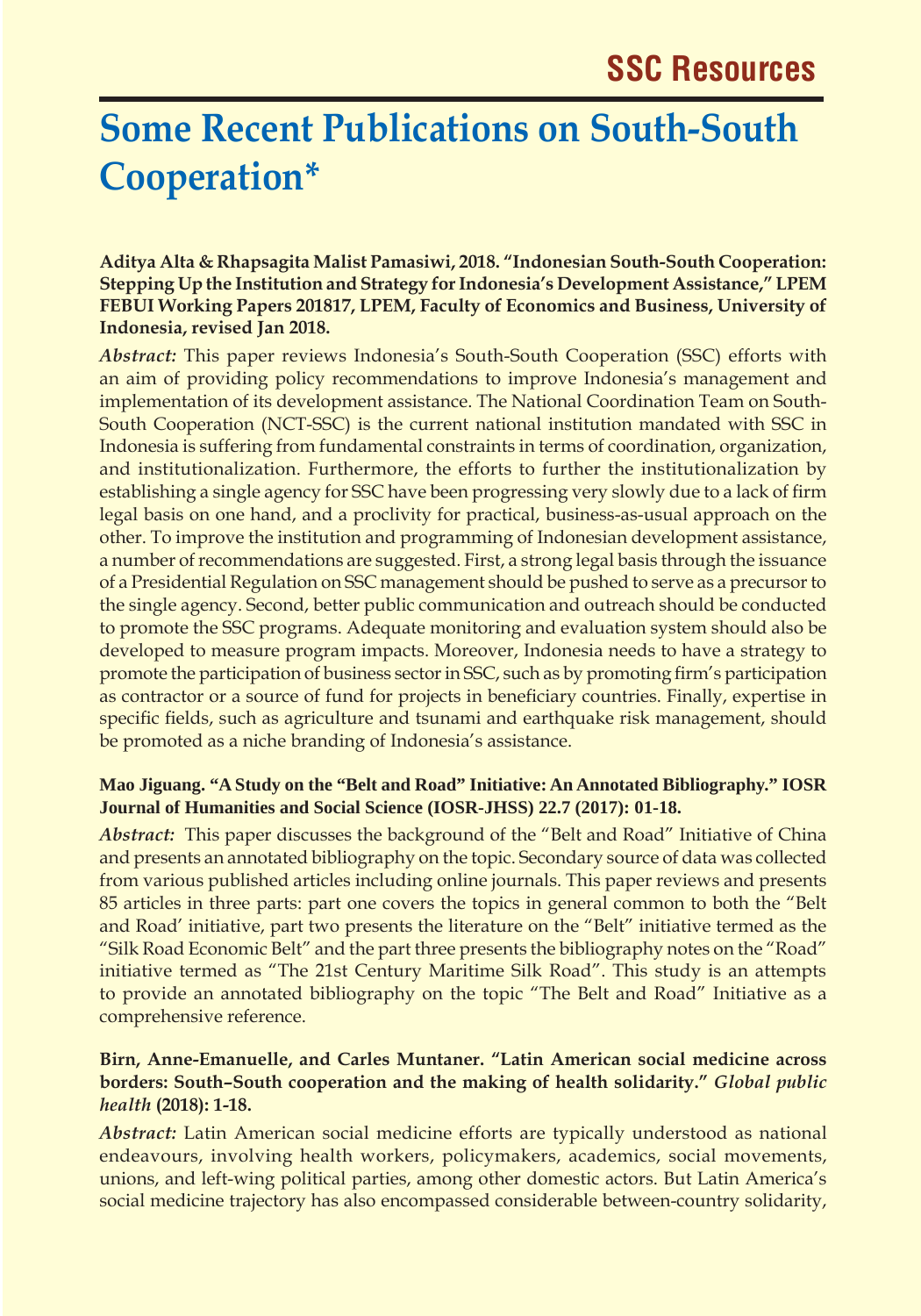building on early twentieth century interchanges among a range of players who shared approaches for improving living and working conditions and instituting protective social policies. Since the 1960s, Cuba's country-to-country solidarity has stood out, comprising medic exchanges, training, and other forms of support for the health and social struggles of oppressed peoples throughout Latin America and around the world, recently via Misión Barrio Adentro in Venezuela. These efforts strive for social justice-oriented health cooperation based on horizontal power relations, shared political values, a commitment to social and economic redistribution, bona fide equity, and an understanding of the societal determination of health that includes, but goes well beyond, public health and medical care. With Latin America's left-wing surge now receding, this article traces the provenance, dynamics, impact, challenges, and legacy of health solidarity across Latin American borders and its prospects for continuity.

### **Hansen, Annette Skovsted. "Africa-Asia regional partnerships and South-South development cooperation."** *In Routledge Handbook of Africa-asia Relations,* **pp. 335-351. Routledge, 2018.**

*Abstract:* Interactions between the African and Asian continents from the 1990s have increasingly taken place without the intermediation of Europe and North America. Although still partly defined by or framed as a reaction to European and North American interactions with African and Asian countries, the current linkages between Africa and Asia such as those related to development cooperation form an alternative to development cooperation efforts initiated by European or North American countries. Furthermore, the African and Asian stakeholders have defined South-South Cooperation to encompass many other aspects of cooperation than development. In an attempt to answer the question how Africa-Asia regional partnerships and South-South development cooperation (SSDC) have influenced each other in shaping South-South cooperation (SSC) since the turn of the Millennium, this chapter identifies two shifts. Firstly, the New Partnership for African Development (NEPAD) from 2001 outlined an explicitly common African development agenda, in which African countries take more responsibility for their own development and, thereby, ensure their own ability to manage external partners. In 2005, the first Summit of the New Asia-Africa Strategic Partnership (NAASP) explicitly referred to the NEPAD framework. The second shift came ten years later at the second NAASP Summit in 2015, when a general climate of reconsidering the aid paradigm contributed to a move away from a development to a publicprivate partnership focus. The trend favoring private sector involvement and responsibility in, for example, the aid-to-trade modality adopted by the UN system is similar to Japan's aid scheme since its inception in the 1950s. Asian partners have long officially involved private sector stakeholders in their partnerships with various African partners. In February 2015, the Japanese government explicitly emphasized the role of Japanese companies in its New Development Cooperation Charter. Many other northern partners have followed suit, for example the Netherlands, the United Kingdom, Sweden, and Denmark (Japan's Ministry of Foreign Affairs 2015: 13; Danish Foreign Ministry 2016). By analyzing the documents of NEPAD and NAASP in their contemporary historical context, the chapter illustrates how they signal attempts at and limitations of cooperation in a climate of competition among partners from the same and from different regions.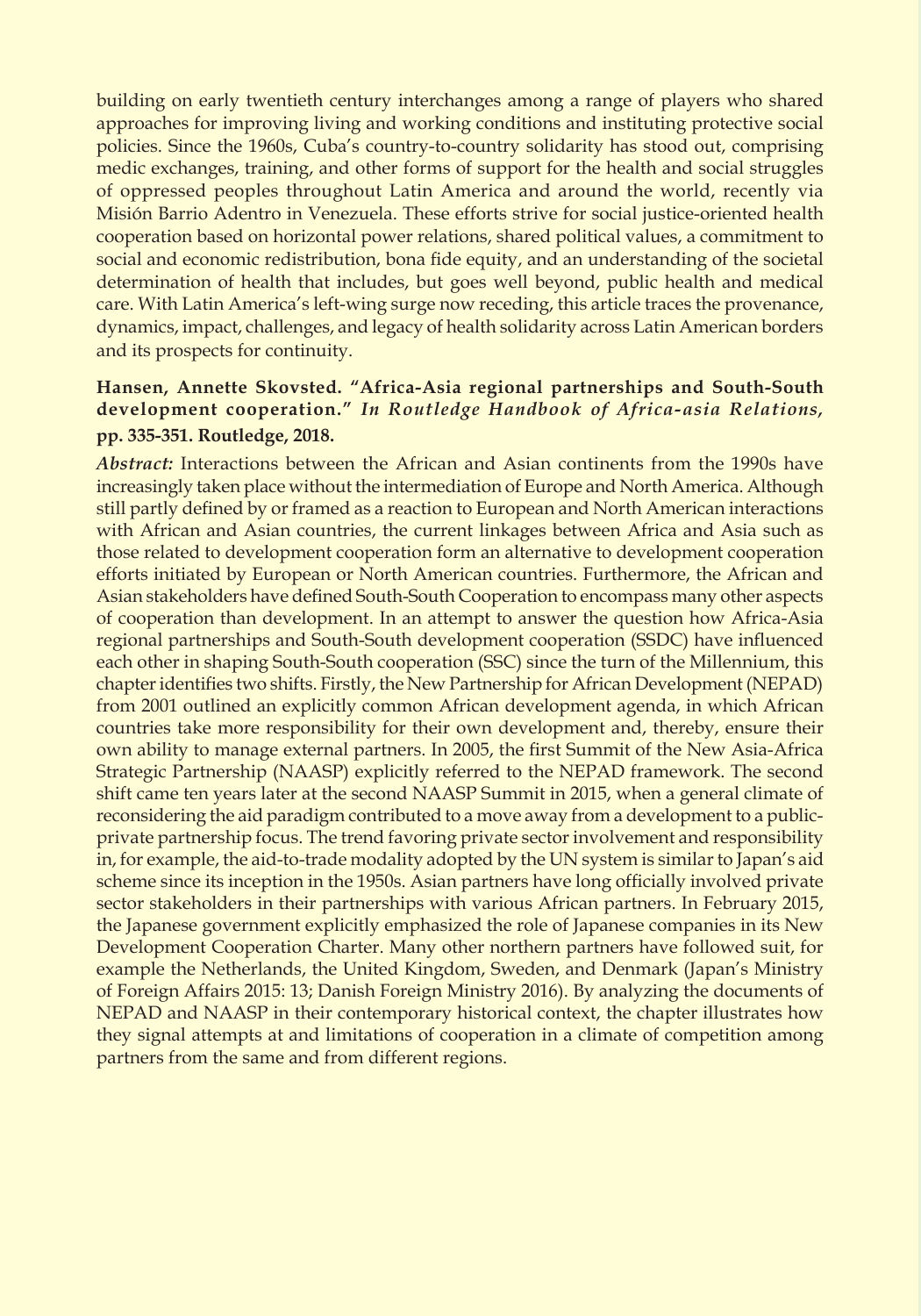# **Launch of Development Cooperation Review**

DCR was launched on March 29, 2018 in New Delhi. It was a well attended event with Shri M.J. Akbar, Hon'ble Minister of State for External Affairs launching the first issue. The launch followed a panel discussion on issues of development cooperation and associated Southern narratives. The panel was chaired by Mr. Seshadri Chari, Member RIS Governing Council and General Body. The august panellists included representatives from academia, policy makers and civil society organisations. The context setting remark was provided Professor Sachin Chaturvedi, DG, RIS. Special remarks were delivered by Ambassadors from Indonesia, Sri Lanka and Tanzania. The floor interaction after the launch was invigorating in nature where various queries and questions were answered by the panellists.



*Launch of Development Cooperation Review by Shri M.J. Akbar Hon'ble Minister of State for External Affairs, Government of India.*

DCR was launched at the global level in Buenos Aires, Argentina at the sidelines of G20 Trilateral Cooperation meeting on April 12, 2018. The launching took place at the historic San Martin Palace which is the seat of Argentinian Ministry of External Relations and Worship. Ambassador Amar Sinha, distinguished fellow RIS talked about the importance of DCR and its relevance in the era of sustainability when there is a dearth of Southern knowledge documentation. The DCR launch was attended by Ambassador Sanjiv Ranjan, India's Ambassador to Argentina; Mr. Jorge Chediek, Director UNOSSC; Ms. Ana Ciuti, DG for International Cooperation, Argentine; ITEC Alumni from across Argentina; representatives from Brazil, Spain and 60 other participants.



*Launch of Development Cooperation Review by Mr. Jorge Chediek Director of United Nations Office for South-South Cooperation in presence of Ambassador. Sanjeev Ranjan India's Ambassador to Argentina.*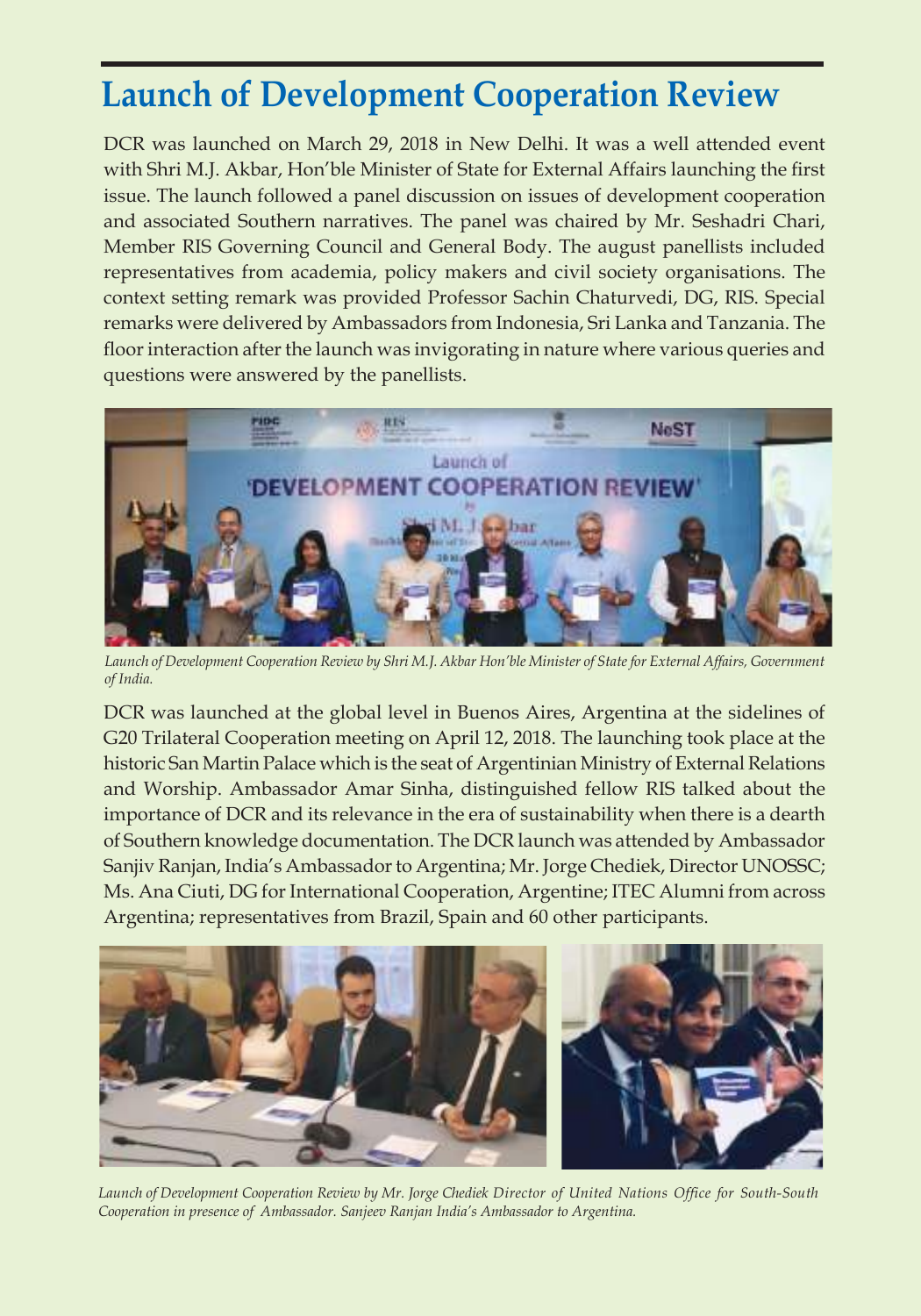### **Call for Contributions**

We invite contributions from interested readers on issues related to development cooperation in general and South-South Cooperation in particular. Contributions may also capture theory, practice and associated debates on development cooperation. Reviews of latest publications books, monographs, reports - are also welcome. Any institutional upcoming events on development cooperation may also be captured in DCR. The contributions should be restricted to not more than 1500 words.

For editorial information, contributions, feedback and comments: mail to milindo.chakrabarti@ris.org.in and dgoffice@ris.org.in

### **Mailing List**

If the reader wishes to be added in our mailing list in order to receive the soft version of *Development Cooperation Review,* kindly send in details along with organisational affiliations to Mr. Pratyush Sharma (Email : pratyush@ris.org.in). Also specify if hard copy is desired.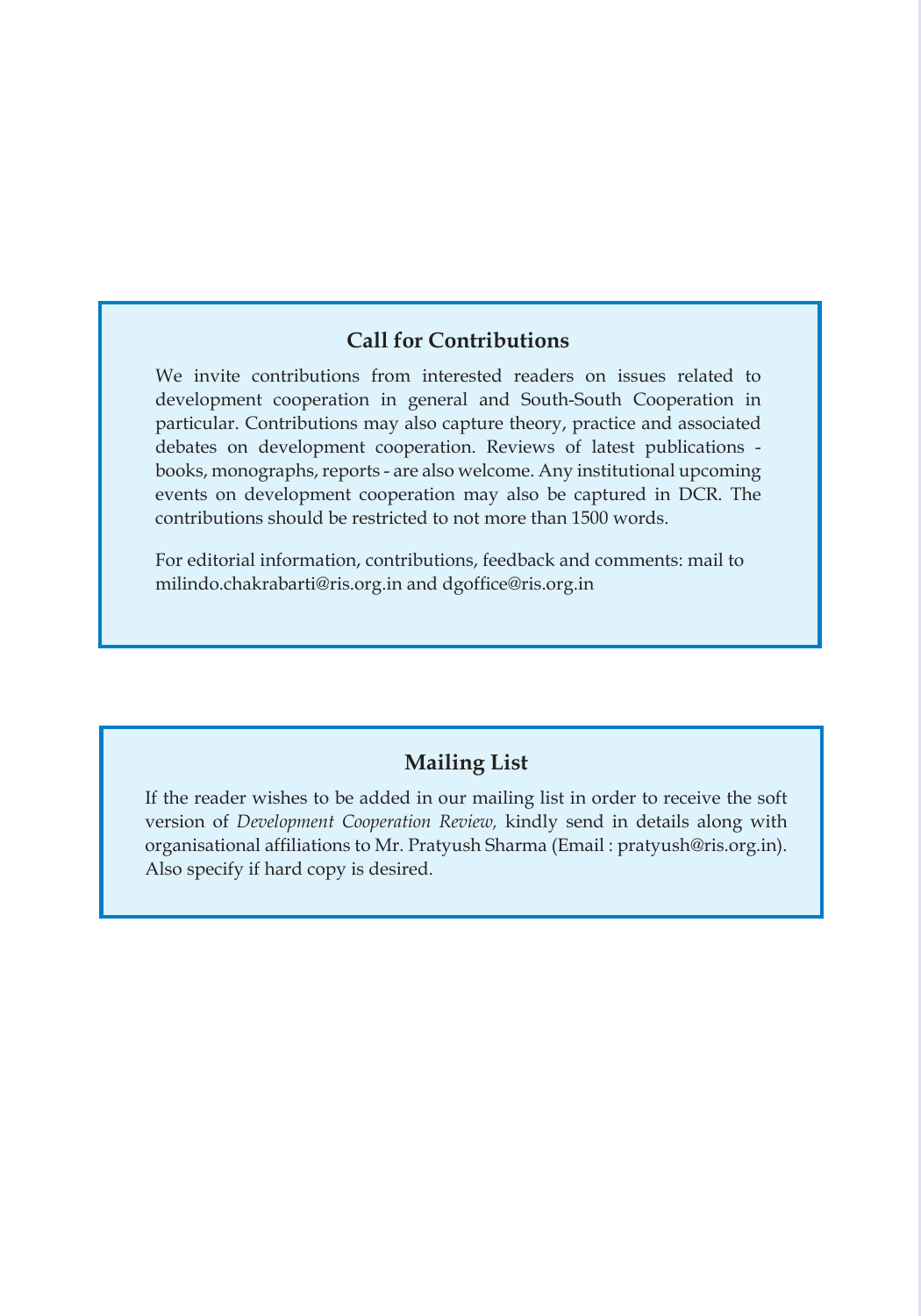#### **About Development Cooperation Review**

Development Cooperation Review (DCR) is a monthly journal that aspires to capture the holistic narrative around global development cooperation and fill an important knowledge gap towards theorisation, empiricisation and documentation of Southern led development cooperation processes. Despite growing volumes of development partnerships around the Southern world, there remains an absence of detailed information, analyses and its contribution to global development processes. Even though there have been sporadic efforts in documenting some of the activities, a continuous effort in chronicling the diverse experiences in South-South Cooperation (SSC) is still absent.

#### **About Network of Southern Think Tanks**

Network of Southern Think Tanks (NeST) was established on the sidelines of the first high-level meeting (HLM) of the Global Partnership for Effective Development Cooperation (GPEDC) in Mexico in April 2014, and as a followup to the Conference of Southern Providers held in Delhi in April 2013. The network has committed itself to 'generating, systematising, consolidating and sharing knowledge on South−South co-operation (SSC) approaches to international development'. A collaborative initiative for the South by the South, NeST is primarily a think tank and academic forum that provides policy inputs into the arena of SSC. NeST welcomes inputs from a diversity of Southern stakeholders, through the open engagement of governments, civil society organisations (CSOs), private sector institutions and various Southern practitioners, to contribute towards creating a unified understanding and framework for debates around SSC. @NeST\_SSC

#### **About Forum for Indian Development Cooperation**

FIDC aims to encourage detailed analysis of broad trends in South-South cooperation and contextualise Indian policies by facilitating discussions across various subject streams and stakeholders based on theoretical and empirical analysis, field work, perception surveys and capacity building needs. At the domestic level, the FIDC has worked towards raising the awareness about various dimensions of the development cooperation policies through seminars, discussion meetings and publications and focused on sectoral analysis in the areas of agriculture, health, education, human resource development, infrastructure projects, environment and other social areas including gender and humanitarian assistance. **@FIDC\_NewDelhi**